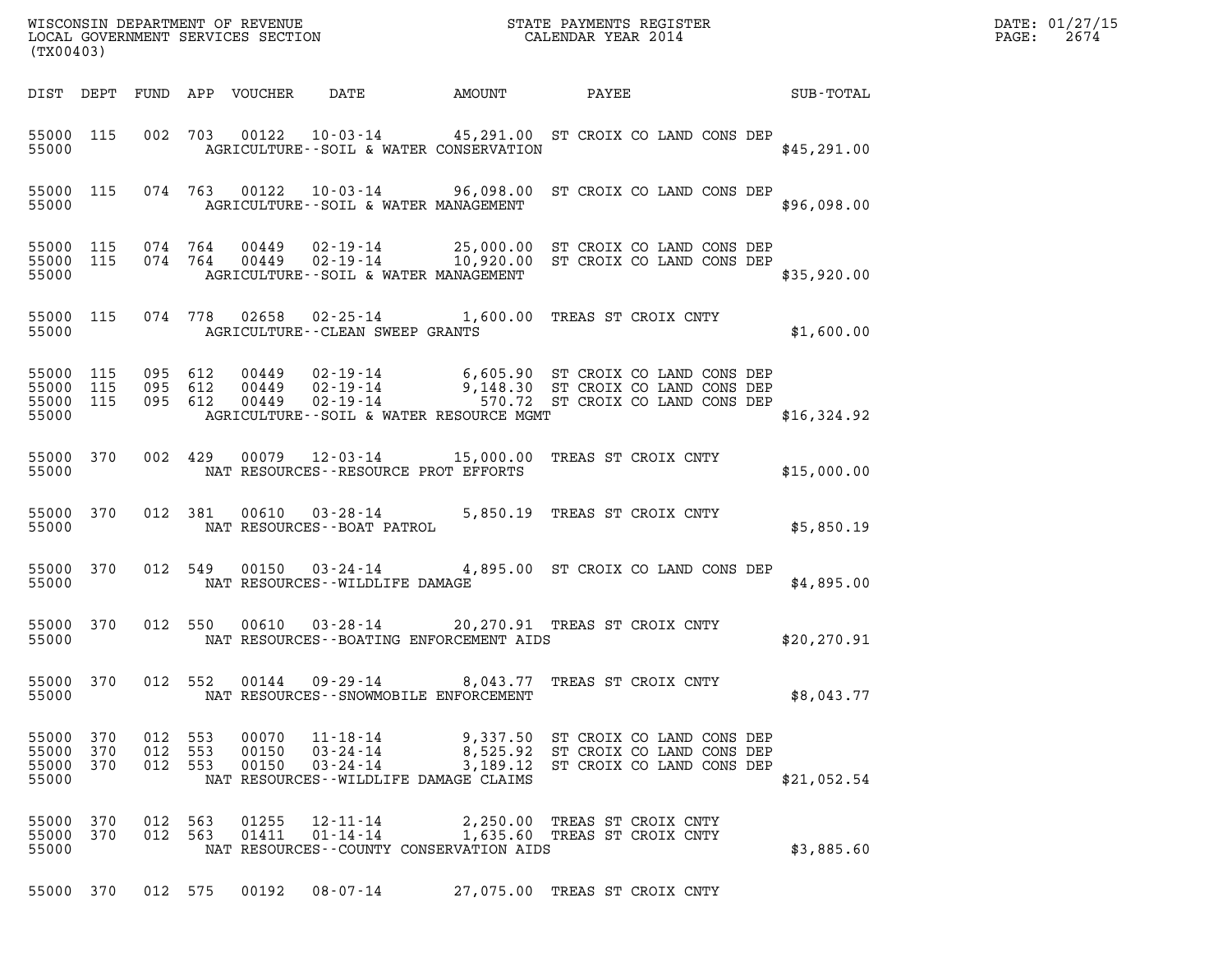| WISCONSIN DEPARTMENT OF REVENUE   | STATE PAYMENTS REGISTER | DATE: 01/27/15 |
|-----------------------------------|-------------------------|----------------|
| LOCAL GOVERNMENT SERVICES SECTION | CALENDAR YEAR 2014      | 2675<br>PAGE:  |

| (TX00403)                                          |                                          |                                        |                                        |                                                    |                                                                                                          |                                                                                  | WISCONSIN DEPARTMENT OF REVENUE<br>LOCAL GOVERNMENT SERVICES SECTION THE STATE PAYMENTS REGISTER<br>CALENDAR YEAR 2014                                | $\mathbb{R}^n$ | DATE: 01/27/15<br>PAGE: 2675 |
|----------------------------------------------------|------------------------------------------|----------------------------------------|----------------------------------------|----------------------------------------------------|----------------------------------------------------------------------------------------------------------|----------------------------------------------------------------------------------|-------------------------------------------------------------------------------------------------------------------------------------------------------|----------------|------------------------------|
|                                                    |                                          |                                        |                                        |                                                    |                                                                                                          |                                                                                  | DIST DEPT FUND APP VOUCHER DATE AMOUNT PAYEE SUB-TOTAL                                                                                                |                |                              |
| 55000 370<br>55000 370<br>55000                    | 55000 370                                | 012 575<br>012 575<br>012 575          |                                        |                                                    |                                                                                                          | NAT RESOURCES--SNOWMOBILE TRAIL AIDS                                             | 00539 09-16-14 44,821.61 ST CROIX CO LAND CONS DEP<br>00984 10-24-14 27,075.00 TREAS ST CROIX CNTY<br>02512 04-30-14 21,881.38 TREAS ST CROIX CNTY    | \$120,852.99   |                              |
| 55000                                              |                                          |                                        |                                        |                                                    |                                                                                                          | NAT RESOURCES -- PMT IN LIEU OF TAXES                                            | 55000 370 012 584 00079 09-30-14 3,413.00 TREAS ST CROIX CNTY                                                                                         | \$3,413.00     |                              |
| 55000                                              |                                          |                                        |                                        |                                                    |                                                                                                          | NAT RESOURCES - - LAKES MANAGEMENT GRANTS                                        | 55000 370 012 663 02864 06-03-14 2,500.00 TREAS ST CROIX CNTY<br>55000 370 012 663 02864 06-03-14 1,250.00 TREAS ST CROIX CNTY                        | \$3,750.00     |                              |
| 55000                                              |                                          |                                        |                                        |                                                    | NAT RESOURCES--RU RECYCLING GRANT                                                                        |                                                                                  | 55000 370 074 670 41978 05-23-14 176,930.52 TREAS ST CROIX CNTY                                                                                       | \$176,930.52   |                              |
| 55000                                              |                                          |                                        |                                        |                                                    |                                                                                                          | NAT RESOURCES--RU CONSOLIDATED GRANT                                             | 55000 370 074 673 41978 05-23-14 19,601.07 TREAS ST CROIX CNTY                                                                                        | \$19,601.07    |                              |
| 55000                                              |                                          |                                        |                                        |                                                    | TRANSPORTATION--ELDERLY & DISABLED                                                                       |                                                                                  | 55000 395 011 168 14055 05-05-14 153,211.00 COUNTY OF ST CROIX                                                                                        | \$153, 211.00  |                              |
| 55000                                              |                                          |                                        |                                        |                                                    | 55000 395 011 174 28336 10-22-14<br>TRANSPORTATION -- FLOOD DAMAGE AID                                   |                                                                                  | 2,520.62 TREAS ST CROIX CO                                                                                                                            | \$2,520.62     |                              |
| 55000 395<br>55000 395<br>55000                    | 55000 395                                | 011 190<br>011 190<br>011 190          |                                        |                                                    |                                                                                                          | TRANSPORTATION--GENERAL TRANSP AIDS-GTA                                          | 02055  01-06-14  432,490.59  COUNTY OF ST CROIX<br>18055  07-07-14  864,981.18  COUNTY OF ST CROIX<br>28055  10-06-14  432,490.59  COUNTY OF ST CROIX | \$1,729,962.36 |                              |
| 55000 395<br>55000<br>55000 395<br>55000           | 395                                      | 011 278<br>011 278<br>011 278          |                                        |                                                    |                                                                                                          | TRANSPORTATION - - LRIP/TRIP/MSIP GRANTS                                         | 00006  01-07-14  6,661.60 TREAS ST CROIX CO<br>19285  07-23-14  7,004.75 TREAS ST CROIX CO<br>29005  10-24-14  147,737.00 TREAS ST CROIX CO           | \$161,403.35   |                              |
| 55000<br>55000                                     | 410                                      | 002                                    | 116                                    | 11261                                              | $11 - 05 - 14$<br>CORRECTIONS - - LOCAL AID                                                              |                                                                                  | 51,263.24 TREAS ST CROIX CNTY                                                                                                                         | \$51, 263.24   |                              |
| 55000<br>55000<br>55000<br>55000<br>55000<br>55000 | 435<br>435<br>435<br>435<br>435<br>- 435 | 005<br>005<br>005<br>005<br>005<br>005 | 000<br>000<br>000<br>000<br>000<br>000 | 90412<br>90415<br>90416<br>90417<br>90419<br>90420 | $01 - 01 - 14$<br>$02 - 01 - 14$<br>$03 - 01 - 14$<br>$04 - 01 - 14$<br>$05 - 01 - 14$<br>$06 - 01 - 14$ | 184,398.00<br>180,736.00<br>109,707.00<br>171,178.00<br>175,300.00<br>140,017.00 | ST CROIX CO<br>ST CROIX CO<br>ST CROIX CO<br>ST CROIX CO<br>ST CROIX CO<br>ST CROIX CO                                                                |                |                              |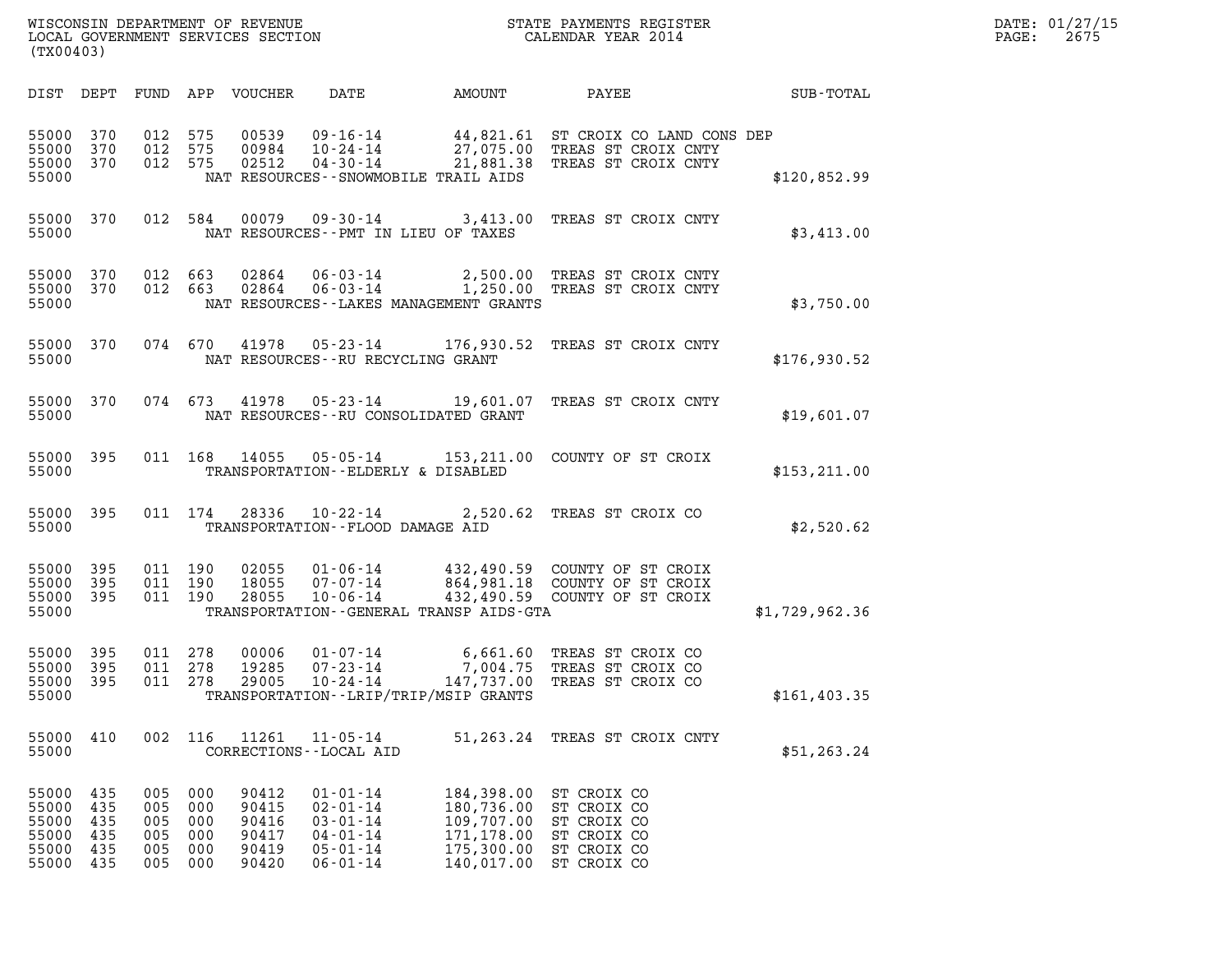| (TX00403)                                                                                                                                                                                          |                                                                                                                                                 |                                                                                                                                                 |                                                                                                                                                 |                                                                                                                                                                                           |                                                                                                                                                                                                                                                                                                                                                                                  |                                            |                                                                                                                                                                                                                                                                                                                                                                                                |                |
|----------------------------------------------------------------------------------------------------------------------------------------------------------------------------------------------------|-------------------------------------------------------------------------------------------------------------------------------------------------|-------------------------------------------------------------------------------------------------------------------------------------------------|-------------------------------------------------------------------------------------------------------------------------------------------------|-------------------------------------------------------------------------------------------------------------------------------------------------------------------------------------------|----------------------------------------------------------------------------------------------------------------------------------------------------------------------------------------------------------------------------------------------------------------------------------------------------------------------------------------------------------------------------------|--------------------------------------------|------------------------------------------------------------------------------------------------------------------------------------------------------------------------------------------------------------------------------------------------------------------------------------------------------------------------------------------------------------------------------------------------|----------------|
| DIST                                                                                                                                                                                               | DEPT                                                                                                                                            | FUND                                                                                                                                            | APP                                                                                                                                             | VOUCHER                                                                                                                                                                                   | DATE                                                                                                                                                                                                                                                                                                                                                                             | AMOUNT                                     | PAYEE                                                                                                                                                                                                                                                                                                                                                                                          | SUB-TOTAL      |
| 55000<br>55000<br>55000<br>55000<br>55000<br>55000<br>55000                                                                                                                                        | 435<br>435<br>435<br>435<br>435<br>435                                                                                                          | 005<br>005<br>005<br>005<br>005<br>005                                                                                                          | 000<br>000<br>000<br>000<br>000<br>000                                                                                                          | 90500<br>90502<br>90506<br>90508<br>90509<br>90510                                                                                                                                        | $07 - 01 - 14$<br>$08 - 01 - 14$<br>$09 - 01 - 14$<br>$10 - 01 - 14$<br>$11 - 01 - 14$<br>$12 - 01 - 14$<br>HEALTH SERVICES - - STATE/FED AIDS                                                                                                                                                                                                                                   |                                            | 632,490.00 ST CROIX CO<br>355, 156.00 ST CROIX CO<br>132, 139.00 ST CROIX CO<br>381, 487.00 ST CROIX CO<br>207, 772.00 ST CROIX CO<br>73, 853.00 ST CROIX CO                                                                                                                                                                                                                                   | \$2,744,233.00 |
| 55000<br>55000<br>55000<br>55000<br>55000<br>55000<br>55000<br>55000<br>55000<br>55000<br>55000<br>55000<br>55000<br>55000<br>55000<br>55000<br>55000<br>55000<br>55000<br>55000<br>55000<br>55000 | 437<br>437<br>437<br>437<br>437<br>437<br>437<br>437<br>437<br>437<br>437<br>437<br>437<br>437<br>437<br>437<br>437<br>437<br>437<br>437<br>437 | 005<br>005<br>005<br>005<br>005<br>005<br>005<br>005<br>005<br>005<br>005<br>005<br>005<br>005<br>005<br>005<br>005<br>005<br>005<br>005<br>005 | 000<br>000<br>000<br>000<br>000<br>000<br>000<br>000<br>000<br>000<br>000<br>000<br>000<br>000<br>000<br>000<br>000<br>000<br>000<br>000<br>000 | 00000<br>00000<br>00000<br>00000<br>00000<br>00000<br>00000<br>00000<br>00000<br>00000<br>00000<br>00000<br>00000<br>00000<br>00000<br>00000<br>00000<br>00000<br>00000<br>00000<br>00000 | $01 - 06 - 14$<br>$01 - 30 - 14$<br>$02 - 05 - 14$<br>$03 - 05 - 14$<br>$04 - 07 - 14$<br>$04 - 10 - 14$<br>$04 - 30 - 14$<br>$05 - 05 - 14$<br>$06 - 05 - 14$<br>$07 - 07 - 14$<br>$07 - 08 - 14$<br>$07 - 30 - 14$<br>$08 - 05 - 14$<br>$08 - 29 - 14$<br>$09 - 05 - 14$<br>$10 - 06 - 14$<br>$10 - 30 - 14$<br>$11 - 03 - 14$<br>11-04-14<br>$11 - 05 - 14$<br>$12 - 05 - 14$ | CHILDREN & FAMILIES - - STATE/FEDERAL AIDS | 13,973.96 SAINT. CROIX<br>118,681.16 SAINT.CROIX CHILD SUPPORT 6,218.79 SAINT. CROIX<br>37.00 SAINT. CROIX<br>37.00 SAINT. CROIX<br>221,588.24 SAINT. CROIX<br>29,765.81 SAINT. CROIX CHILD SUPPORT<br>181,283.84 SAINT. CROIX CHILD SUPPORT<br>25,153.90 SAINT. CROIX<br>22,231.45 SAINT. CROIX<br>14,158.77 SAINT. CROIX<br>24,386.40 SAINT. CROIX<br>173,287.25 S<br>10,920.42 SAINT. CROIX | \$1,482,313.82 |
| 55000<br>55000                                                                                                                                                                                     | 455                                                                                                                                             | 002                                                                                                                                             | 202                                                                                                                                             | 01459                                                                                                                                                                                     | $10 - 01 - 14$                                                                                                                                                                                                                                                                                                                                                                   | JUSTICE -- LAW ENFORCEMENT TRAINING REIMB  | 2,910.67 TREAS ST CROIX CNTY                                                                                                                                                                                                                                                                                                                                                                   | \$2,910.67     |
| 55000<br>55000                                                                                                                                                                                     | 455                                                                                                                                             | 002                                                                                                                                             | 221                                                                                                                                             | 13                                                                                                                                                                                        | $07 - 30 - 14$<br>JUSTICE -- LAW ENFORCEMENT SERVICES AID                                                                                                                                                                                                                                                                                                                        | 1,380.00                                   | TREAS ST CROIX CNTY                                                                                                                                                                                                                                                                                                                                                                            | \$1,380.00     |
| 55000<br>55000<br>55000                                                                                                                                                                            | 455<br>455                                                                                                                                      | 002<br>002                                                                                                                                      | 225<br>225                                                                                                                                      | 01420<br>03302                                                                                                                                                                            | $02 - 18 - 14$<br>$12 - 22 - 14$<br>JUSTICE - - LAW ENFORCEMENT - - DRUG CRIMES                                                                                                                                                                                                                                                                                                  | 23,097.00<br>23,097.00                     | TREAS ST CROIX CNTY<br>TREAS ST CROIX CNTY                                                                                                                                                                                                                                                                                                                                                     | \$46, 194.00   |
| 55000<br>55000<br>55000                                                                                                                                                                            | 455<br>455                                                                                                                                      | 002<br>002                                                                                                                                      | 231<br>231                                                                                                                                      | 01466                                                                                                                                                                                     | $01753$ $02 - 26 - 14$<br>JUSTICE - - LAW ENFORCEMENT TRAINING                                                                                                                                                                                                                                                                                                                   |                                            | 10-01-14 6,596.75 TREAS ST CROIX CNTY<br>12,800.00 TREAS ST CROIX CNTY                                                                                                                                                                                                                                                                                                                         | \$19,396.75    |
| 55000<br>55000                                                                                                                                                                                     | 455                                                                                                                                             | 002                                                                                                                                             | 241                                                                                                                                             | 01840                                                                                                                                                                                     | $10 - 20 - 14$                                                                                                                                                                                                                                                                                                                                                                   | JUSTICE--CEASE AND OTHER FEDERAL GRANTS    | 180.18 TREAS ST CROIX CNTY                                                                                                                                                                                                                                                                                                                                                                     | \$180.18       |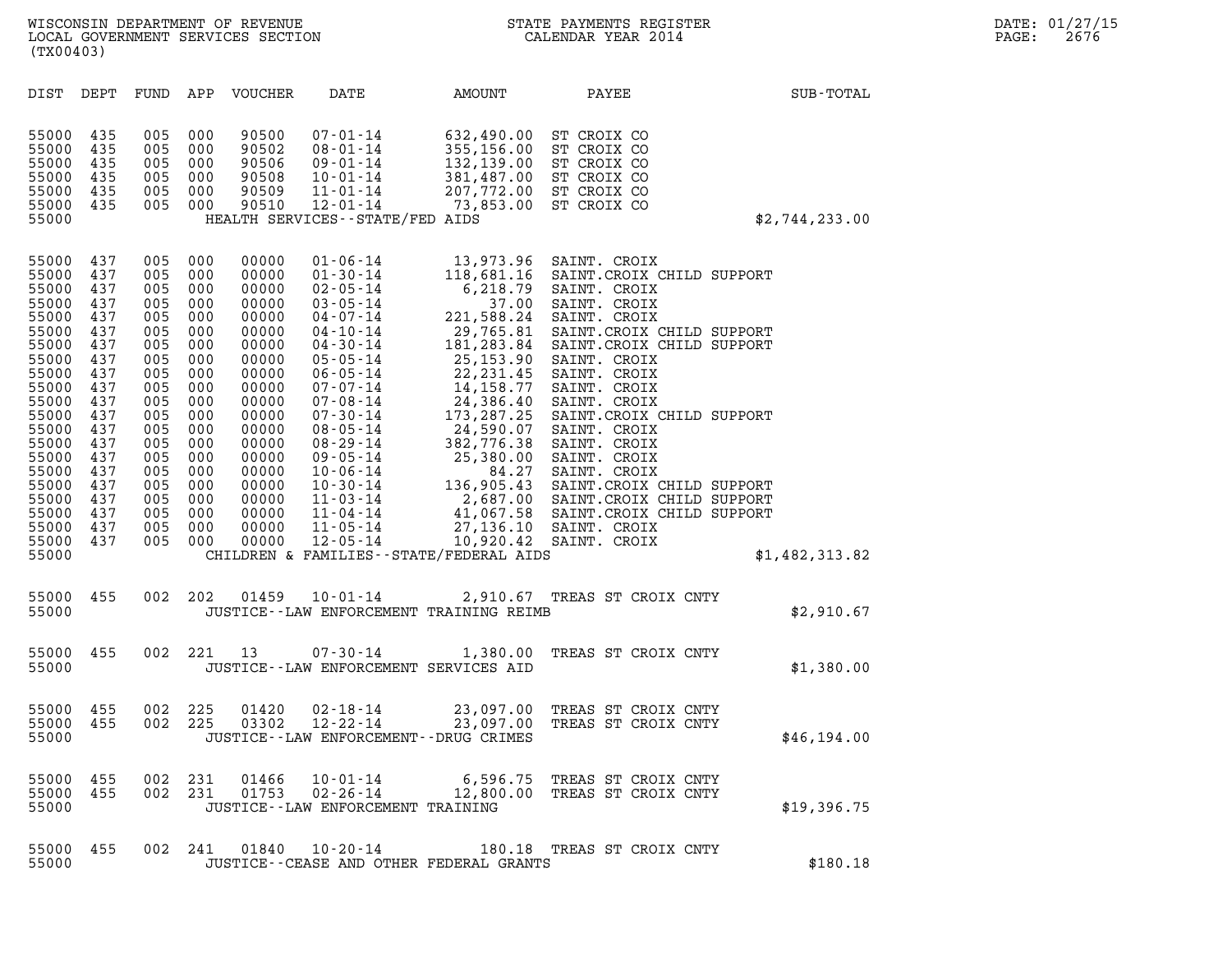| (TX00403)                                                                                       |                                                                    |                                                                    |                                                                    |                                                                                        |                                                                                                                                                                                                                               |                                                                                                                                             |                                                                                                                                                                                                                                    |              |
|-------------------------------------------------------------------------------------------------|--------------------------------------------------------------------|--------------------------------------------------------------------|--------------------------------------------------------------------|----------------------------------------------------------------------------------------|-------------------------------------------------------------------------------------------------------------------------------------------------------------------------------------------------------------------------------|---------------------------------------------------------------------------------------------------------------------------------------------|------------------------------------------------------------------------------------------------------------------------------------------------------------------------------------------------------------------------------------|--------------|
| DIST                                                                                            | DEPT                                                               | FUND                                                               | APP                                                                | <b>VOUCHER</b>                                                                         | DATE                                                                                                                                                                                                                          | AMOUNT                                                                                                                                      | PAYEE                                                                                                                                                                                                                              | SUB-TOTAL    |
| 55000<br>55000<br>55000<br>55000<br>55000<br>55000<br>55000<br>55000<br>55000<br>55000<br>55000 | 455<br>455<br>455<br>455<br>455<br>455<br>455<br>455<br>455<br>455 | 002<br>002<br>002<br>002<br>002<br>002<br>002<br>002<br>002<br>002 | 251<br>251<br>251<br>251<br>251<br>251<br>251<br>251<br>251<br>251 | 00347<br>00770<br>02163<br>02202<br>02508<br>02508<br>02752<br>02785<br>02916<br>02917 | $08 - 11 - 14$<br>$01 - 08 - 14$<br>$03 - 25 - 14$<br>$04 - 14 - 14$<br>$11 - 14 - 14$<br>$11 - 14 - 14$<br>$05 - 12 - 14$<br>$05 - 12 - 14$<br>$11 - 28 - 14$<br>$11 - 28 - 14$<br>JUSTICE - - TRUANCY PROGRAM - GRANT FUNDS | 15,508.36<br>13,037.37<br>16,064.49<br>13,538.78<br>12,076.19<br>7,602.70<br>12,744.45<br>12,113.08<br>4,109.33<br>13,909.29                | TREAS ST CROIX CNTY<br>TREAS ST CROIX CNTY<br>TREAS ST CROIX CNTY<br>TREAS ST CROIX CNTY<br>TREAS ST CROIX CNTY<br>TREAS ST CROIX CNTY<br>TREAS ST CROIX CNTY<br>TREAS ST CROIX CNTY<br>TREAS ST CROIX CNTY<br>TREAS ST CROIX CNTY | \$120,704.04 |
| 55000<br>55000<br>55000<br>55000                                                                | 455<br>455<br>455                                                  | 002<br>002<br>002                                                  | 271<br>271<br>271                                                  | 00689<br>02530<br>02770                                                                | $08 - 22 - 14$<br>$11 - 17 - 14$<br>$05 - 12 - 14$                                                                                                                                                                            | 23,159.57<br>25,819.66<br>4,363.35<br>JUSTICE - - TREATMENT ALT/DIVERSION GRANT                                                             | TREAS ST CROIX CNTY<br>TREAS ST CROIX CNTY<br>TREAS ST CROIX CNTY                                                                                                                                                                  | \$53,342.58  |
| 55000<br>55000<br>55000                                                                         | 455<br>455                                                         | 002<br>002                                                         | 532<br>532                                                         | 009                                                                                    | $07 - 22 - 14$<br>$03 - 10 - 14$                                                                                                                                                                                              | 74,910.63<br>JUSTICE - - VICTIM/WITNESS ASSISTANCE SERV                                                                                     | 75,481.16 TREAS ST CROIX CNTY<br>TREAS ST CROIX CNTY                                                                                                                                                                               | \$150,391.79 |
| 55000<br>55000<br>55000<br>55000<br>55000                                                       | 455<br>455<br>455<br>455                                           | 002<br>002<br>002<br>002                                           | 542<br>542<br>542<br>542                                           | 00056<br>00205<br>00383<br>00557                                                       | $08 - 11 - 14$<br>$11 - 13 - 14$<br>$02 - 04 - 14$<br>$05 - 07 - 14$<br>JUSTICE - - VICTIM ASSISTANCE                                                                                                                         | 10,432.00<br>10,433.00<br>10,432.00<br>10,432.00                                                                                            | TREAS ST CROIX CNTY<br>TREAS ST CROIX CNTY<br>TREAS ST CROIX CNTY<br>TREAS ST CROIX CNTY                                                                                                                                           | \$41,729.00  |
| 55000<br>55000<br>55000                                                                         | 465<br>465                                                         | 002<br>002                                                         | 305<br>305                                                         | 00915<br>01183                                                                         | $01 - 07 - 14$<br>$02 - 26 - 14$                                                                                                                                                                                              | 2,103.37<br>321.68<br>MILITARY AFFAIRS-EMER MGMT-DISASTER RECO                                                                              | TREAS ST CROIX CNTY<br>TREAS ST CROIX CNTY                                                                                                                                                                                         | \$2,425.05   |
| 55000<br>55000                                                                                  | 465                                                                | 002                                                                | 308                                                                | 00216                                                                                  | $09 - 17 - 14$                                                                                                                                                                                                                | MILITARY AFFAIRS-EMER MGMT-RESPONSE EQMT                                                                                                    | 1,505.00 TREAS ST CROIX CNTY                                                                                                                                                                                                       | \$1,505.00   |
| 55000<br>55000                                                                                  | 465                                                                | 002                                                                | 337                                                                | 01578                                                                                  | $07 - 09 - 14$                                                                                                                                                                                                                | MILITARY AFFAIRS-EMERGENCY MGMT PLANNING                                                                                                    | 9,916.00 TREAS ST CROIX CNTY                                                                                                                                                                                                       | \$9,916.00   |
| 55000<br>55000<br>55000<br>55000<br>55000<br>55000<br>55000<br>55000<br>55000                   | 465<br>465<br>465<br>465<br>465<br>465<br>465<br>465               | 002<br>002<br>002<br>002<br>002<br>002<br>002<br>002               | 342<br>342<br>342<br>342<br>342<br>342<br>342<br>342               | 00905<br>00915<br>01010<br>01183<br>01210<br>01278<br>01435<br>01644                   | $03 - 21 - 14$<br>$01 - 07 - 14$<br>$01 - 15 - 14$<br>$02 - 26 - 14$<br>$06 - 09 - 14$<br>$06 - 25 - 14$<br>$05 - 06 - 14$<br>$07 - 11 - 14$                                                                                  | 1,324.24<br>12,620.21<br>28,310.44<br>1,930.05<br>3,578.56<br>1,878.00<br>4,285.29<br>29,701.42<br>MILITARY AFFAIRS-EMERGENCY MGMT-FED FUND | TREAS ST CROIX CNTY<br>TREAS ST CROIX CNTY<br>TREAS ST CROIX CNTY<br>TREAS ST CROIX CNTY<br>TREAS ST CROIX CNTY<br>TREAS ST CROIX CNTY<br>TREAS ST CROIX CNTY<br>TREAS ST CROIX CNTY                                               | \$83,628.21  |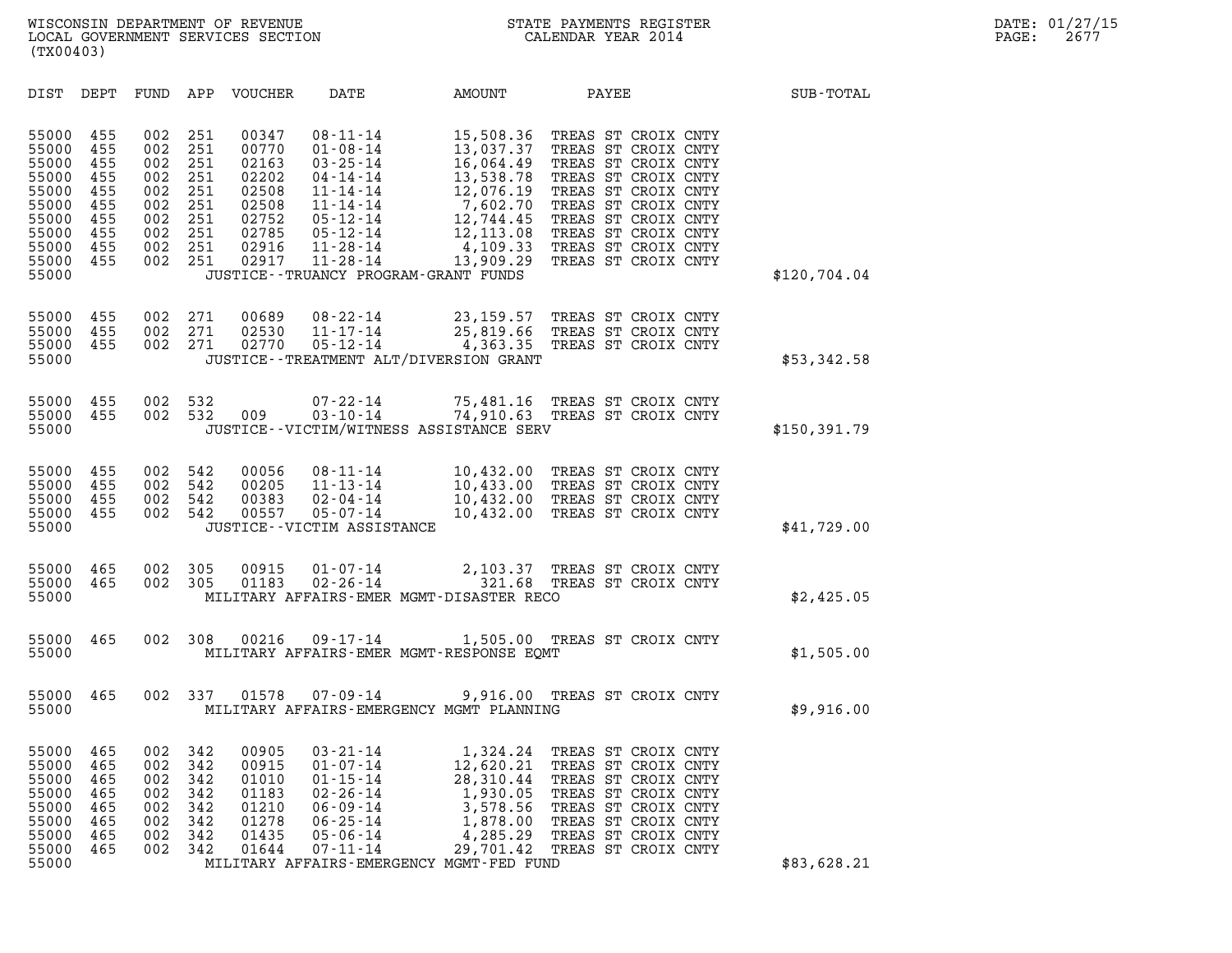| (TX00403)                                                                                                                                                                                                           |                                                                                                                                          |                                                                                                                                                                                                                |                                                      |                                                                                                                                                                                                    |                                                                                                                                                                                      |                                                                                          |                                                                                                                                                                                                                                                                                                                                                                                                                                                |             | DATE: 01/27/15<br>2678 |
|---------------------------------------------------------------------------------------------------------------------------------------------------------------------------------------------------------------------|------------------------------------------------------------------------------------------------------------------------------------------|----------------------------------------------------------------------------------------------------------------------------------------------------------------------------------------------------------------|------------------------------------------------------|----------------------------------------------------------------------------------------------------------------------------------------------------------------------------------------------------|--------------------------------------------------------------------------------------------------------------------------------------------------------------------------------------|------------------------------------------------------------------------------------------|------------------------------------------------------------------------------------------------------------------------------------------------------------------------------------------------------------------------------------------------------------------------------------------------------------------------------------------------------------------------------------------------------------------------------------------------|-------------|------------------------|
|                                                                                                                                                                                                                     |                                                                                                                                          |                                                                                                                                                                                                                |                                                      |                                                                                                                                                                                                    |                                                                                                                                                                                      |                                                                                          | DIST DEPT FUND APP VOUCHER DATE AMOUNT PAYEE SUB-TOTAL                                                                                                                                                                                                                                                                                                                                                                                         |             |                        |
| 55000                                                                                                                                                                                                               |                                                                                                                                          |                                                                                                                                                                                                                |                                                      |                                                                                                                                                                                                    | MILITARY AFFAIRS--HOMELAND SEC GRANT                                                                                                                                                 |                                                                                          | 55000 465 002 350 00445 12-03-14 1,008.36 TREAS ST CROIX CNTY<br>55000 465 002 350 00735 02-14-14 5,550.41 TREAS ST CROIX CNTY                                                                                                                                                                                                                                                                                                                 | \$6,558.77  |                        |
|                                                                                                                                                                                                                     |                                                                                                                                          |                                                                                                                                                                                                                |                                                      |                                                                                                                                                                                                    | MILITARY AFFAIRS-EMER MGMT-PLANNING AID                                                                                                                                              |                                                                                          | 55000 465 072 364 00954 01-10-14 9,046.00 TREAS ST CROIX CNTY<br>\$9,046.00 \$9,046.00 \$9.046.00 \$9.046.00                                                                                                                                                                                                                                                                                                                                   |             |                        |
|                                                                                                                                                                                                                     |                                                                                                                                          |                                                                                                                                                                                                                |                                                      |                                                                                                                                                                                                    | 55000 VETERANS AFFAIRS GRANTS                                                                                                                                                        |                                                                                          | 55000 485 002 127 05422 05-08-14 1,300.00 TREAS ST CROIX CNTY                                                                                                                                                                                                                                                                                                                                                                                  | \$1,300.00  |                        |
|                                                                                                                                                                                                                     |                                                                                                                                          |                                                                                                                                                                                                                |                                                      |                                                                                                                                                                                                    | 55000 VETERANS AFFAIRS - GRANTS TO COUNTIES                                                                                                                                          |                                                                                          | 55000 485 082 267 05422 05-08-14 5,850.00 TREAS ST CROIX CNTY                                                                                                                                                                                                                                                                                                                                                                                  | \$5,850.00  |                        |
|                                                                                                                                                                                                                     |                                                                                                                                          |                                                                                                                                                                                                                |                                                      |                                                                                                                                                                                                    | 55000 VETERANS AFFAIRS - - GRANTS                                                                                                                                                    |                                                                                          | 55000 485 082 280 03428 01-30-14 5,429.25 TREAS ST CROIX CNTY                                                                                                                                                                                                                                                                                                                                                                                  | \$5,429.25  |                        |
|                                                                                                                                                                                                                     |                                                                                                                                          |                                                                                                                                                                                                                |                                                      |                                                                                                                                                                                                    | 55000 VETERANS AFFAIRS--GRANTS TO COUNTIES                                                                                                                                           |                                                                                          | 55000 485 083 370 05422 05-08-14 5,850.00 TREAS ST CROIX CNTY                                                                                                                                                                                                                                                                                                                                                                                  | \$5,850.00  |                        |
| 55000 505<br>55000<br>55000<br>55000<br>55000<br>55000<br>55000<br>55000<br>55000<br>55000<br>55000<br>55000<br>55000<br>55000 505<br>55000<br>55000<br>55000<br>55000<br>55000<br>55000<br>55000<br>55000<br>55000 | 505<br>505<br>505<br>505<br>505<br>505<br>505<br>505<br>505<br>505<br>505<br>505<br>505<br>505<br>505<br>505<br>505<br>505<br>505<br>505 | 002 155<br>002 155<br>002 155<br>002 155<br>002 155<br>002 155<br>002 155<br>002 155<br>002 155<br>002 155<br>002 155<br>002 155<br>002 155<br>002 155<br>002<br>002<br>002<br>002<br>002<br>002<br>002<br>002 | 155<br>155<br>155<br>155<br>155<br>155<br>155<br>155 | 60080<br>60080<br>60161<br>60161<br>60209<br>60209<br>60364<br>60364<br>60374<br>60437<br>60437<br>60539<br>60539<br>60582<br>60582<br>60582<br>60656<br>60656<br>60759<br>60759<br>60800<br>60800 | $04 - 08 - 14$<br>$04 - 08 - 14$<br>$05 - 07 - 14$<br>$05 - 07 - 14$<br>$06 - 24 - 14$<br>$06 - 24 - 14$<br>$07 - 08 - 14$<br>$07 - 08 - 14$<br>DOA-HOUSING ASSISTANCE-FEDERAL FUNDS | 822.96<br>1,347.37<br>1,068.82<br>1,659.61<br>2,197.23<br>2,053.42<br>2,989.27<br>490.89 | 08-25-14<br>08-25-14<br>08-25-14<br>2,103.90 TREAS ST CROIX CNTY<br>09-23-14<br>1,718.92 TREAS ST CROIX CNTY<br>11-25-14<br>5,644.17 TREAS ST CROIX CNTY<br>11-25-14<br>5,644.17 TREAS ST CROIX CNTY<br>11-25-14<br>1,377.50 TREAS ST CROIX CNTY<br>12<br>TREAS ST CROIX CNTY<br>TREAS ST CROIX CNTY<br>TREAS ST CROIX CNTY<br>TREAS ST CROIX CNTY<br>TREAS ST CROIX CNTY<br>TREAS ST CROIX CNTY<br>TREAS ST CROIX CNTY<br>TREAS ST CROIX CNTY | \$31,897.94 |                        |
| 55000<br>55000<br>55000                                                                                                                                                                                             | 505<br>505<br>505                                                                                                                        | 035<br>035<br>035 371                                                                                                                                                                                          | 371<br>371                                           | 60080<br>60161<br>60209                                                                                                                                                                            | $08 - 25 - 14$<br>$09 - 23 - 14$<br>$11 - 25 - 14$                                                                                                                                   | 867.92<br>68.68<br>4,353.62                                                              | TREAS ST CROIX CNTY<br>TREAS ST CROIX CNTY<br>TREAS ST CROIX CNTY                                                                                                                                                                                                                                                                                                                                                                              |             |                        |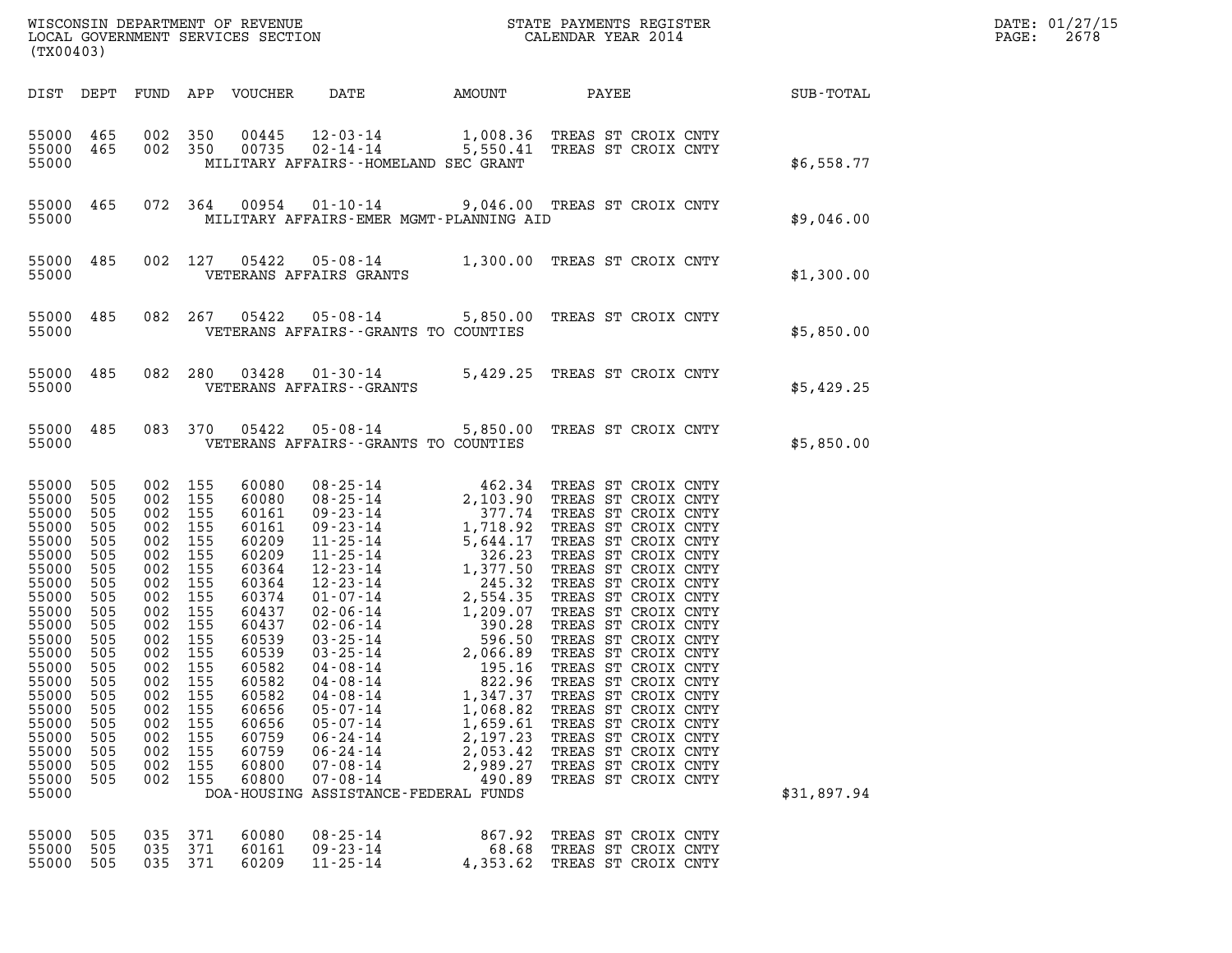| (TX00403)                                                                                                |                                                                                  |                                                                                  |                                                                                  |                  |                                                  |                                          |                                                                                                                                                                                                                                                                 |                 |  |
|----------------------------------------------------------------------------------------------------------|----------------------------------------------------------------------------------|----------------------------------------------------------------------------------|----------------------------------------------------------------------------------|------------------|--------------------------------------------------|------------------------------------------|-----------------------------------------------------------------------------------------------------------------------------------------------------------------------------------------------------------------------------------------------------------------|-----------------|--|
| DIST                                                                                                     | DEPT                                                                             |                                                                                  |                                                                                  | FUND APP VOUCHER | DATE                                             | <b>EXAMPLE THE PROPERTY OF AMOUNT</b>    | <b>PAYEE</b>                                                                                                                                                                                                                                                    | SUB-TOTAL       |  |
| 55000<br>55000<br>55000<br>55000<br>55000<br>55000<br>55000<br>55000<br>55000<br>55000<br>55000<br>55000 | 505<br>505<br>505<br>505<br>505<br>505<br>505<br>505<br>505<br>505<br>505<br>505 | 035<br>035<br>035<br>035<br>035<br>035<br>035<br>035<br>035<br>035<br>035<br>035 | 371<br>371<br>371<br>371<br>371<br>371<br>371<br>371<br>371<br>371<br>371<br>371 | 60364            | $12 - 23 - 14$                                   | 218.50                                   | TREAS ST CROIX CNTY<br>60364 12-23-14 218.50 TREAS ST CROIX CNTY<br>60364 12-23-14 350.46 TREAS ST CROIX CNTY<br>60437 02-06-14 1,535.12 TREAS ST CROIX CNTY<br>60437 02-06-14 1,535.12 TREAS ST CROIX CNTY<br>60539 03-25-14 782.42 TREAS ST CROIX CNTY<br>605 |                 |  |
| 55000                                                                                                    |                                                                                  |                                                                                  |                                                                                  |                  | DOA--PUBLIC BENEFITS FUND                        |                                          |                                                                                                                                                                                                                                                                 | \$17,820.22     |  |
| 55000<br>55000                                                                                           | 505                                                                              | 089                                                                              |                                                                                  | 166 05145        | DOA--LAND INFORMATION FUND                       |                                          | 01-28-14 1,000.00 TREAS ST CROIX CNTY                                                                                                                                                                                                                           | \$1,000.00      |  |
| 55000<br>55000<br>55000                                                                                  | 835<br>835                                                                       | 002<br>002                                                                       | 105<br>105                                                                       |                  | 81459 11-17-14<br>REVENUE--STATE SHARED REVENUES |                                          | 44352 07-28-14 77,853.60 TREAS ST CROIX CNTY<br>442,349.31 TREAS ST CROIX CNTY                                                                                                                                                                                  | \$520,202.91    |  |
| 55000<br>55000                                                                                           | 835                                                                              | 002                                                                              | 109                                                                              |                  | REVENUE--EXEMPT COMPUTER AID                     |                                          | 01055 07-28-14 42,135.00 TREAS ST CROIX CNTY                                                                                                                                                                                                                    | \$42, 135.00    |  |
| 55000<br>55000<br>55000                                                                                  | 835<br>835                                                                       | 002<br>002                                                                       | 302<br>302                                                                       | 10110<br>11110   |                                                  | REVENUE-FIRST DOLLAR/SCHOOL LEVY CREDITS |                                                                                                                                                                                                                                                                 | \$13,859,145.96 |  |
| 55000<br>55000                                                                                           | 835                                                                              | 021 363                                                                          |                                                                                  |                  | REVENUE - - LOTTERY CREDIT -                     |                                          | 37391  03-24-14  2,556,701.14  TREAS ST CROIX CNTY                                                                                                                                                                                                              | \$2,556,701.14  |  |
| 55000                                                                                                    |                                                                                  |                                                                                  |                                                                                  |                  | DISTRICT TOTAL APPROPRIATIONS                    |                                          |                                                                                                                                                                                                                                                                 | \$24,520,327.36 |  |
|                                                                                                          |                                                                                  |                                                                                  |                                                                                  |                  |                                                  |                                          |                                                                                                                                                                                                                                                                 |                 |  |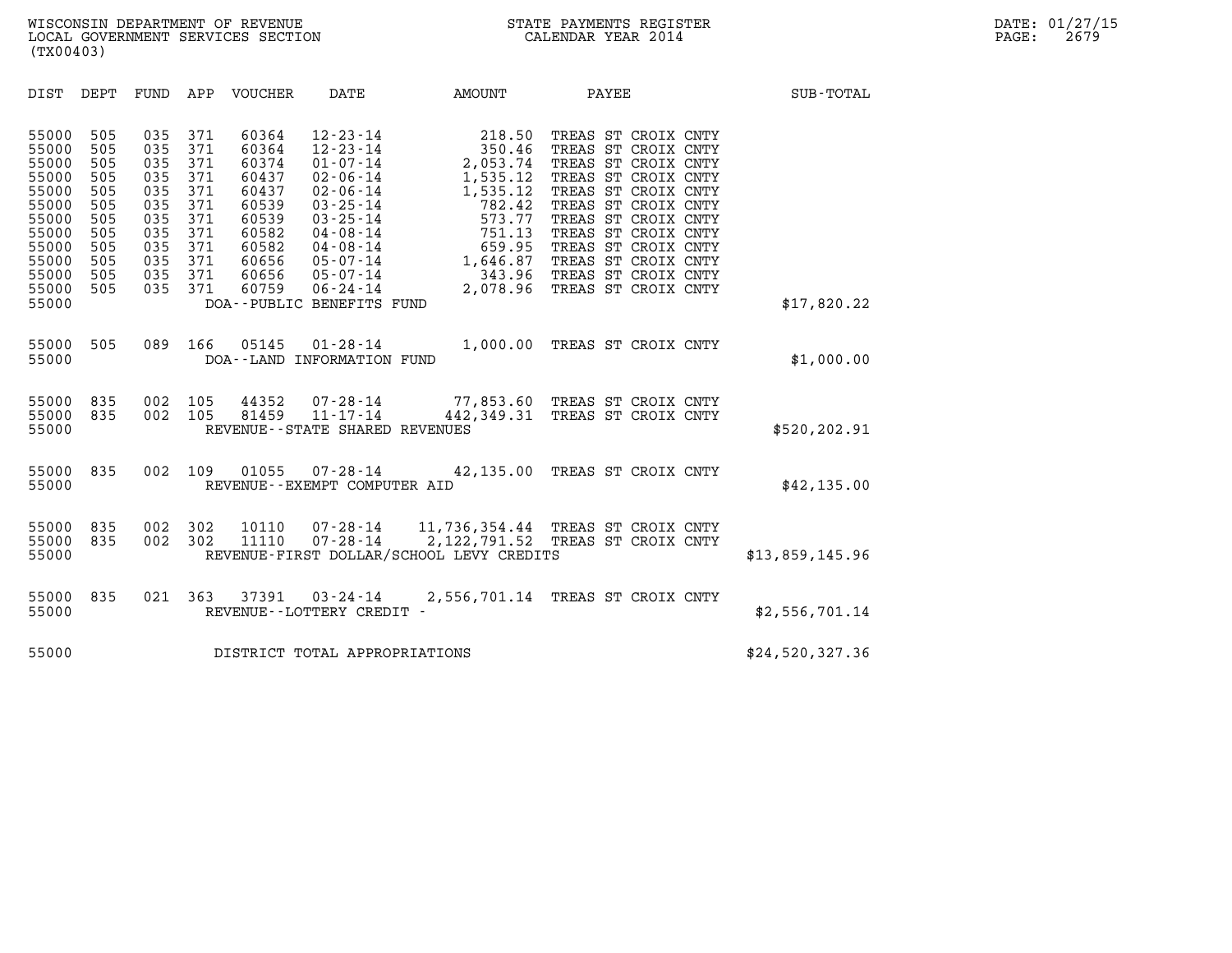| (TX00403)                                                       | WISCONSIN DEPARTMENT OF REVENUE<br>LOCAL GOVERNMENT SERVICES SECTION                         | STATE PAYMENTS REGISTER<br>CALENDAR YEAR 2014                                                                                                                                  |              | DATE: 01/27/15<br>$\mathtt{PAGE:}$<br>2680 |
|-----------------------------------------------------------------|----------------------------------------------------------------------------------------------|--------------------------------------------------------------------------------------------------------------------------------------------------------------------------------|--------------|--------------------------------------------|
|                                                                 | DIST DEPT FUND APP VOUCHER DATE                                                              | <b>AMOUNT</b><br>PAYEE                                                                                                                                                         | SUB-TOTAL    |                                            |
| 55002 165<br>55002                                              | 002 225 01372 06-30-14 2,641.53 TREAS TN BALDWIN<br>SAFETY/PROF SERV--FIRE INSURANCE DUES    |                                                                                                                                                                                | \$2,641.53   |                                            |
| 55002 370<br>55002                                              | 002 503 19712 04-16-14 41.15 TREAS TN BALDWIN<br>NAT RESOURCES--AIDS IN LIEU OF TAXES        |                                                                                                                                                                                | \$41.15      |                                            |
| 55002 370<br>55002                                              | 012 571<br>NAT RESOURCES--FOREST CROP/MFL/CO FOREST                                          | 38137  06-16-14  40.60  TREAS TN BALDWIN                                                                                                                                       | \$40.60      |                                            |
| 55002 395<br>55002<br>395<br>55002<br>395<br>55002 395<br>55002 | 011 191<br>011 191<br>011 191<br>011 191<br>31371<br>TRANSPORTATION--GENERAL TRANSP AIDS-GTA | 05371  01-06-14  27,902.06  TOWN OF BALDWIN<br>11371  04-07-14  27,902.06  TOWN OF BALDWIN<br>21371  07-07-14  27,902.06 TOWN OF BALDWIN<br>10-06-14 27,902.06 TOWN OF BALDWIN | \$111,608.24 |                                            |
| 55002 835<br>55002 835<br>55002                                 | 002 105<br>002 105<br>REVENUE--STATE SHARED REVENUES                                         | 44319  07-28-14  7,275.18 TREAS TN BALDWIN<br>81426  11-17-14  41,010.99 TREAS TN BALDWIN                                                                                      | \$48, 286.17 |                                            |
| 55002 835<br>55002                                              | 002 109<br>REVENUE--EXEMPT COMPUTER AID                                                      | 03239  07-28-14  153.00  TREAS TN BALDWIN                                                                                                                                      | \$153.00     |                                            |
| 55002 835<br>55002                                              | 002 501 00003 02-03-14 129.51 TREAS TN BALDWIN<br>DOA-PAYMENT FOR MUNICIPAL SERVICES AID     |                                                                                                                                                                                | \$129.51     |                                            |
| 55002                                                           | DISTRICT TOTAL APPROPRIATIONS                                                                |                                                                                                                                                                                | \$162,900.20 |                                            |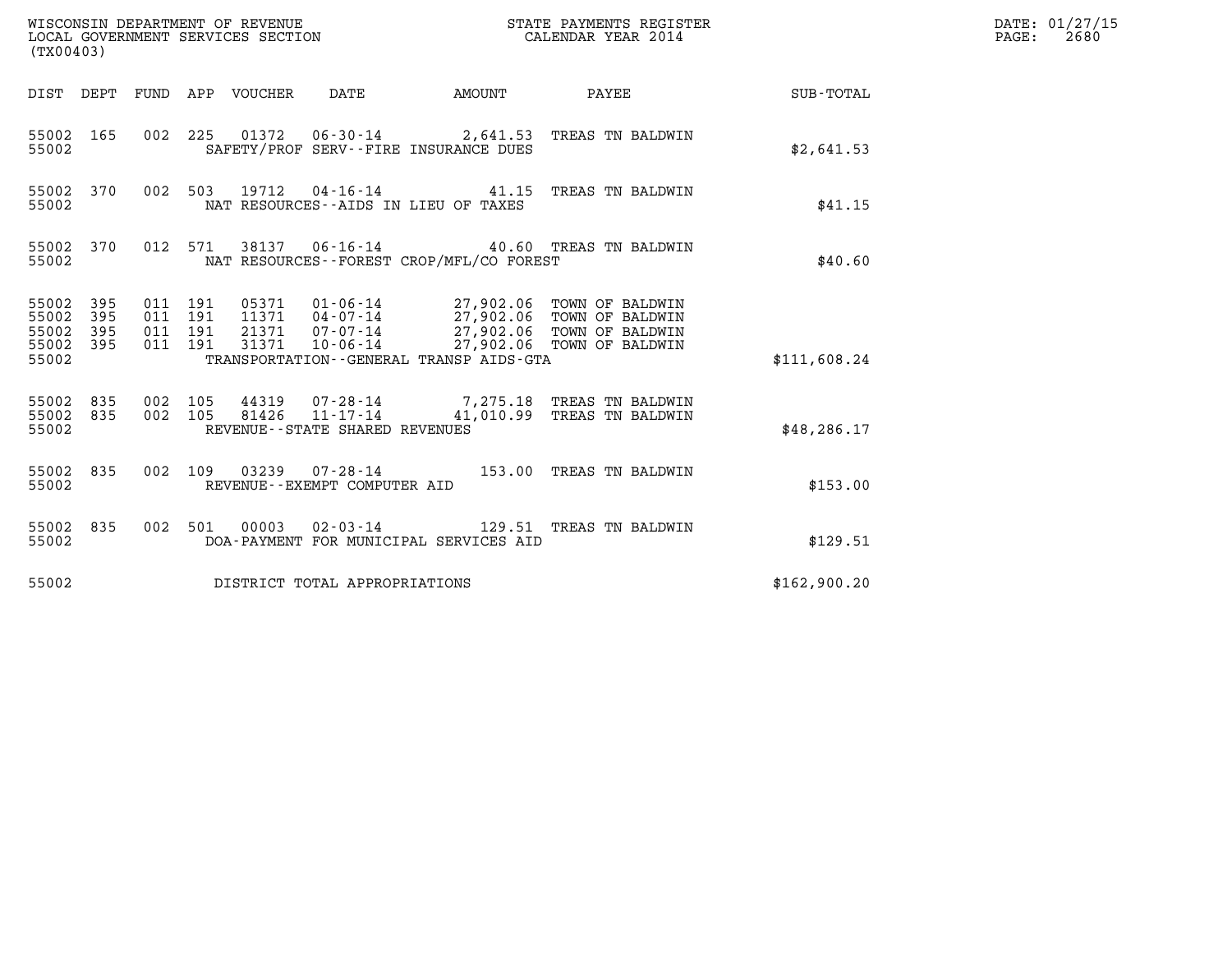| (TX00403)                                                       |                                          | WISCONSIN DEPARTMENT OF REVENUE<br>LOCAL GOVERNMENT SERVICES SECTION                                                                                                                  |                           | STATE PAYMENTS REGISTER<br>CALENDAR YEAR 2014     |               | DATE: 01/27/15<br>$\mathtt{PAGE}$ :<br>2681 |
|-----------------------------------------------------------------|------------------------------------------|---------------------------------------------------------------------------------------------------------------------------------------------------------------------------------------|---------------------------|---------------------------------------------------|---------------|---------------------------------------------|
|                                                                 | DIST DEPT FUND APP VOUCHER               | DATE                                                                                                                                                                                  | <b>EXAMPLE THE AMOUNT</b> | PAYEE                                             | SUB-TOTAL     |                                             |
| 55004 165<br>55004                                              |                                          | 002 225 01373 06-30-14 2,533.71 TREAS TN CADY<br>SAFETY/PROF SERV--FIRE INSURANCE DUES                                                                                                |                           |                                                   | \$2,533.71    |                                             |
| 55004 370<br>55004                                              | 000 001                                  | $01DNR$ $06-19-14$<br>NAT RESOURCES-SEVERANCE/YIELD/WITHDRAWAL                                                                                                                        |                           | 5,654.90 TREAS TOWN CADY                          | \$5,654.90    |                                             |
| 55004 370<br>55004                                              | 012 571                                  | 38138  06-16-14  310.60 TREAS TN CADY<br>NAT RESOURCES--FOREST CROP/MFL/CO FOREST                                                                                                     |                           |                                                   | \$310.60      |                                             |
| 55004 370<br>55004                                              |                                          | 074 670 41979 05-23-14 1,127.71 TREAS TN CADY<br>NAT RESOURCES - - RU RECYCLING GRANT                                                                                                 |                           |                                                   | \$1,127.71    |                                             |
| 55004 395<br>55004<br>395<br>55004<br>395<br>55004 395<br>55004 | 011 191<br>011 191<br>011 191<br>011 191 | 05372  01-06-14  24,308.45  TOWN OF CADY<br>11372  04-07-14  24,308.45  TOWN OF CADY<br>21372<br>$07 - 07 - 14$<br>31372<br>$10 - 06 - 14$<br>TRANSPORTATION--GENERAL TRANSP AIDS-GTA | 24,308.45 TOWN OF CADY    | 24,308.46 TOWN OF CADY                            | \$97, 233.81  |                                             |
| 55004 835<br>55004 835<br>55004                                 | 002 105<br>002 105                       | 44320 07-28-14<br>81427<br>11-17-14<br>REVENUE--STATE SHARED REVENUES                                                                                                                 |                           | 3,144.92 TREAS TN CADY<br>19,013.14 TREAS TN CADY | \$22,158.06   |                                             |
| 55004 835<br>55004                                              |                                          | 002 109 03240 07-28-14 155.00 TREAS TN CADY<br>REVENUE--EXEMPT COMPUTER AID                                                                                                           |                           |                                                   | \$155.00      |                                             |
| 55004                                                           |                                          | DISTRICT TOTAL APPROPRIATIONS                                                                                                                                                         |                           |                                                   | \$129, 173.79 |                                             |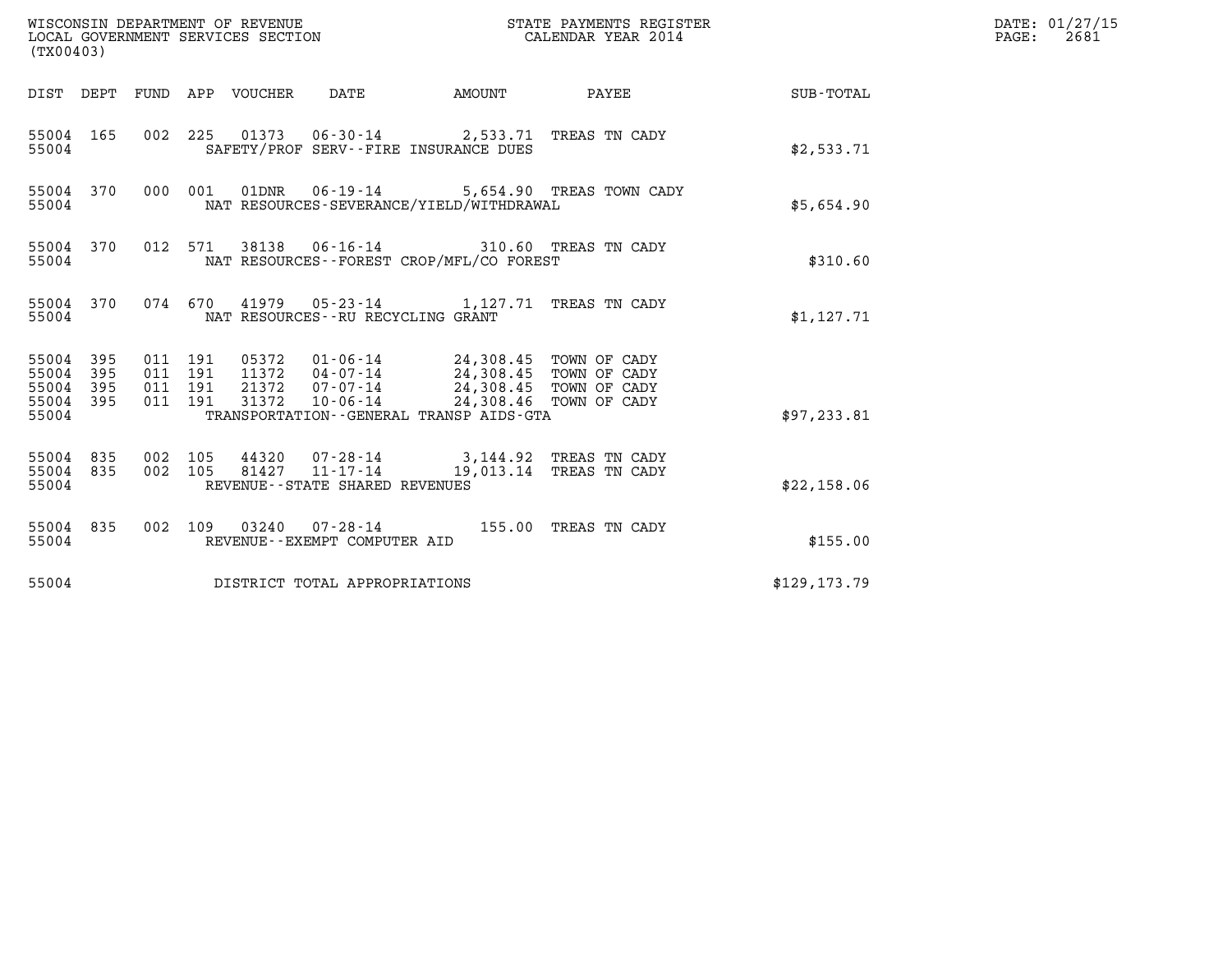| WISCONSIN DEPARTMENT OF REVENUE   | STATE PAYMENTS REGISTER | DATE: 01/27/15 |
|-----------------------------------|-------------------------|----------------|
| LOCAL GOVERNMENT SERVICES SECTION | CALENDAR YEAR 2014      | 2682<br>PAGE:  |

| (TX00403)                                                             | WISCONSIN DEPARTMENT OF REVENUE<br>LOCAL GOVERNMENT SERVICES SECTION                                                                                             |                                                                                | STATE PAYMENTS REGISTER<br>CALENDAR YEAR 2014                              |              |
|-----------------------------------------------------------------------|------------------------------------------------------------------------------------------------------------------------------------------------------------------|--------------------------------------------------------------------------------|----------------------------------------------------------------------------|--------------|
| DIST<br>DEPT                                                          | FUND<br>APP<br>VOUCHER<br>DATE                                                                                                                                   | AMOUNT                                                                         | PAYEE                                                                      | SUB-TOTAL    |
| 55006<br>165<br>55006                                                 | 002<br>225<br>01374<br>$06 - 30 - 14$                                                                                                                            | 1,707.11<br>SAFETY/PROF SERV--FIRE INSURANCE DUES                              | TREAS TN CYLON                                                             | \$1,707.11   |
| 55006<br>370                                                          | 002<br>503<br>16651<br>$01 - 30 - 14$                                                                                                                            | 13,836.00                                                                      | TREAS TN CYLON<br><b>TOWN SHARE 2783.35</b>                                |              |
| 55006<br>370<br>55006                                                 | 002<br>503<br>19713<br>$04 - 16 - 14$                                                                                                                            | 1,678.56<br>NAT RESOURCES -- AIDS IN LIEU OF TAXES                             | TREAS TN CYLON                                                             | \$15,514.56  |
| 370<br>55006<br>55006                                                 | 012<br>$06 - 16 - 14$<br>571<br>38139                                                                                                                            | NAT RESOURCES - - FOREST CROP/MFL/CO FOREST                                    | 123.00 TREAS TN CYLON                                                      | \$123.00     |
| 55006<br>370<br>55006                                                 | 012<br>579<br>19713<br>$04 - 16 - 14$                                                                                                                            | 20.80<br>NAT RESOURCES -- AIDS IN LIEU OF TAXES                                | TREAS TN CYLON                                                             | \$20.80      |
| 370<br>55006<br>55006                                                 | 074<br>670<br>41980<br>$05 - 23 - 14$<br>NAT RESOURCES - - RU RECYCLING GRANT                                                                                    | 3,074.54                                                                       | TREAS TN CYLON                                                             | \$3,074.54   |
| 55006<br>395<br>395<br>55006<br>395<br>55006<br>55006<br>395<br>55006 | 011<br>191<br>05373<br>$01 - 06 - 14$<br>011<br>191<br>11373<br>$04 - 07 - 14$<br>011<br>191<br>21373<br>$07 - 07 - 14$<br>011<br>191<br>31373<br>$10 - 06 - 14$ | 20,021.52<br>20,021.52<br>20,021.55<br>TRANSPORTATION--GENERAL TRANSP AIDS-GTA | 20,021.52 TOWN OF CYLON<br>TOWN OF CYLON<br>TOWN OF CYLON<br>TOWN OF CYLON | \$80,086.11  |
|                                                                       |                                                                                                                                                                  |                                                                                |                                                                            |              |
| 55006<br>835<br>835<br>55006<br>55006                                 | 002<br>105<br>44321<br>$07 - 28 - 14$<br>002<br>105<br>81428<br>$11 - 17 - 14$<br>REVENUE - - STATE SHARED REVENUES                                              | 3,053.94<br>17,315.69                                                          | TREAS TN CYLON<br>TREAS TN CYLON                                           | \$20, 369.63 |
| 55006<br>835<br>55006                                                 | 002<br>109<br>03241<br>$07 - 28 - 14$<br>REVENUE--EXEMPT COMPUTER AID                                                                                            | 53.00                                                                          | TREAS TN CYLON                                                             | \$53.00      |
| 55006                                                                 | DISTRICT TOTAL APPROPRIATIONS                                                                                                                                    |                                                                                |                                                                            | \$120,948.75 |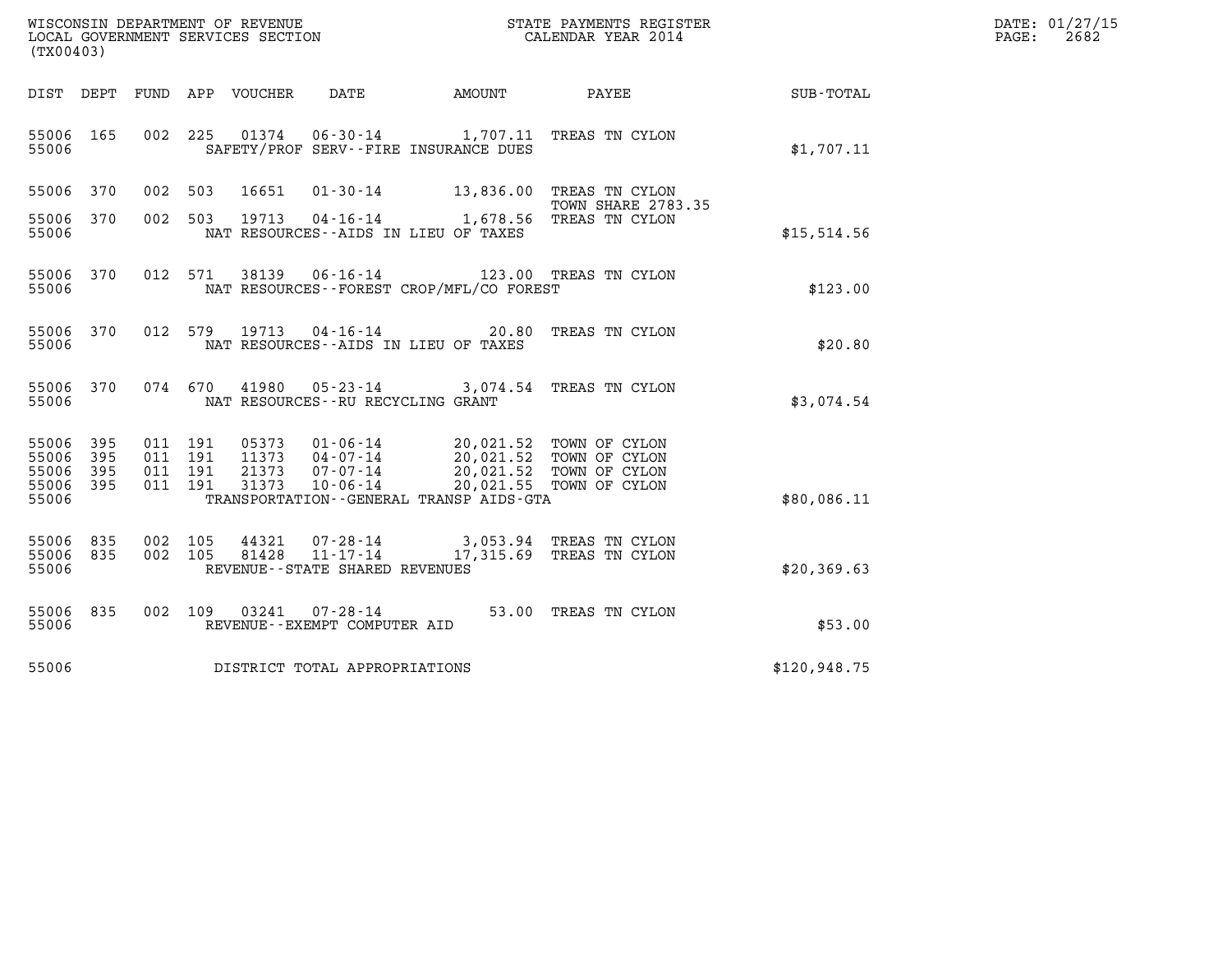| (TX00403)                                                            | WISCONSIN DEPARTMENT OF REVENUE<br>LOCAL GOVERNMENT SERVICES SECTION | STATE PAYMENTS REGISTER<br>CALENDAR YEAR 2014                                                                                                                                                                                        |                                            | DATE: 01/27/15<br>$\mathtt{PAGE:}$<br>2683 |  |
|----------------------------------------------------------------------|----------------------------------------------------------------------|--------------------------------------------------------------------------------------------------------------------------------------------------------------------------------------------------------------------------------------|--------------------------------------------|--------------------------------------------|--|
|                                                                      | DIST DEPT FUND APP VOUCHER DATE                                      |                                                                                                                                                                                                                                      | AMOUNT PAYEE SUB-TOTAL                     |                                            |  |
| 55008 165<br>55008                                                   |                                                                      | 002 225 01375 06-30-14 3,486.09 TREAS TN EAU GALLE<br>SAFETY/PROF SERV--FIRE INSURANCE DUES                                                                                                                                          |                                            | \$3,486.09                                 |  |
| 55008 370<br>55008                                                   | 000 001                                                              | NAT RESOURCES-SEVERANCE/YIELD/WITHDRAWAL                                                                                                                                                                                             | 03DNR 11-04-14 293.25 TREAS TOWN EAU GALLE | \$293.25                                   |  |
| 55008 370<br>55008                                                   |                                                                      | 012 571 38140 06-16-14 320.80 TREAS TN EAU GALLE<br>NAT RESOURCES--FOREST CROP/MFL/CO FOREST                                                                                                                                         |                                            | \$320.80                                   |  |
| 55008<br>- 395<br>55008<br>395<br>55008<br>395<br>55008 395<br>55008 | 011 191<br>011 191<br>011 191<br>011 191<br>31374                    | 05374  01-06-14  25,451.63  TOWN OF EAU GALLE<br>11374  04-07-14  25,451.63  TOWN OF EAU GALLE<br>21374 07-07-14 25,451.63 TOWN OF EAU GALLE<br>10-06-14 25,451.64 TOWN OF EAU GALLE<br>TRANSPORTATION - - GENERAL TRANSP AIDS - GTA |                                            | \$101,806.53                               |  |
| 55008 835<br>55008 835<br>55008                                      | 002 105<br>002 105                                                   | 44322 07-28-14 2,300.68 TREAS TN EAU GALLE<br>$81429$ $11-17-14$<br>REVENUE--STATE SHARED REVENUES                                                                                                                                   | 13,048.88 TREAS TN EAU GALLE               | \$15,349.56                                |  |
| 55008 835<br>55008                                                   |                                                                      | 002 109 03242 07-28-14 16.00 TREAS TN EAU GALLE<br>REVENUE--EXEMPT COMPUTER AID                                                                                                                                                      |                                            | \$16.00                                    |  |
| 55008                                                                |                                                                      | DISTRICT TOTAL APPROPRIATIONS                                                                                                                                                                                                        |                                            | \$121, 272.23                              |  |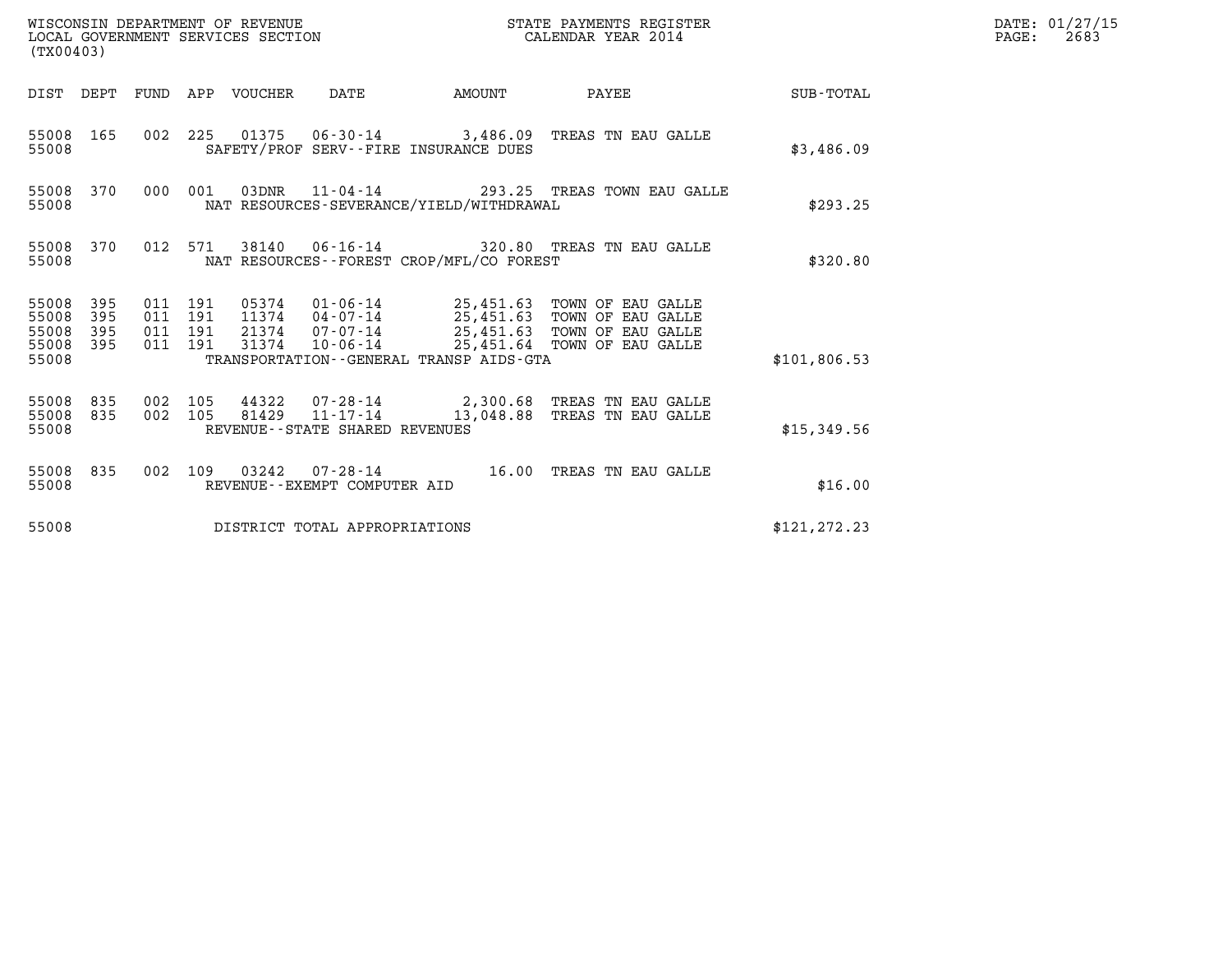| (TX00403)                                 |                                                                                                         |                                                                          | DATE: 01/27/15<br>$\mathtt{PAGE}$ :<br>2684 |
|-------------------------------------------|---------------------------------------------------------------------------------------------------------|--------------------------------------------------------------------------|---------------------------------------------|
|                                           | <b>AMOUNT</b><br>DIST DEPT FUND APP VOUCHER<br>DATE                                                     | <b>PAYEE</b> FOR THE PAYEE<br>SUB-TOTAL                                  |                                             |
| 55010 165<br>55010                        | 01376  06-30-14   1,832.90 TREAS TN EMERALD<br>002 225<br>SAFETY/PROF SERV--FIRE INSURANCE DUES         | \$1,832.90                                                               |                                             |
| 55010 370                                 | 002 503 16652<br>01-30-14 8,160.68 TREAS TN EMERALD                                                     |                                                                          |                                             |
| 55010                                     | NAT RESOURCES--AIDS IN LIEU OF TAXES                                                                    | <b>TOWN SHARE 2626.89</b><br>\$8,160.68                                  |                                             |
| 55010 370<br>55010                        | 38141  06-16-14  78.20 TREAS TN EMERALD<br>012 571<br>NAT RESOURCES - - FOREST CROP/MFL/CO FOREST       | \$78.20                                                                  |                                             |
| 55010 395<br>55010<br>395<br>395<br>55010 | 011 191<br>05375<br>01-06-14 24,583.66 TOWN OF EMERALD<br>011 191<br>011 191                            |                                                                          |                                             |
| 55010 395<br>55010                        | 011 191<br>TRANSPORTATION - - GENERAL TRANSP AIDS-GTA                                                   | \$98,334.65                                                              |                                             |
| 55010<br>465<br>55010                     | 072 365<br>00030  10-07-14  2,489.86  TREAS TN EMERALD<br>MILITARY AFFAIRS - - EMERGENCY MANAGEMENT     | \$2,489.86                                                               |                                             |
| 55010 835<br>55010 835<br>55010           | 002 105<br>44323<br>07-28-14<br>$11 - 17 - 14$<br>002 105<br>81430<br>REVENUE - - STATE SHARED REVENUES | 12,795.48 TREAS TN EMERALD<br>24,469.34 TREAS TN EMERALD<br>\$37, 264.82 |                                             |
| 55010 835<br>55010                        | 002 109 03243 07-28-14 10.00 TREAS TN EMERALD<br>REVENUE--EXEMPT COMPUTER AID                           | \$10.00                                                                  |                                             |
| 55010                                     | DISTRICT TOTAL APPROPRIATIONS                                                                           | \$148, 171.11                                                            |                                             |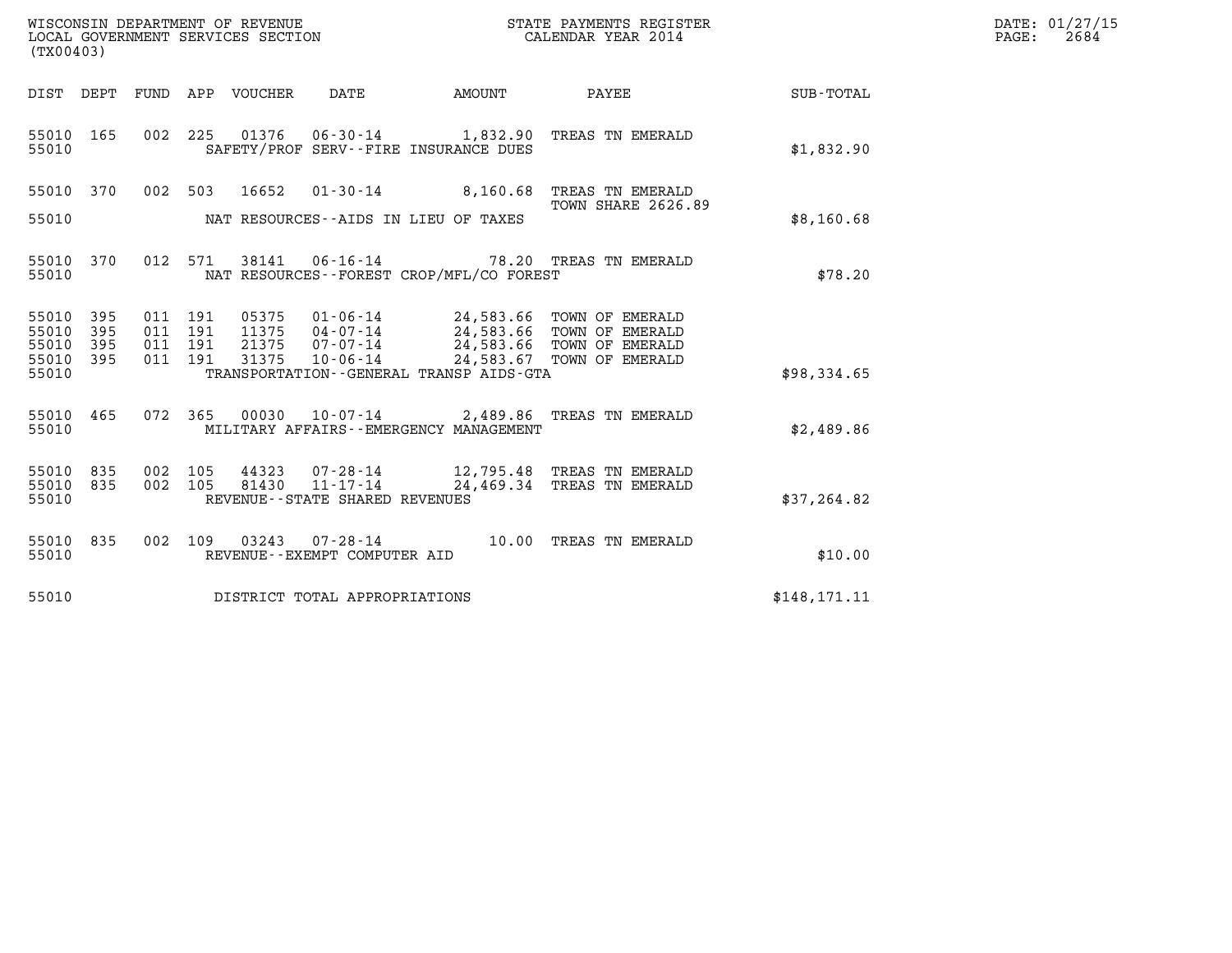| WISCONSIN DEPARTMENT OF REVENUE   | STATE PAYMENTS REGISTER | DATE: 01/27/15 |
|-----------------------------------|-------------------------|----------------|
| LOCAL GOVERNMENT SERVICES SECTION | CALENDAR YEAR 2014      | 2685<br>PAGE:  |

| WISCONSIN DEPARTMENT OF REVENUE<br>LOCAL GOVERNMENT SERVICES SECTION<br>(TX00403) |                          |                                          |     |                                  |                                |                                                                                                                                                         | STATE PAYMENTS REGISTER<br>CALENDAR YEAR 2014                                                |               | DATE: 01/27/15<br>$\mathtt{PAGE:}$<br>2685 |
|-----------------------------------------------------------------------------------|--------------------------|------------------------------------------|-----|----------------------------------|--------------------------------|---------------------------------------------------------------------------------------------------------------------------------------------------------|----------------------------------------------------------------------------------------------|---------------|--------------------------------------------|
| DIST DEPT                                                                         |                          |                                          |     | FUND APP VOUCHER                 | DATE                           | <b>AMOUNT</b>                                                                                                                                           | PAYEE                                                                                        | SUB-TOTAL     |                                            |
| 55012 165<br>55012                                                                |                          |                                          |     |                                  |                                | SAFETY/PROF SERV--FIRE INSURANCE DUES                                                                                                                   | 002 225 01377 06-30-14 2,192.29 TREAS TN ERIN PRAIRIE                                        | \$2,192.29    |                                            |
| 55012                                                                             | 370                      |                                          |     | 002 503 16653                    |                                | $01 - 30 - 14$ 16,439.38                                                                                                                                | TREAS TN ERIN PRAIRIE<br><b>TOWN SHARE 2503.07</b>                                           |               |                                            |
| 55012<br>55012                                                                    | 370                      | 002                                      | 503 | 19714                            |                                | $04 - 16 - 14$ 129.50<br>NAT RESOURCES--AIDS IN LIEU OF TAXES                                                                                           | TREAS TN ERIN PRAIRIE                                                                        | \$16,568.88   |                                            |
| 55012<br>55012                                                                    | 370                      | 012 571                                  |     | 38142                            |                                | NAT RESOURCES--FOREST CROP/MFL/CO FOREST                                                                                                                | 06-16-14 209.93 TREAS TN ERIN PRAIRIE                                                        | \$209.93      |                                            |
| 55012<br>55012<br>55012<br>55012<br>55012                                         | 395<br>395<br>395<br>395 | 011 191<br>011 191<br>011 191<br>011 191 |     | 05376<br>11376<br>21376<br>31376 |                                | $01 - 06 - 14$ 24,700.09<br>04 - 07 - 14 - 24,700.09<br>07 - 07 - 14 - 24,700.09<br>10 - 06 - 14 - 24,700.12<br>TRANSPORTATION--GENERAL TRANSP AIDS-GTA | TOWN OF ERIN PRAIRIE<br>TOWN OF ERIN PRAIRIE<br>TOWN OF ERIN PRAIRIE<br>TOWN OF ERIN PRAIRIE | \$98,800.39   |                                            |
|                                                                                   |                          |                                          |     |                                  |                                |                                                                                                                                                         |                                                                                              |               |                                            |
| 55012<br>55012<br>55012                                                           | 835<br>835               | 002<br>002 105                           | 105 | 81431                            | REVENUE--STATE SHARED REVENUES | $11 - 17 - 14$ 7,952.01                                                                                                                                 | 44324 07-28-14 1,477.41 TREAS TN ERIN PRAIRIE<br>TREAS TN ERIN PRAIRIE                       | \$9,429.42    |                                            |
| 55012                                                                             |                          |                                          |     |                                  | DISTRICT TOTAL APPROPRIATIONS  |                                                                                                                                                         |                                                                                              | \$127, 200.91 |                                            |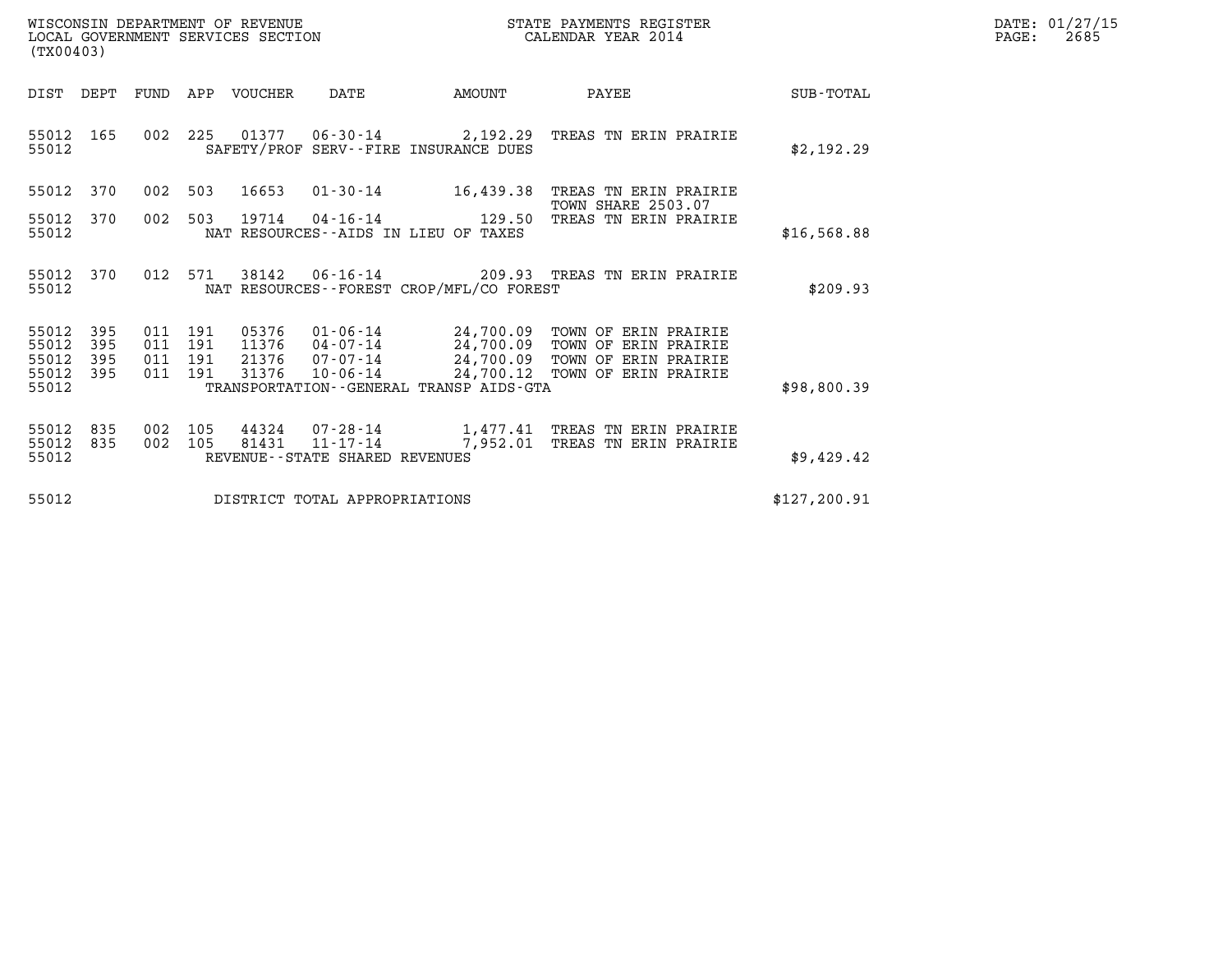| WISCONSIN DEPARTMENT OF REVENUE<br>STATE PAYMENTS REGISTER<br>LOCAL GOVERNMENT SERVICES SECTION<br>CALENDAR YEAR 2014<br>(TX00403) |                                          |                                 |                                                  |        |                                                                                                                                                                                         |                 | DATE: 01/27/15<br>$\mathtt{PAGE:}$<br>2686 |
|------------------------------------------------------------------------------------------------------------------------------------|------------------------------------------|---------------------------------|--------------------------------------------------|--------|-----------------------------------------------------------------------------------------------------------------------------------------------------------------------------------------|-----------------|--------------------------------------------|
|                                                                                                                                    |                                          | DIST DEPT FUND APP VOUCHER DATE |                                                  | AMOUNT |                                                                                                                                                                                         | PAYEE SUB-TOTAL |                                            |
| 55014 165<br>55014                                                                                                                 |                                          |                                 | SAFETY/PROF SERV--FIRE INSURANCE DUES            |        | 002 225 01378 06-30-14 1,509.44 TREAS TN FOREST                                                                                                                                         | \$1,509.44      |                                            |
| 55014 370<br>55014                                                                                                                 |                                          | 012 571                         | NAT RESOURCES - - FOREST CROP/MFL/CO FOREST      |        | 38143  06-16-14  315.55  TREAS TN FOREST                                                                                                                                                | \$315.55        |                                            |
| 55014 370<br>55014                                                                                                                 |                                          |                                 | NAT RESOURCES - - RU RECYCLING GRANT             |        | 074 670 41981 05-23-14 556.22 TREAS TN FOREST                                                                                                                                           | \$556.22        |                                            |
| 55014 395<br>55014<br>395<br>55014<br>395<br>55014 395<br>55014                                                                    | 011 191<br>011 191<br>011 191<br>011 191 |                                 | TRANSPORTATION--GENERAL TRANSP AIDS-GTA          |        | 05377   01-06-14   24,477.81   TOWN OF FOREST<br>11377   04-07-14   24,477.81   TOWN OF FOREST<br>21377 07-07-14 24,477.81 TOWN OF FOREST<br>31377  10-06-14  24,477.82  TOWN OF FOREST | \$97,911.25     |                                            |
| 55014 835<br>55014 835<br>55014                                                                                                    | 002 105<br>002 105                       | 81432                           | $11 - 17 - 14$<br>REVENUE--STATE SHARED REVENUES |        | 44325 07-28-14 4,622.50 TREAS TN FOREST<br>26,194.16 TREAS TN FOREST                                                                                                                    | \$30,816.66     |                                            |
| 55014 835<br>55014                                                                                                                 |                                          |                                 | REVENUE--EXEMPT COMPUTER AID                     |        | 002 109 03244 07-28-14 5.00 TREAS TN FOREST                                                                                                                                             | \$5.00          |                                            |
| 55014                                                                                                                              |                                          |                                 | DISTRICT TOTAL APPROPRIATIONS                    |        |                                                                                                                                                                                         | \$131, 114.12   |                                            |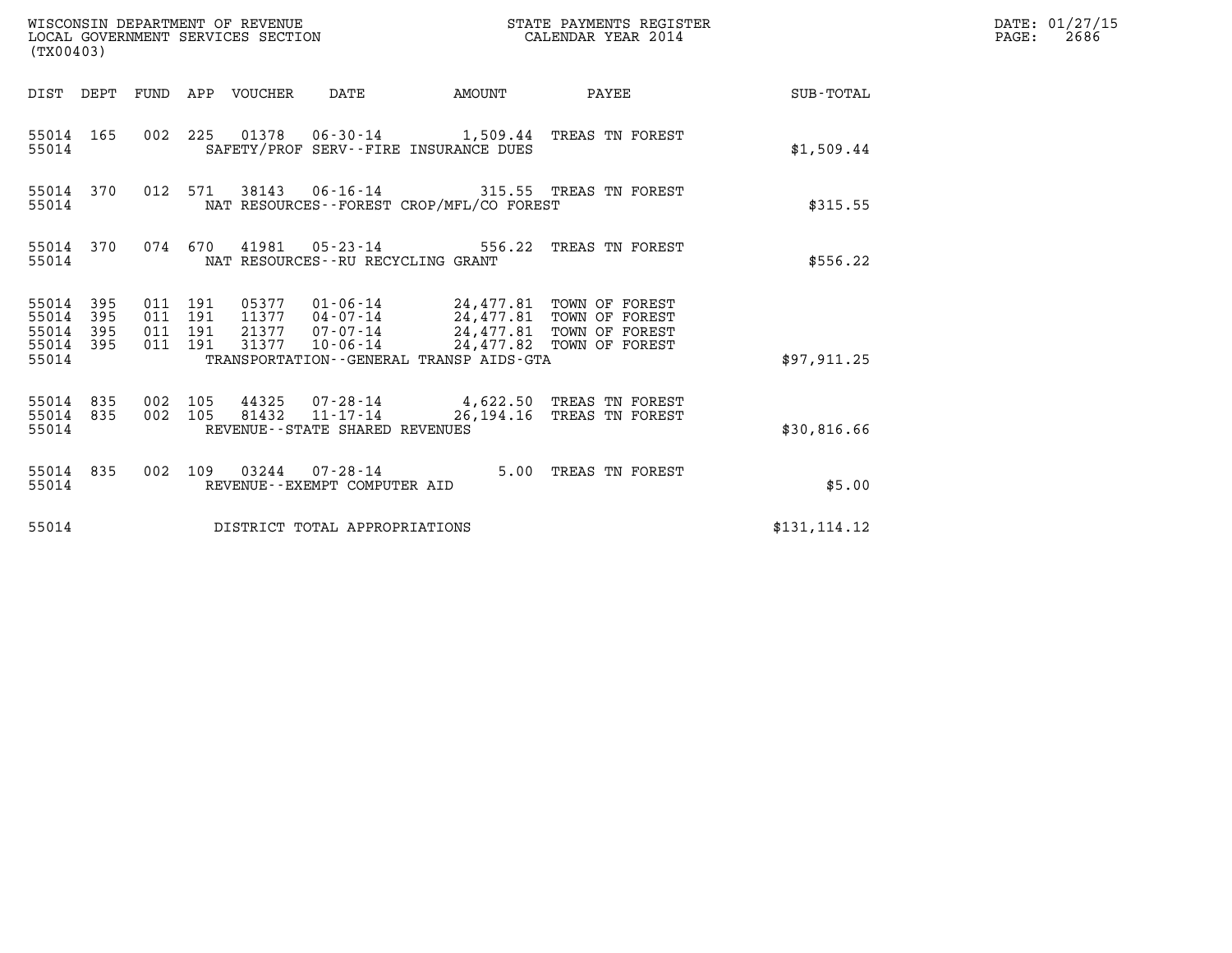| WISCONSIN DEPARTMENT OF REVENUE<br>LOCAL GOVERNMENT SERVICES SECTION<br>(TX00403) |                                                                                                                                                                                                                                                                                          | STATE PAYMENTS REGISTER<br>CALENDAR YEAR 2014 |               | DATE: 01/27/15<br>$\mathtt{PAGE:}$<br>2687 |
|-----------------------------------------------------------------------------------|------------------------------------------------------------------------------------------------------------------------------------------------------------------------------------------------------------------------------------------------------------------------------------------|-----------------------------------------------|---------------|--------------------------------------------|
|                                                                                   | DIST DEPT FUND APP VOUCHER DATE<br>AMOUNT                                                                                                                                                                                                                                                | PAYEE                                         | SUB-TOTAL     |                                            |
| 55016 165<br>55016                                                                | 002 225 01379 06-30-14 1,868.83 TREAS TN GLENWOOD<br>SAFETY/PROF SERV--FIRE INSURANCE DUES                                                                                                                                                                                               |                                               | \$1,868.83    |                                            |
| 55016 370<br>55016                                                                | 000 001<br>01DNR  06-19-14  510.00 TREAS TOWN GLENWOOD<br>NAT RESOURCES-SEVERANCE/YIELD/WITHDRAWAL                                                                                                                                                                                       |                                               | \$510.00      |                                            |
| 55016 370<br>55016                                                                | 012 571<br>38144   06-16-14   172.41   TREAS TN GLENWOOD<br>NAT RESOURCES - - FOREST CROP/MFL/CO FOREST                                                                                                                                                                                  |                                               | \$172.41      |                                            |
| 55016 395<br>395<br>55016<br>55016<br>395<br>55016 395<br>55016                   | 011 191<br>05378  01-06-14  24,493.69  TOWN OF GLENWOOD<br>11378  04-07-14  24,493.69  TOWN OF GLENWOOD<br>011 191<br>21378  07-07-14  24,493.69  TOWN OF GLENWOOD<br>011 191<br>10-06-14 24,493.69 TOWN OF GLENWOOD<br>011 191<br>31378<br>TRANSPORTATION - - GENERAL TRANSP AIDS - GTA |                                               | \$97.974.76   |                                            |
| 55016 835<br>55016 835<br>55016                                                   | 002 105<br>44326 07-28-14 11,547.33 TREAS TN GLENWOOD<br>81433 11-17-14<br>002 105<br>REVENUE - - STATE SHARED REVENUES                                                                                                                                                                  | 33,208.28 TREAS TN GLENWOOD                   | \$44,755.61   |                                            |
| 55016 835<br>55016                                                                | 002 109 03245 07-28-14 14.00 TREAS TN GLENWOOD<br>REVENUE--EXEMPT COMPUTER AID                                                                                                                                                                                                           |                                               | \$14.00       |                                            |
| 55016                                                                             | DISTRICT TOTAL APPROPRIATIONS                                                                                                                                                                                                                                                            |                                               | \$145, 295.61 |                                            |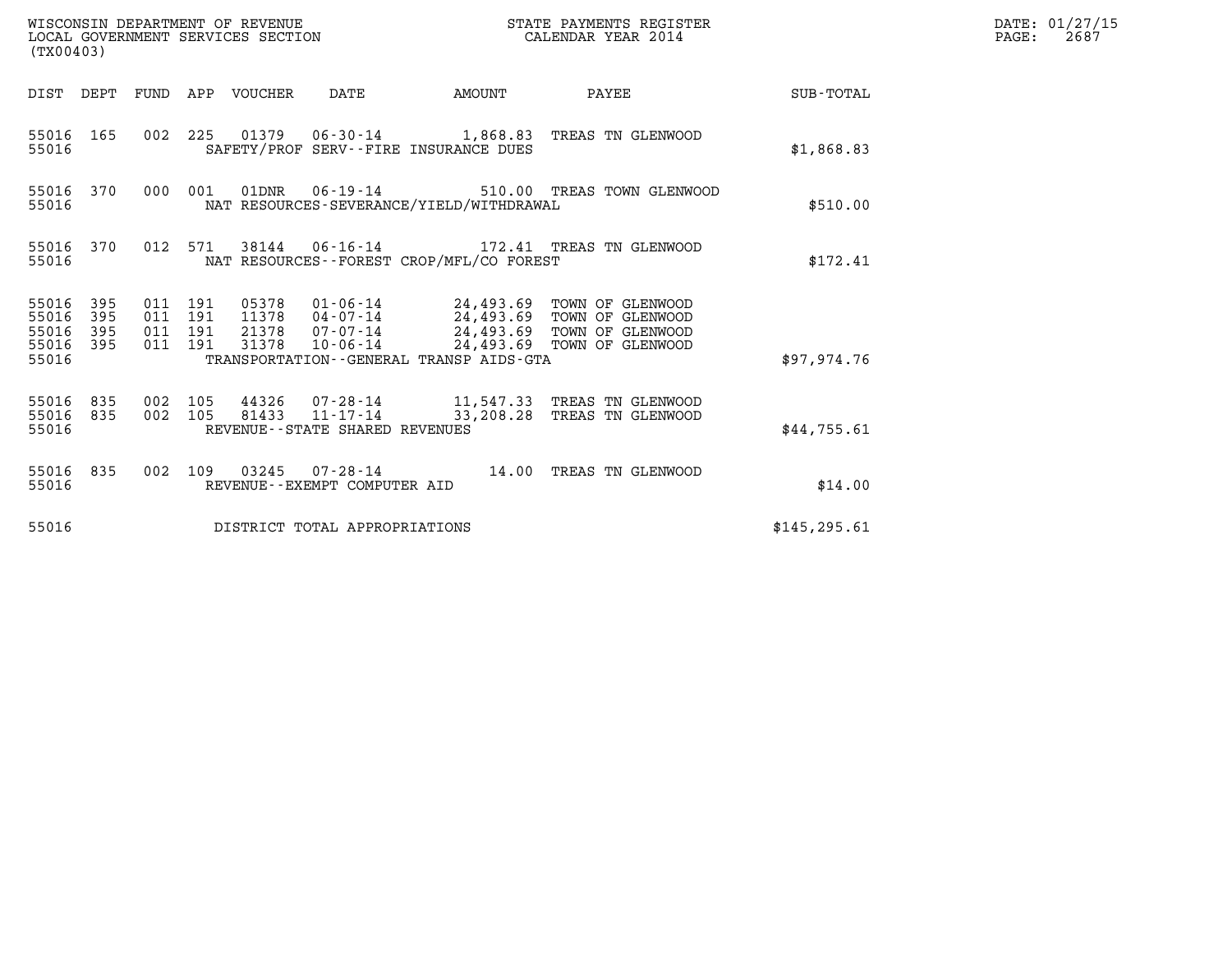| WISCONSIN DEPARTMENT OF REVENUE<br>LOCAL GOVERNMENT SERVICES SECTION<br>(TX00403) |            |                    |                               |                                 |                                            | STATE PAYMENTS REGISTER<br>CALENDAR YEAR 2014 |                                                                                                                                                                                          |               | DATE: 01/27/15<br>$\mathtt{PAGE:}$<br>2688 |
|-----------------------------------------------------------------------------------|------------|--------------------|-------------------------------|---------------------------------|--------------------------------------------|-----------------------------------------------|------------------------------------------------------------------------------------------------------------------------------------------------------------------------------------------|---------------|--------------------------------------------|
|                                                                                   |            |                    |                               | DIST DEPT FUND APP VOUCHER DATE |                                            | <b>AMOUNT</b>                                 | PAYEE                                                                                                                                                                                    | SUB-TOTAL     |                                            |
| 55018                                                                             | 55018 165  |                    |                               |                                 |                                            | SAFETY/PROF SERV--FIRE INSURANCE DUES         | 002 225 01380 06-30-14 6,576.86 TREAS TN HAMMOND                                                                                                                                         | \$6,576.86    |                                            |
| 55018                                                                             | 55018 370  |                    | 000 001                       |                                 |                                            | NAT RESOURCES-SEVERANCE/YIELD/WITHDRAWAL      | 801.55 TREAS TOWN HAMMOND                                                                                                                                                                | \$801.55      |                                            |
| 55018                                                                             | 55018 370  |                    | 012 571                       |                                 |                                            | NAT RESOURCES--FOREST CROP/MFL/CO FOREST      | 38145  06-16-14  30.40 TREAS TN HAMMOND                                                                                                                                                  | \$30.40       |                                            |
| 55018 395<br>55018<br>55018<br>55018 395<br>55018                                 | 395<br>395 | 011 191            | 011 191<br>011 191<br>011 191 |                                 |                                            | TRANSPORTATION--GENERAL TRANSP AIDS-GTA       | 05379  01-06-14  31,315.72  TOWN OF HAMMOND<br>11379  04-07-14  31,315.72  TOWN OF HAMMOND<br>21379  07-07-14  31,315.72  TOWN OF HAMMOND<br>31379  10-06-14  31,315.73  TOWN OF HAMMOND | \$125, 262.89 |                                            |
| 55018                                                                             | 55018 395  |                    |                               |                                 |                                            | TRANSPORTATION - - LRIP/TRIP/MSIP GRANTS      | 011 278 29120 10-27-14 26,148.03 TREAS TN HAMMOND                                                                                                                                        | \$26, 148.03  |                                            |
| 55018 835<br>55018 835<br>55018                                                   |            | 002 105<br>002 105 |                               | 81434                           | 11-17-14<br>REVENUE--STATE SHARED REVENUES |                                               | 44327 07-28-14 1,600.03 TREAS TN HAMMOND<br>9,104.20 TREAS TN HAMMOND                                                                                                                    | \$10,704.23   |                                            |
| 55018 835<br>55018                                                                |            |                    |                               |                                 | REVENUE--EXEMPT COMPUTER AID               |                                               | 002 109 03246 07-28-14 12.00 TREAS TN HAMMOND                                                                                                                                            | \$12.00       |                                            |
| 55018                                                                             |            |                    |                               |                                 | DISTRICT TOTAL APPROPRIATIONS              |                                               |                                                                                                                                                                                          | \$169, 535.96 |                                            |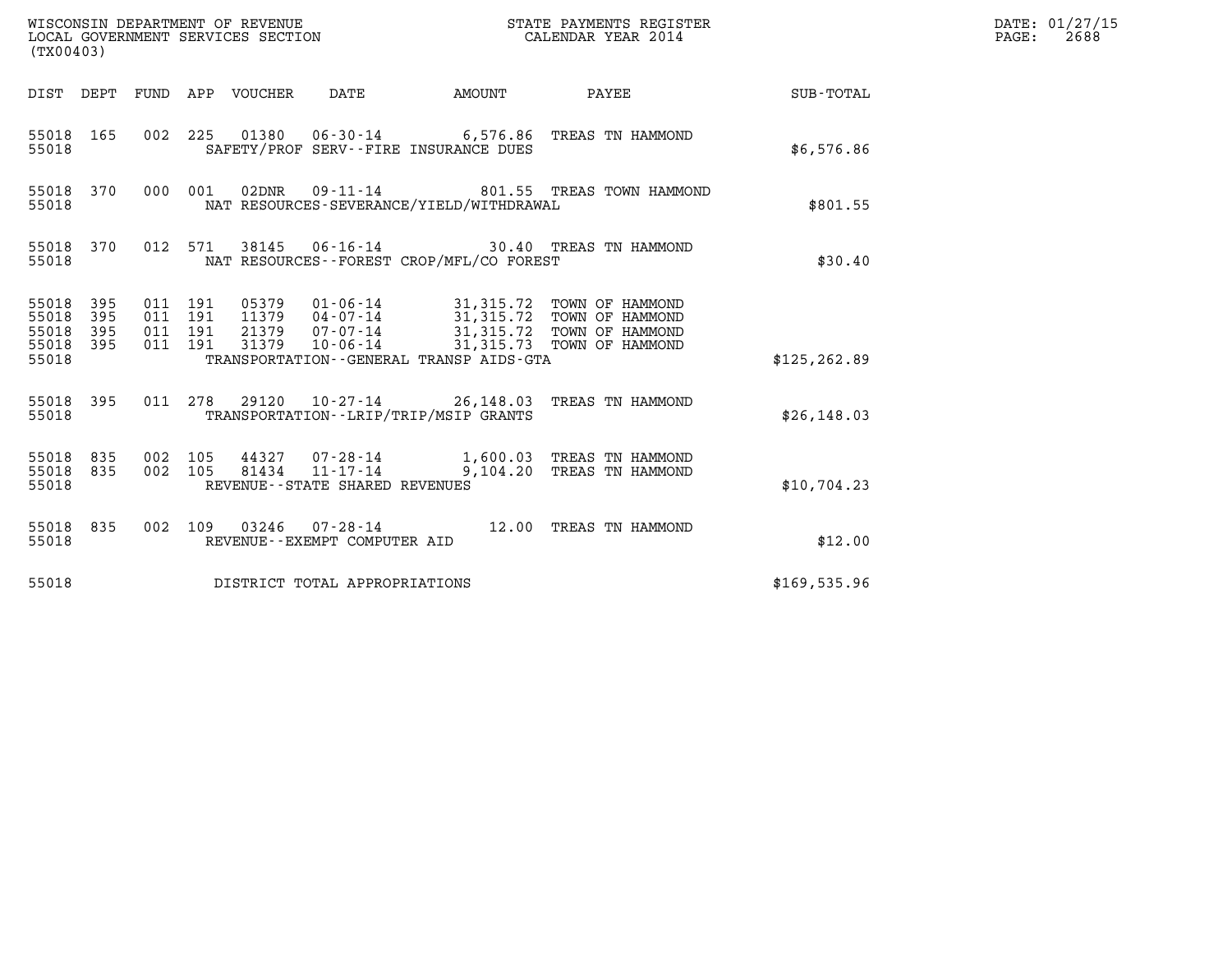| WISCONSIN DEPARTMENT OF REVENUE   | STATE PAYMENTS REGISTER | DATE: 01/27/15 |
|-----------------------------------|-------------------------|----------------|
| LOCAL GOVERNMENT SERVICES SECTION | CALENDAR YEAR 2014      | 2689<br>PAGE:  |

| WISCONSIN DEPARTMENT OF REVENUE                               STATE PAYMENTS REGIS' LOCAL GOVERNMENT SERVICES SECTION                               CALENDAR YEAR 2014<br>STATE PAYMENTS REGISTER<br>(TX00403)                                                                                                                           | DATE: 01/27/15<br>$\mathtt{PAGE:}$<br>2689 |
|------------------------------------------------------------------------------------------------------------------------------------------------------------------------------------------------------------------------------------------------------------------------------------------------------------------------------------------|--------------------------------------------|
| DIST DEPT FUND APP VOUCHER DATE     AMOUNT     PAYEE                                                                                                                                                                                                                                                                                     | SUB-TOTAL                                  |
| 002 225 01381 06-30-14 33,010.08 TREAS TN HUDSON<br>55020 165<br>SAFETY/PROF SERV--FIRE INSURANCE DUES<br>55020                                                                                                                                                                                                                          | \$33,010.08                                |
| 55020 370<br>002 503<br>16654 01-30-14<br>19,083.98 TREAS TN HUDSON<br><b>TOWN SHARE 1277.69</b>                                                                                                                                                                                                                                         |                                            |
| 19715  04-16-14   1,138.01   TREAS TN HUDSON<br>55020 370<br>002 503<br>55020<br>NAT RESOURCES--AIDS IN LIEU OF TAXES                                                                                                                                                                                                                    | \$20,221.99                                |
| 38146 06-16-14<br>55020 370<br>012 571<br>36.85 TREAS TN HUDSON<br>NAT RESOURCES--FOREST CROP/MFL/CO FOREST<br>55020                                                                                                                                                                                                                     | \$36.85                                    |
| 55020 370<br>012 579 19715 04-16-14<br>56.67 TREAS TN HUDSON<br>55020<br>NAT RESOURCES--AIDS IN LIEU OF TAXES                                                                                                                                                                                                                            | \$56.67                                    |
| 55020 395<br>011 191<br>05380  01-06-14  52,030.56  TOWN OF HUDSON<br>11380  04-07-14  52,030.56  TOWN OF HUDSON<br>21380  07-07-14  52,030.56  TOWN OF HUDSON<br>31380  10-06-14  52,030.59  TOWN OF HUDSON<br>55020 395<br>011 191<br>55020 395<br>011 191<br>011 191<br>55020 395<br>55020<br>TRANSPORTATION--GENERAL TRANSP AIDS-GTA | \$208, 122.27                              |
| 011 278 31055 11-12-14 15,832.31 TREAS TN HUDSON<br>55020 395<br>TRANSPORTATION - - LRIP/TRIP/MSIP GRANTS<br>55020                                                                                                                                                                                                                       | \$15,832.31                                |
| $44328$ $07 - 28 - 14$ $10,988.93$ TREAS TN HUDSON<br>81435 11-17-14 65,515.79 TREAS TN HUDSON<br>55020 835<br>002 105<br>002 105<br>55020 835<br>55020<br>REVENUE--STATE SHARED REVENUES                                                                                                                                                | \$76,504.72                                |
| 002 109 03247 07-28-14 323.00 TREAS TN HUDSON<br>55020 835<br>55020<br>REVENUE--EXEMPT COMPUTER AID                                                                                                                                                                                                                                      | \$323.00                                   |
| $02 - 03 - 14$<br>55020 835<br>002 501<br>00003<br>502.94 TREAS TN HUDSON<br>DOA-PAYMENT FOR MUNICIPAL SERVICES AID<br>55020                                                                                                                                                                                                             | \$502.94                                   |
| 55020 DISTRICT TOTAL APPROPRIATIONS                                                                                                                                                                                                                                                                                                      | \$354,610.83                               |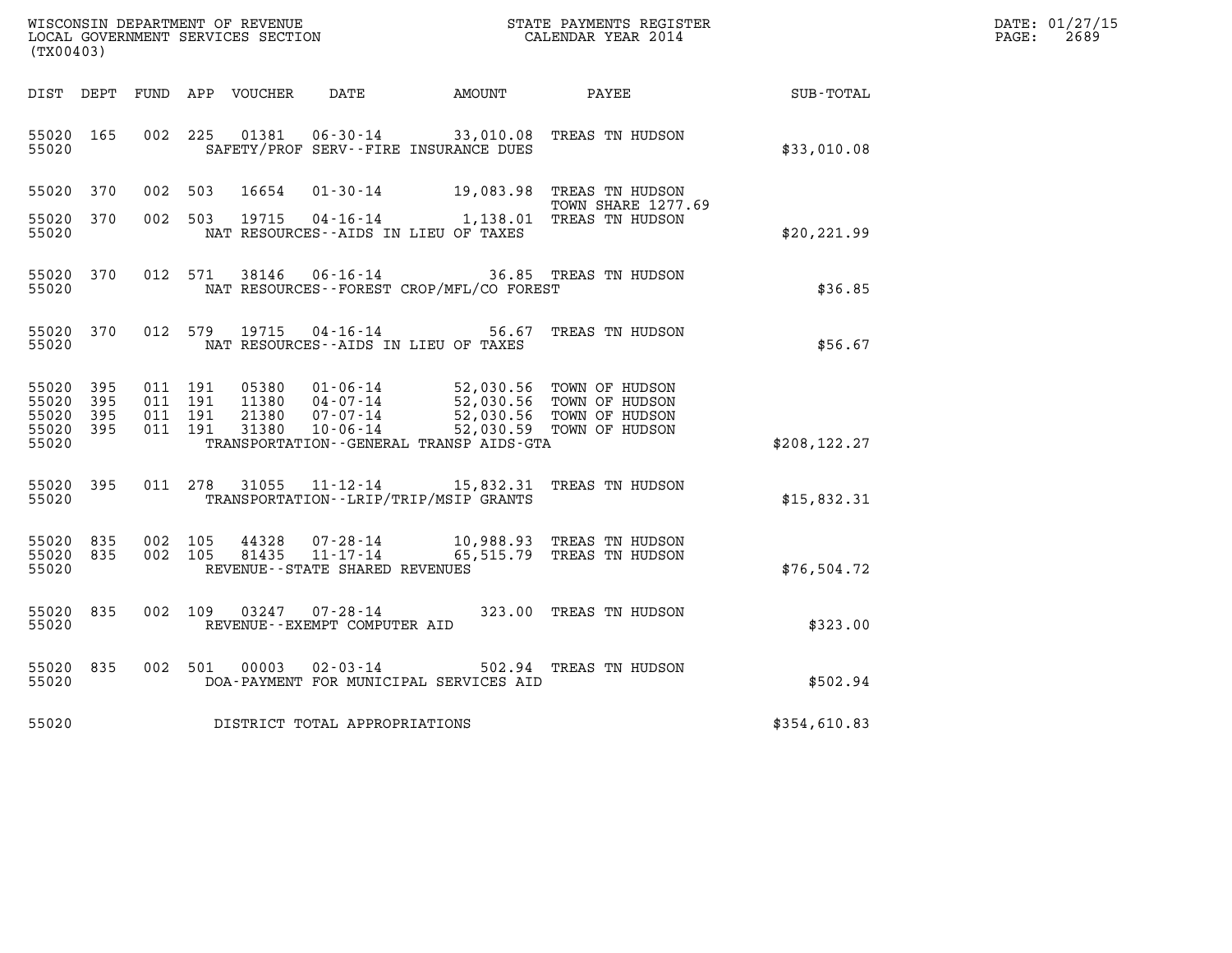| DATE: | 01/27/15 |
|-------|----------|
| PAGE: | 2690     |

| $\tt WISCONSIM DEPARTMENT OF REVENUE$ $\tt WISCONSIMENT$ SERVICES SECTION $\tt CALENDAR YEAR$ 2014 CALENDAR SERVICES SECTION<br>(TX00403) |                       |                                          |         |                |                                                                 |                                                             |                                                                                                                                                                                                          |              | DATE: 01/27/15<br>$\mathtt{PAGE:}$<br>2690 |
|-------------------------------------------------------------------------------------------------------------------------------------------|-----------------------|------------------------------------------|---------|----------------|-----------------------------------------------------------------|-------------------------------------------------------------|----------------------------------------------------------------------------------------------------------------------------------------------------------------------------------------------------------|--------------|--------------------------------------------|
|                                                                                                                                           |                       |                                          |         |                |                                                                 | DIST DEPT FUND APP VOUCHER DATE AMOUNT                      | PAYEE                                                                                                                                                                                                    | SUB-TOTAL    |                                            |
| 55022 165<br>55022                                                                                                                        |                       | 002 225                                  |         |                |                                                                 | SAFETY/PROF SERV--FIRE INSURANCE DUES                       | 01382  06-30-14   6,522.95  TREAS TN KINNICKINNIC                                                                                                                                                        | \$6,522.95   |                                            |
| 55022 370<br>55022                                                                                                                        |                       | 000 001                                  |         | 01DNR          |                                                                 | NAT RESOURCES-SEVERANCE/YIELD/WITHDRAWAL                    | 06-19-14 36.03 TREAS TOWN KINNICKINNIC                                                                                                                                                                   | \$36.03      |                                            |
| 55022 370<br>55022 370                                                                                                                    |                       | 002 503<br>002 503                       |         | 16655<br>16782 |                                                                 |                                                             | 01-30-14 22,508.31 TREAS TN KINNICKINNIC<br>02-05-14 35,258.40 TREAS TN KINNICKINNIC<br>TOWN SHARE 4267.23                                                                                               |              |                                            |
| 55022 370<br>55022 370<br>55022                                                                                                           |                       | 002 503<br>002 503                       |         | 17094<br>19716 |                                                                 | NAT RESOURCES -- AIDS IN LIEU OF TAXES                      | 02-14-14 35,258.40 TREAS TN KINNICKINNIC<br>04-16-14 186.30 TREAS TN KINNICKINNIC                                                                                                                        | \$93,211.41  |                                            |
| 55022 370<br>55022                                                                                                                        |                       |                                          | 012 571 |                |                                                                 | NAT RESOURCES - - FOREST CROP/MFL/CO FOREST                 | 38147  06-16-14   162.20   TREAS TN KINNICKINNIC                                                                                                                                                         | \$162.20     |                                            |
| 55022 370<br>55022                                                                                                                        |                       | 012 579                                  |         | 19716          |                                                                 | $04 - 16 - 14$ 8.90<br>NAT RESOURCES--AIDS IN LIEU OF TAXES | TREAS TN KINNICKINNIC                                                                                                                                                                                    | \$8.90       |                                            |
| 55022<br>55022<br>55022<br>55022 395<br>55022                                                                                             | - 395<br>395<br>- 395 | 011 191<br>011 191<br>011 191<br>011 191 |         |                |                                                                 | TRANSPORTATION--GENERAL TRANSP AIDS-GTA                     | 05381  01-06-14  23,006.49 TOWN OF KINNICKINNIC<br>11381  04-07-14  23,006.49 TOWN OF KINNICKINNIC<br>21381  07-07-14  23,006.49 TOWN OF KINNICKINNIC<br>31381  10-06-14  23,006.52 TOWN OF KINNICKINNIC | \$92,025.99  |                                            |
| 55022<br>55022 835<br>55022                                                                                                               | 835                   | 002 105<br>002 105                       |         | 44329<br>81436 | 07-28-14<br>$11 - 17 - 14$<br>REVENUE - - STATE SHARED REVENUES |                                                             | 2,629.05 TREAS TN KINNICKINNIC<br>14,911.71 TREAS TN KINNICKINNIC                                                                                                                                        | \$17,540.76  |                                            |
| 55022 835<br>55022                                                                                                                        |                       | 002 109                                  |         | 03248          | $07 - 28 - 14$<br>REVENUE--EXEMPT COMPUTER AID                  |                                                             | 2.00 TREAS TN KINNICKINNIC                                                                                                                                                                               | \$2.00       |                                            |
| 55022                                                                                                                                     |                       |                                          |         |                | DISTRICT TOTAL APPROPRIATIONS                                   |                                                             |                                                                                                                                                                                                          | \$209,510.24 |                                            |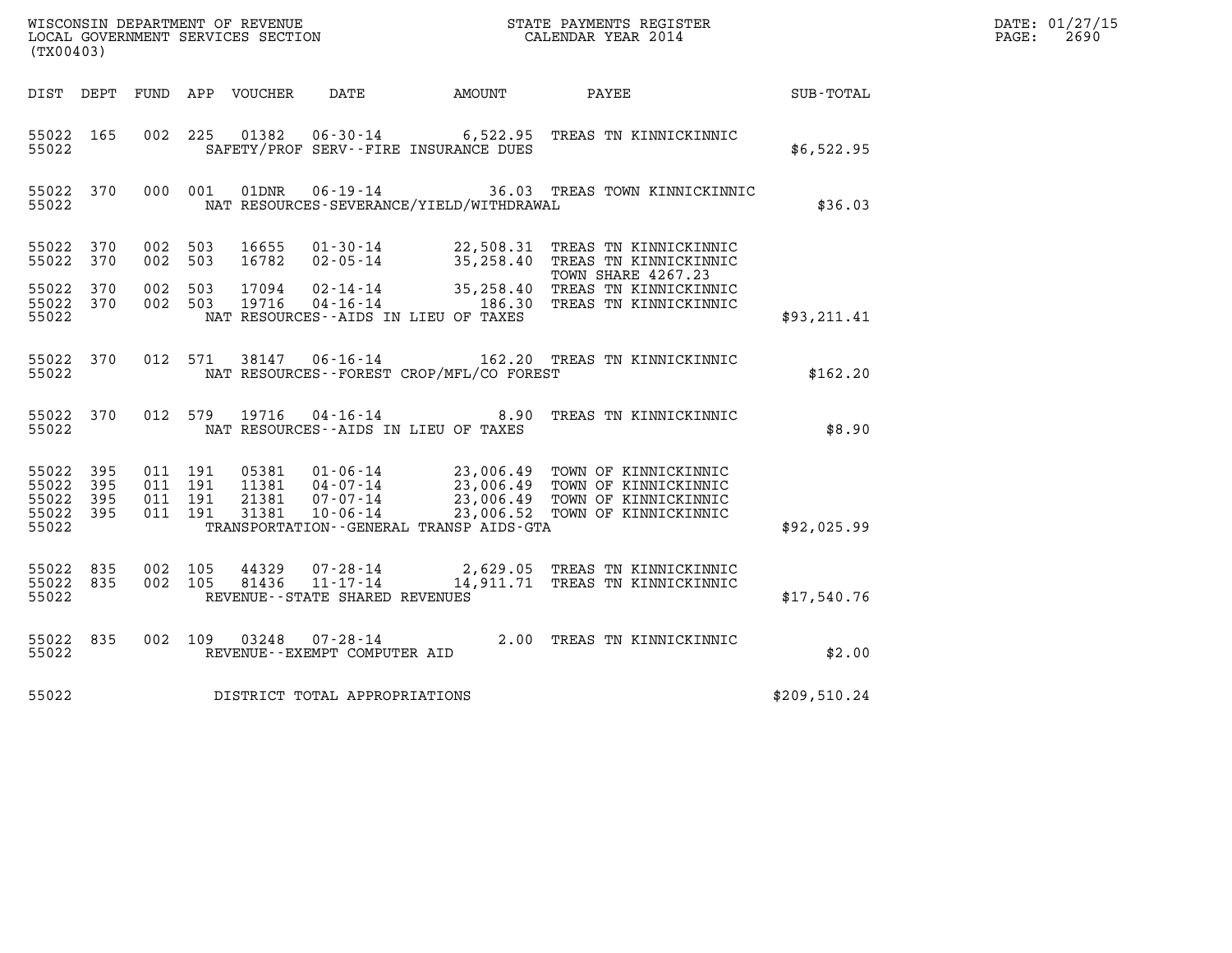| (TX00403)                                                                                    | WISCONSIN DEPARTMENT OF REVENUE<br>LOCAL GOVERNMENT SERVICES SECTION<br>LOCAL GOVERNMENT SERVICES SECTION<br>CALENDAR YEAR 2014 |                                                                                                                                                                                                                                         |              | DATE: 01/27/15<br>$\mathtt{PAGE:}$<br>2691 |
|----------------------------------------------------------------------------------------------|---------------------------------------------------------------------------------------------------------------------------------|-----------------------------------------------------------------------------------------------------------------------------------------------------------------------------------------------------------------------------------------|--------------|--------------------------------------------|
|                                                                                              |                                                                                                                                 | DIST DEPT FUND APP VOUCHER DATE AMOUNT PAYEE SUB-TOTAL                                                                                                                                                                                  |              |                                            |
| 55024 165<br>55024                                                                           | SAFETY/PROF SERV--FIRE INSURANCE DUES                                                                                           | 002 225 01383 06-30-14 1,491.47 TREAS TN PLEASANT VALLEY                                                                                                                                                                                | \$1,491.47   |                                            |
| 55024                                                                                        | NAT RESOURCES-SEVERANCE/YIELD/WITHDRAWAL                                                                                        | 55024 370 000 001 01DNR 06-19-14 367.52 TREAS TOWN PLEASANT VALLEY                                                                                                                                                                      | \$367.52     |                                            |
|                                                                                              |                                                                                                                                 | 55024 370 002 503 17095 02-14-14 3,366.35 TREAS TN PLEASANT VALLEY<br>TOWN SHARE 661.01                                                                                                                                                 |              |                                            |
|                                                                                              | 55024 NAT RESOURCES--AIDS IN LIEU OF TAXES                                                                                      |                                                                                                                                                                                                                                         | \$3,366.35   |                                            |
| 55024 370<br>55024                                                                           | NAT RESOURCES--FOREST CROP/MFL/CO FOREST                                                                                        | 012 571 38148 06-16-14 23.40 TREAS TN PLEASANT VALLEY                                                                                                                                                                                   | \$23.40      |                                            |
| 011 191<br>55024 395<br>011 191<br>55024 395<br>011 191<br>55024 395<br>011 191<br>55024 395 |                                                                                                                                 | 05382    01-06-14    10,293.91    TOWN OF PLEASANT VALLEY<br>11382    04-07-14    10,293.91    TOWN OF PLEASANT VALLEY<br>21382    07-07-14    10,293.91    TOWN OF PLEASANT VALLEY<br>31382    10-06-14    10,293.92    TOWN OF PLEASA |              |                                            |
| 55024                                                                                        | TRANSPORTATION--GENERAL TRANSP AIDS-GTA                                                                                         |                                                                                                                                                                                                                                         | \$41, 175.65 |                                            |
| 55024 835 002 105<br>55024 835<br>55024                                                      | REVENUE--STATE SHARED REVENUES                                                                                                  | 002 105  44330  07-28-14   1,950.97  TREAS TN PLEASANT VALLEY<br>002  105  81437  11-17-14   11,055.48  TREAS TN PLEASANT VALLEY                                                                                                        | \$13,006.45  |                                            |
| 55024 835<br>55024                                                                           | REVENUE--EXEMPT COMPUTER AID                                                                                                    | 002 109 03249 07-28-14 1.00 TREAS TN PLEASANT VALLEY                                                                                                                                                                                    | \$1.00       |                                            |
| 55024                                                                                        | DISTRICT TOTAL APPROPRIATIONS                                                                                                   |                                                                                                                                                                                                                                         | \$59,431.84  |                                            |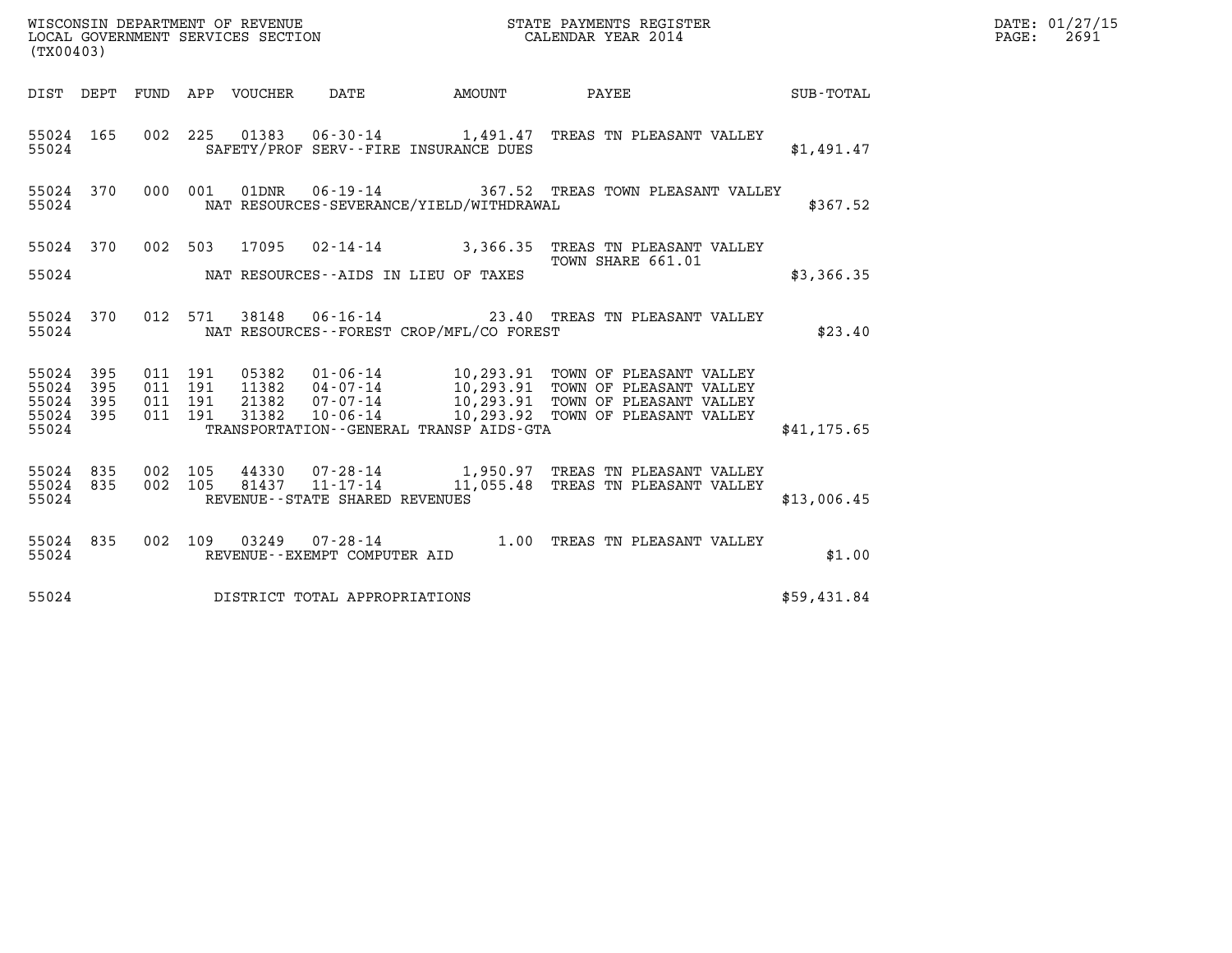| DATE: | 01/27/15 |
|-------|----------|
| PAGE: | 2692     |

| (TX00403)                                |                  |                    |                    |                |                                              | $\tt WISCONSIM DEPARTMENT OF REVENUE$ $\tt WISCONSIMENT$ SERVICES SECTION $\tt WISCONBINENT$ SERVICES SECTION $\tt CALENDAR$ YEAR 2014 |                                                                                                                                                                                                                      |              | DATE: 01/27/15<br>$\mathtt{PAGE:}$<br>2692 |
|------------------------------------------|------------------|--------------------|--------------------|----------------|----------------------------------------------|----------------------------------------------------------------------------------------------------------------------------------------|----------------------------------------------------------------------------------------------------------------------------------------------------------------------------------------------------------------------|--------------|--------------------------------------------|
|                                          |                  |                    |                    |                |                                              |                                                                                                                                        | DIST DEPT FUND APP VOUCHER DATE AMOUNT PAYEE TOTAL                                                                                                                                                                   |              |                                            |
| 55026 165<br>55026                       |                  | 002 225            |                    |                | SAFETY/PROF SERV--FIRE INSURANCE DUES        |                                                                                                                                        | 01384  06-30-14   10,907.52   TREAS TN RICHMOND                                                                                                                                                                      | \$10,907.52  |                                            |
|                                          |                  |                    |                    |                |                                              |                                                                                                                                        | 55026 370 002 503 17096 02-14-14 4,925.07 TREAS TN RICHMOND<br>TOWN SHARE 353.44                                                                                                                                     |              |                                            |
| 55026                                    |                  |                    |                    |                | NAT RESOURCES--AIDS IN LIEU OF TAXES         |                                                                                                                                        |                                                                                                                                                                                                                      | \$4,925.07   |                                            |
| 55026                                    | 55026 370        |                    |                    |                | NAT RESOURCES--FOREST CROP/MFL/CO FOREST     |                                                                                                                                        | 012 571 38149 06-16-14 22.70 TREAS TN RICHMOND                                                                                                                                                                       | \$22.70      |                                            |
| 55026 370<br>55026                       |                  |                    |                    |                | NAT RESOURCES--AIDS IN LIEU OF TAXES         |                                                                                                                                        | 012 579 19717 04-16-14 124.38 TREAS TN RICHMOND                                                                                                                                                                      | \$124.38     |                                            |
| 55026 395<br>55026<br>55026 395<br>55026 | 395<br>55026 395 | 011 191<br>011 191 | 011 191<br>011 191 |                | TRANSPORTATION - - GENERAL TRANSP AIDS - GTA |                                                                                                                                        | 05383    01-06-14    35,507.38    TOWN OF RICHMOND<br>11383    04-07-14    35,507.38    TOWN OF RICHMOND<br>21383    07-07-14    35,507.38    TOWN OF RICHMOND<br>31383    10-06-14    35,507.39    TOWN OF RICHMOND | \$142,029.53 |                                            |
| 55026                                    | 55026 465        |                    |                    |                | MILITARY AFFAIRS-EMER MGMT-DISASTER RECO     |                                                                                                                                        | 002 305 01398 05-05-14 127.75 TREAS TN RICHMOND                                                                                                                                                                      | \$127.75     |                                            |
| 55026                                    | 55026 465        |                    |                    |                | MILITARY AFFAIRS-EMERGENCY MGMT-FED FUND     |                                                                                                                                        | 002 342 01398 05-05-14 766.49 TREAS TN RICHMOND                                                                                                                                                                      | \$766.49     |                                            |
| 55026 835<br>55026 835<br>55026          |                  | 002 105<br>002 105 |                    | 44331<br>81438 | REVENUE--STATE SHARED REVENUES               |                                                                                                                                        |                                                                                                                                                                                                                      | \$25,786.84  |                                            |
| 55026                                    | 55026 835        |                    |                    |                | REVENUE--EXEMPT COMPUTER AID                 |                                                                                                                                        | 002 109 03250 07-28-14 22.00 TREAS TN RICHMOND                                                                                                                                                                       | \$22.00      |                                            |
| 55026                                    | 55026 835        |                    |                    |                | REVENUE--LOTTERY CREDIT -                    |                                                                                                                                        | 021 363 36312 03-24-14 2,196.24 TREAS TN RICHMOND                                                                                                                                                                    | \$2,196.24   |                                            |
| 55026                                    |                  |                    |                    |                | DISTRICT TOTAL APPROPRIATIONS                |                                                                                                                                        |                                                                                                                                                                                                                      | \$186,908.52 |                                            |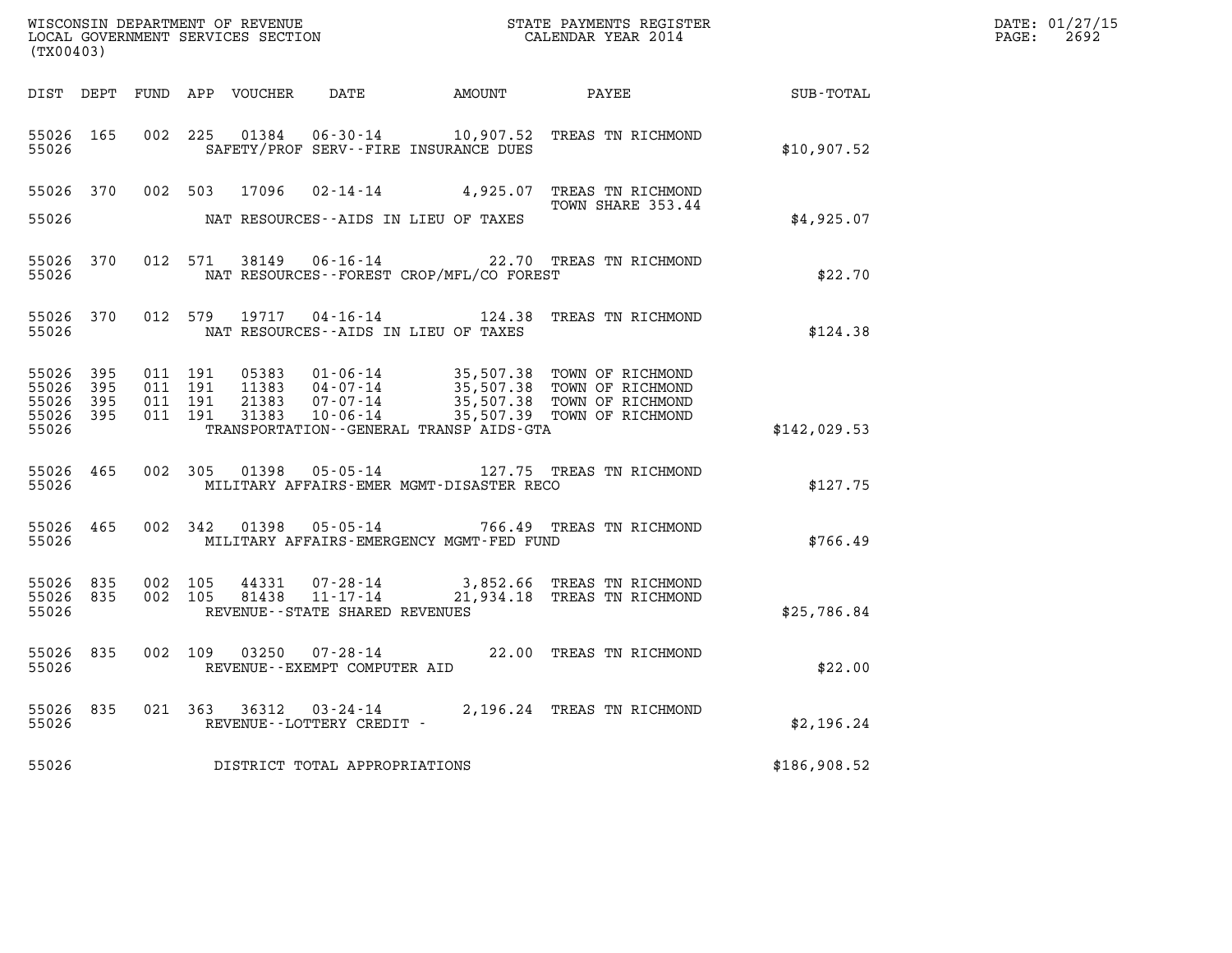| WISCONSIN DEPARTMENT OF REVENUE   | STATE PAYMENTS REGISTER | DATE: 01/27/15 |
|-----------------------------------|-------------------------|----------------|
| LOCAL GOVERNMENT SERVICES SECTION | CALENDAR YEAR 2014      | 2693<br>PAGE:  |

| (TX00403)                                                                                |                                                                                                                                                                                                                                                          |             |
|------------------------------------------------------------------------------------------|----------------------------------------------------------------------------------------------------------------------------------------------------------------------------------------------------------------------------------------------------------|-------------|
| DIST<br>DEPT<br>FUND                                                                     | <b>VOUCHER</b><br>PAYEE<br>APP<br>DATE<br>AMOUNT                                                                                                                                                                                                         | SUB-TOTAL   |
| 165<br>002<br>55028<br>55028                                                             | 225<br>01385<br>06-30-14 1,689.14 TREAS TN RUSH RIVER<br>SAFETY/PROF SERV--FIRE INSURANCE DUES                                                                                                                                                           | \$1,689.14  |
| 55028<br>370<br>002<br>002<br>55028<br>370<br>55028                                      | 503<br>16656<br>$01 - 30 - 14$<br>5,047.20<br>TREAS TN RUSH RIVER<br>17097<br>$02 - 14 - 14$<br>503<br>5,047.20<br>TREAS TN RUSH RIVER<br>TOWN SHARE 494.99<br>NAT RESOURCES--AIDS IN LIEU OF TAXES                                                      | \$10,094.40 |
| 012<br>55028<br>370                                                                      | 571<br>38150<br>$06 - 16 - 14$<br>79.80 TREAS TN RUSH RIVER                                                                                                                                                                                              |             |
| 55028                                                                                    | NAT RESOURCES - - FOREST CROP/MFL/CO FOREST                                                                                                                                                                                                              | \$79.80     |
| 55028<br>395<br>011<br>55028<br>395<br>011<br>55028<br>395<br>011<br>55028<br>395<br>011 | 191<br>05384<br>$01 - 06 - 14$<br>11,257.14 TOWN OF RUSH RIVER<br>04-07-14 11,257.14 TOWN OF RUSH RIVER<br>191<br>11384<br>11,257.14 TOWN OF RUSH RIVER<br>191<br>21384<br>07-07-14<br>11,257.17<br>191<br>31384<br>$10 - 06 - 14$<br>TOWN OF RUSH RIVER |             |
| 55028                                                                                    | TRANSPORTATION--GENERAL TRANSP AIDS-GTA                                                                                                                                                                                                                  | \$45,028.59 |
| 55028<br>835<br>002<br>835<br>002<br>55028<br>55028                                      | 105<br>44332 07-28-14 1,790.60 TREAS TN RUSH RIVER<br>$11 - 17 - 14$<br>105<br>81439<br>10,146.76 TREAS TN RUSH RIVER<br>REVENUE - - STATE SHARED REVENUES                                                                                               | \$11,937.36 |
| 835<br>002<br>55028<br>55028                                                             | 109<br>03251<br>15.00<br>07-28-14<br>TREAS TN RUSH RIVER<br>REVENUE - - EXEMPT COMPUTER AID                                                                                                                                                              | \$15.00     |
| 55028                                                                                    | DISTRICT TOTAL APPROPRIATIONS                                                                                                                                                                                                                            | \$68,844.29 |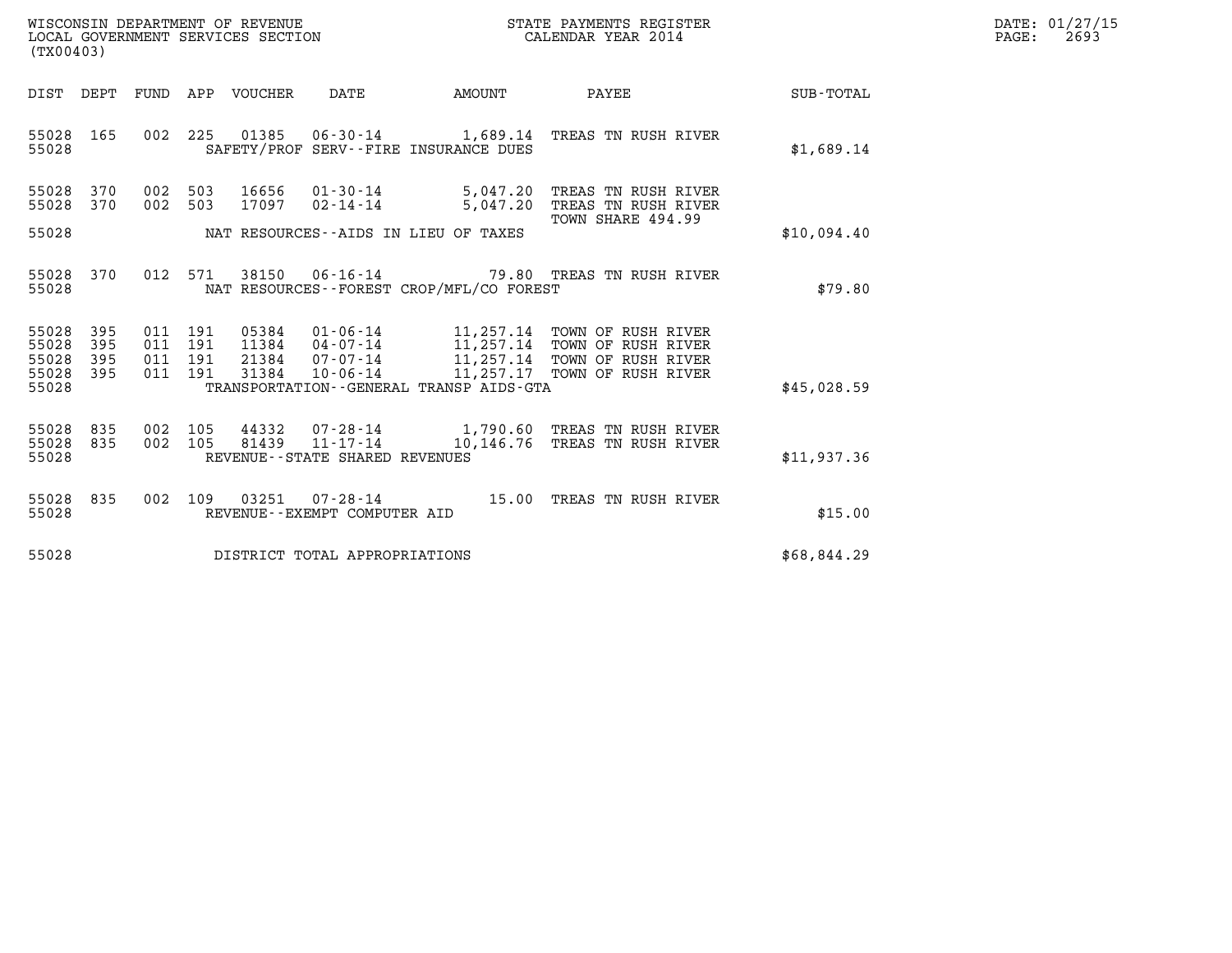| WISCONSIN DEPARTMENT OF REVENUE   | STATE PAYMENTS REGISTER | DATE: 01/27/15 |
|-----------------------------------|-------------------------|----------------|
| LOCAL GOVERNMENT SERVICES SECTION | CALENDAR YEAR 2014      | 2694<br>PAGE:  |

| WISCONSIN DEPARTMENT OF REVENUE<br>LOCAL GOVERNMENT SERVICES SECTION<br>CALENDAR YEAR 2014<br>(TX00403) |  |  |                    |  |                                     |                                                  |                                                                                                                                |              | DATE: 01/27/15<br>PAGE:<br>2694 |
|---------------------------------------------------------------------------------------------------------|--|--|--------------------|--|-------------------------------------|--------------------------------------------------|--------------------------------------------------------------------------------------------------------------------------------|--------------|---------------------------------|
|                                                                                                         |  |  |                    |  |                                     |                                                  | DIST DEPT FUND APP VOUCHER DATE AMOUNT PAYEE TOTAL                                                                             |              |                                 |
| 55030 165<br>55030                                                                                      |  |  |                    |  |                                     | SAFETY/PROF SERV--FIRE INSURANCE DUES            | 002 225 01386 06-30-14 13,620.93 TREAS TN ST JOSEPH                                                                            | \$13,620.93  |                                 |
| 55030 370<br>55030 370                                                                                  |  |  |                    |  |                                     | 55030 NAT RESOURCES - AIDS IN LIEU OF TAXES      | 002 503 17098 02-14-14 1,340.72 TREAS TN ST JOSEPH<br>002 503 17098 02-14-14 9,419.20 TREAS TN ST JOSEPH<br>TOWN SHARE 1544.58 | \$10,759.92  |                                 |
|                                                                                                         |  |  |                    |  |                                     | 55030 NAT RESOURCES - FOREST CROP/MFL/CO FOREST  | 55030 370 012 571 38151 06-16-14 123.37 TREAS TN ST JOSEPH                                                                     | \$123.37     |                                 |
| 55030                                                                                                   |  |  |                    |  |                                     | NAT RESOURCES--AIDS IN LIEU OF TAXES             | 55030 370 012 579 19718 04-16-14 161.87 TREAS TN ST JOSEPH 55030 370 012 579 19718 04-16-14 1,464.00 TREAS TN ST JOSEPH        | \$1,625.87   |                                 |
| 55030 395<br>55030 395<br>55030 395<br>55030 395                                                        |  |  |                    |  |                                     | 55030 TRANSPORTATION - GENERAL TRANSP AIDS - GTA |                                                                                                                                | \$144,408.11 |                                 |
| 55030 835<br>55030 835<br>55030                                                                         |  |  | 002 105<br>002 105 |  | REVENUE--STATE SHARED REVENUES      |                                                  | 44333  07-28-14  5,768.06  TREAS TN ST JOSEPH<br>81440  11-17-14  32,683.18  TREAS TN ST JOSEPH                                | \$38,451.24  |                                 |
| 55030 835<br>55030                                                                                      |  |  | 002 109            |  | REVENUE--EXEMPT COMPUTER AID        |                                                  | 03252  07-28-14  132.00  TREAS TN ST JOSEPH                                                                                    | \$132.00     |                                 |
| 55030 835<br>55030                                                                                      |  |  |                    |  |                                     |                                                  |                                                                                                                                | \$3,728.36   |                                 |
|                                                                                                         |  |  |                    |  | 55030 DISTRICT TOTAL APPROPRIATIONS |                                                  |                                                                                                                                | \$212,849.80 |                                 |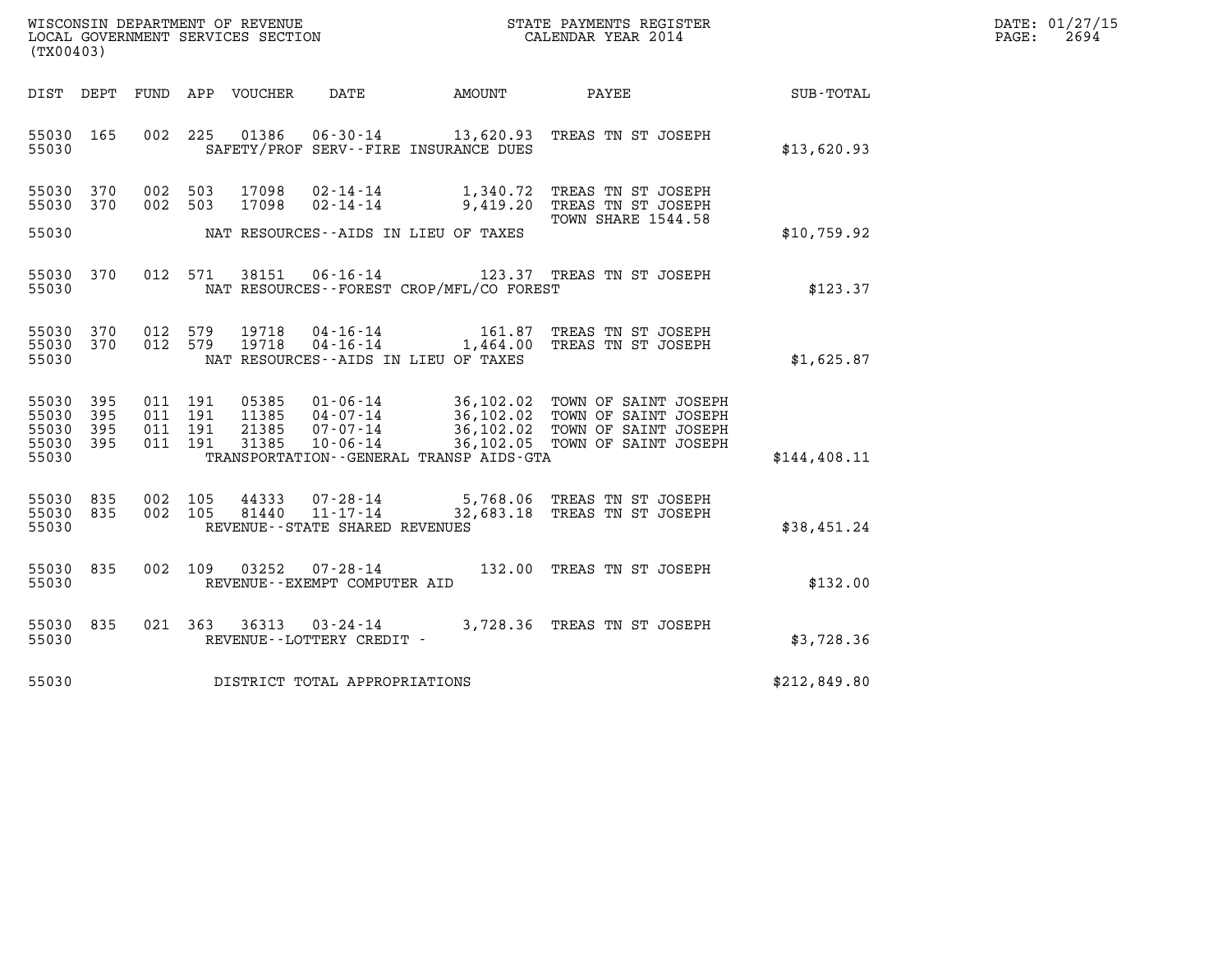| DATE: | 01/27/15 |
|-------|----------|
| PAGE: | 2695     |

| (TX00403)                                         |                   |                                          |                    |                                  |                                                        |                                                                   |                                                                                                                                                |              | DATE: 01/27/15<br>2695<br>PAGE: |
|---------------------------------------------------|-------------------|------------------------------------------|--------------------|----------------------------------|--------------------------------------------------------|-------------------------------------------------------------------|------------------------------------------------------------------------------------------------------------------------------------------------|--------------|---------------------------------|
| DIST DEPT                                         |                   |                                          |                    | FUND APP VOUCHER                 | DATE                                                   | AMOUNT                                                            | PAYEE                                                                                                                                          | SUB-TOTAL    |                                 |
| 55032 165<br>55032                                |                   | 002                                      |                    |                                  |                                                        | SAFETY/PROF SERV--FIRE INSURANCE DUES                             | 225  01387  06-30-14  13,063.87  TREAS TN SOMERSET                                                                                             | \$13,063.87  |                                 |
| 55032 370<br>55032 370<br>55032                   |                   |                                          | 000 001<br>000 001 |                                  |                                                        | NAT RESOURCES-SEVERANCE/YIELD/WITHDRAWAL                          | 01DNR  06-19-14  490.99 TREAS TOWN SOMERSET<br>03DNR  11-04-14  3,863.62 TREAS TOWN SOMERSET                                                   | \$4,354.61   |                                 |
| 55032<br>55032 370<br>55032                       | 370               | 002 503<br>002 503                       |                    | 17099<br>17099                   | $02 - 14 - 14$                                         | $02 - 14 - 14$ $4,589.62$<br>NAT RESOURCES--AIDS IN LIEU OF TAXES | TREAS TN SOMERSET<br>7,896.50 TREAS TN SOMERSET<br><b>TOWN SHARE 1520.39</b>                                                                   | \$12,486.12  |                                 |
| 55032<br>55032                                    | 370               |                                          | 012 571            | 38152                            | $06 - 16 - 14$                                         | NAT RESOURCES--FOREST CROP/MFL/CO FOREST                          | 322.45 TREAS TN SOMERSET                                                                                                                       | \$322.45     |                                 |
| 55032<br>55032<br>55032<br>55032 370<br>55032     | 370<br>370<br>370 | 012 579<br>012 579<br>012 579<br>012 579 |                    | 19719<br>19719<br>19719<br>19719 |                                                        | NAT RESOURCES--AIDS IN LIEU OF TAXES                              | 04-16-14 473.34 TREAS TN SOMERSET<br>04-16-14 2.39 TREAS TN SOMERSET<br>04-16-14 207.65 TREAS TN SOMERSET<br>04-16-14 789.69 TREAS TN SOMERSET | \$1,473.07   |                                 |
| 55032 395<br>55032<br>55032<br>55032 395<br>55032 | 395<br>395        | 011 191<br>011 191<br>011 191            | 011 191            | 05386<br>11386<br>21386<br>31386 | 04-07-14<br>07-07-14<br>$07 - 07 - 14$<br>10 - 06 - 14 | TRANSPORTATION--GENERAL TRANSP AIDS-GTA                           | 01-06-14 53,200.21 TOWN OF SOMERSET<br>53,200.21 TOWN OF SOMERSET<br>53,200.21 TOWN OF SOMERSET<br>53,200.21 TOWN OF SOMERSET                  | \$212,800.84 |                                 |
| 55032 835<br>55032 835<br>55032                   |                   | 002 105<br>002 105                       |                    | 44334<br>81441                   | $11 - 17 - 14$<br>REVENUE--STATE SHARED REVENUES       |                                                                   | 07-28-14 5,406.61 TREAS TN SOMERSET<br>30,677.20 TREAS TN SOMERSET                                                                             | \$36,083.81  |                                 |
| 55032 835<br>55032                                |                   | 002 109                                  |                    | 03253                            | 07-28-14<br>REVENUE - - EXEMPT COMPUTER AID            |                                                                   | 1,163.00 TREAS TN SOMERSET                                                                                                                     | \$1,163.00   |                                 |
| 55032<br>55032                                    | 835               |                                          |                    |                                  | 021 363 36314 03-24-14<br>REVENUE--LOTTERY CREDIT -    |                                                                   | 2,694.18 TREAS TN SOMERSET                                                                                                                     | \$2,694.18   |                                 |
| 55032                                             |                   |                                          |                    |                                  | DISTRICT TOTAL APPROPRIATIONS                          |                                                                   |                                                                                                                                                | \$284,441.95 |                                 |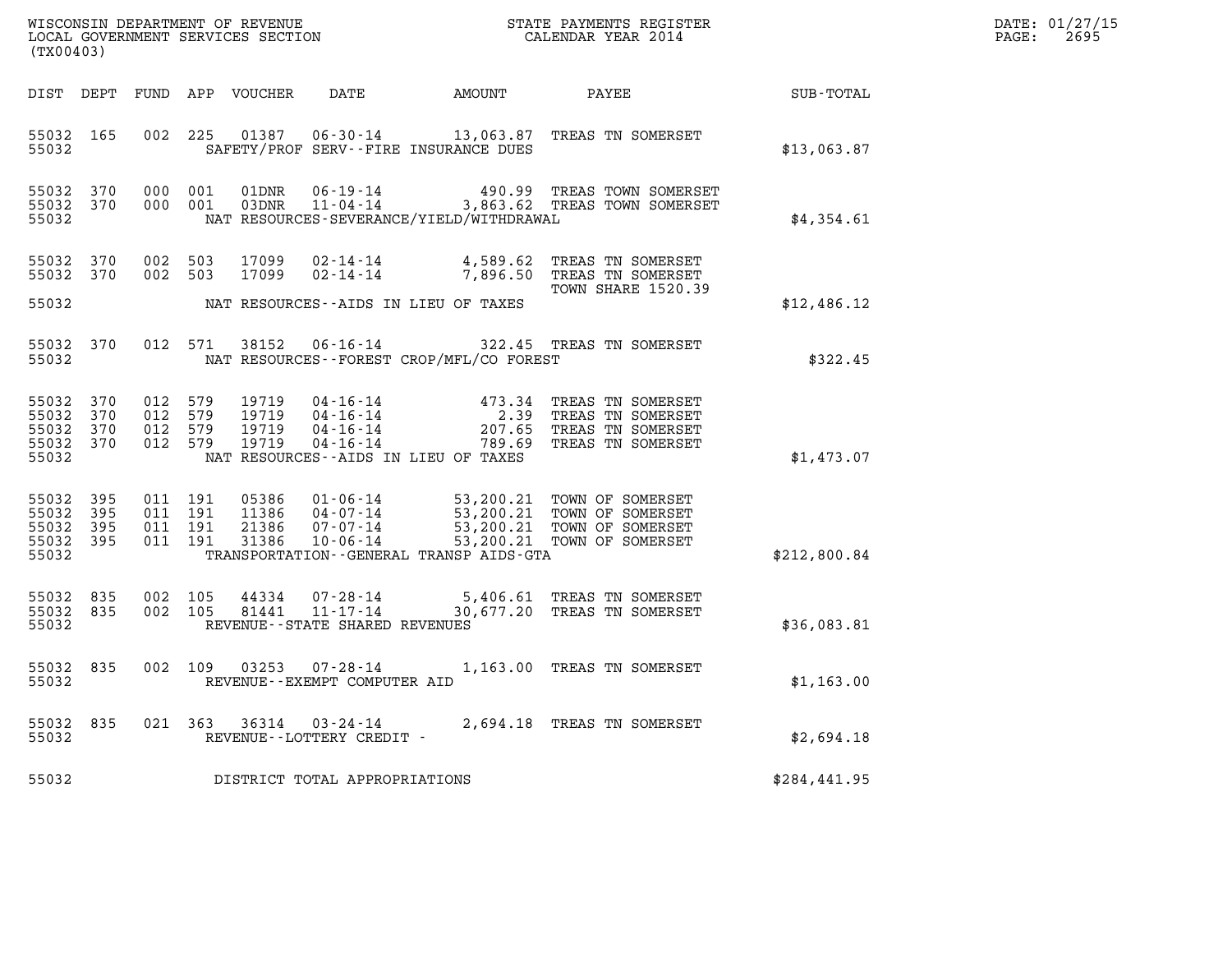| WISCONSIN DEPARTMENT OF REVENUE   | STATE PAYMENTS REGISTER | DATE: 01/27/15 |
|-----------------------------------|-------------------------|----------------|
| LOCAL GOVERNMENT SERVICES SECTION | CALENDAR YEAR 2014      | 2696<br>PAGE:  |

| WISCONSIN DEPARTMENT OF REVENUE<br>LOCAL GOVERNMENT SERVICES SECTION<br>CALENDAR YEAR 2014<br>(TX00403) |  |  |  |  |                                     |                                           |                                                                                                                                                                                                                              |              | DATE: 01/27/15<br>2696<br>$\mathtt{PAGE:}$ |
|---------------------------------------------------------------------------------------------------------|--|--|--|--|-------------------------------------|-------------------------------------------|------------------------------------------------------------------------------------------------------------------------------------------------------------------------------------------------------------------------------|--------------|--------------------------------------------|
|                                                                                                         |  |  |  |  |                                     |                                           | DIST DEPT FUND APP VOUCHER DATE AMOUNT PAYEE                                                                                                                                                                                 | SUB-TOTAL    |                                            |
| 55034                                                                                                   |  |  |  |  |                                     | SAFETY/PROF SERV--FIRE INSURANCE DUES     | 55034 165 002 225 01388 06-30-14 2,282.13 TREAS TN SPRINGFIELD                                                                                                                                                               | \$2, 282.13  |                                            |
| 55034 370<br>55034 370<br>55034                                                                         |  |  |  |  |                                     | NAT RESOURCES-SEVERANCE/YIELD/WITHDRAWAL  | 000 001 02DNR 09-11-14 660.58 TREAS TOWN SPRINGFIELD<br>000 001 03DNR 11-04-14 2,757.02 TREAS TOWN SPRINGFIELD                                                                                                               | \$3,417.60   |                                            |
| 55034 370<br>55034                                                                                      |  |  |  |  |                                     | NAT RESOURCES - FOREST CROP/MFL/CO FOREST | 012 571 38153 06-16-14 152.04 TREAS TN SPRINGFIELD                                                                                                                                                                           | \$152.04     |                                            |
| 55034 395<br>55034                                                                                      |  |  |  |  | TRANSPORTATION--FLOOD DAMAGE AID    |                                           | 011 174 30313 11-10-14 5,484.65 TREAS TN SPRINGFIELD                                                                                                                                                                         | \$5,484.65   |                                            |
| 55034 395<br>55034 395<br>55034 395<br>55034 395<br>55034                                               |  |  |  |  |                                     | TRANSPORTATION - GENERAL TRANSP AIDS-GTA  | 011 191 05387 01-06-14 18,095.05 TOWN OF SPRINGFIELD<br>011 191 11387 04-07-14 18,095.05 TOWN OF SPRINGFIELD<br>011 191 21387 07-07-14 18,095.05 TOWN OF SPRINGFIELD<br>011 191 31387 10-06-14 18,095.08 TOWN OF SPRINGFIELD | \$72,380.23  |                                            |
| 55034 395<br>55034 395<br>55034                                                                         |  |  |  |  |                                     | TRANSPORTATION - - LRIP/TRIP/MSIP GRANTS  | 011  278  30248  11-05-14  14,320.45 TREAS TN SPRINGFIELD<br>011  278  30248  11-05-14  15,832.31 TREAS TN SPRINGFIELD                                                                                                       | \$30,152.76  |                                            |
| 55034 835<br>55034 835<br>55034                                                                         |  |  |  |  | REVENUE--STATE SHARED REVENUES      |                                           | 002 105 44335 07-28-14 6,459.24 TREAS TN SPRINGFIELD<br>002 105 81442 11-17-14 36,602.38 TREAS TN SPRINGFIELD                                                                                                                | \$43,061.62  |                                            |
|                                                                                                         |  |  |  |  | 55034 DISTRICT TOTAL APPROPRIATIONS |                                           |                                                                                                                                                                                                                              | \$156,931.03 |                                            |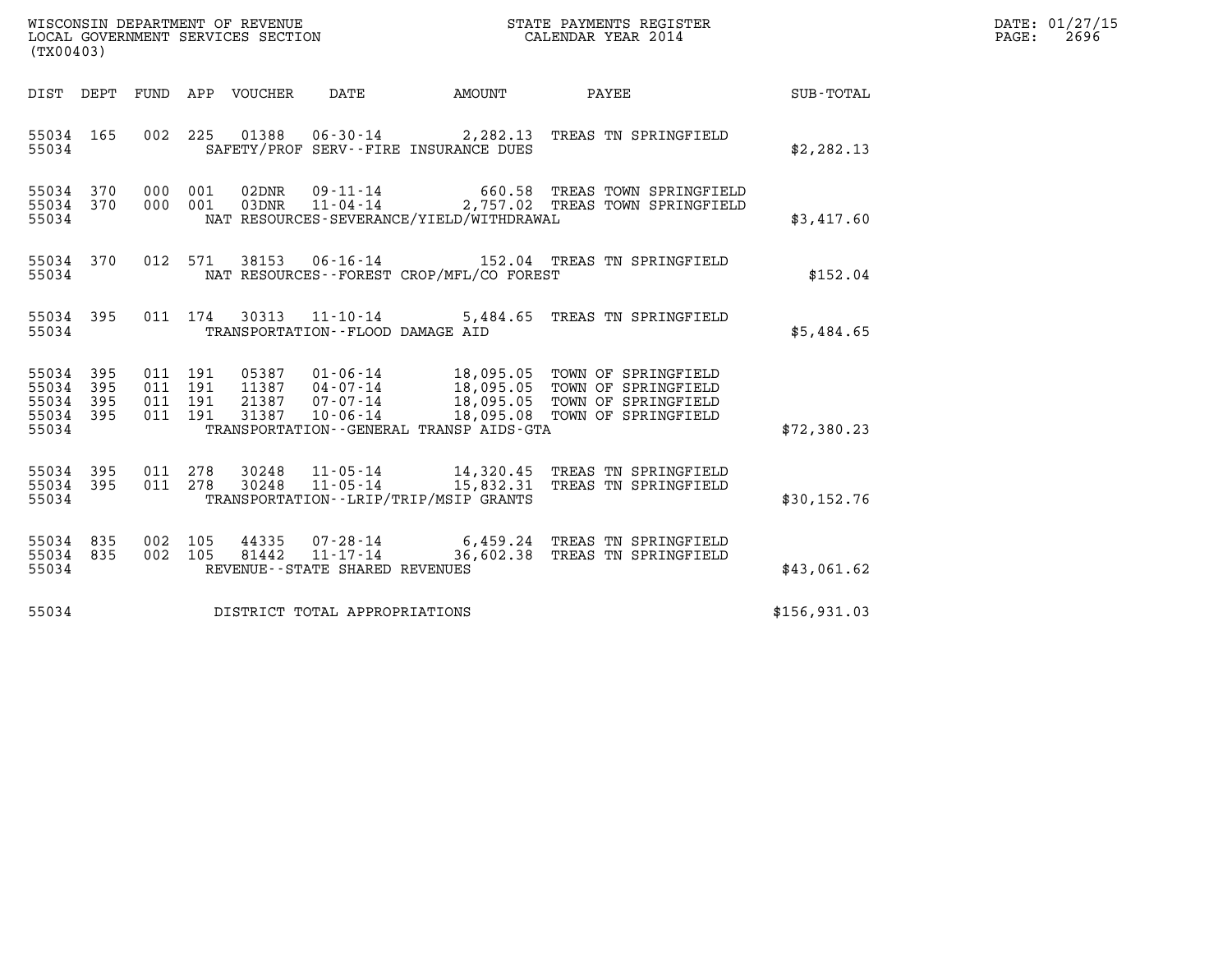| (TX00403)                       |              |                               |         |               |                                   |                                              |                                                                                                                                                                                                                                                                                                    |                  | DATE: 01/27/15<br>$\mathtt{PAGE:}$<br>2697 |
|---------------------------------|--------------|-------------------------------|---------|---------------|-----------------------------------|----------------------------------------------|----------------------------------------------------------------------------------------------------------------------------------------------------------------------------------------------------------------------------------------------------------------------------------------------------|------------------|--------------------------------------------|
|                                 |              |                               |         |               |                                   | DIST DEPT FUND APP VOUCHER DATE AMOUNT PAYEE |                                                                                                                                                                                                                                                                                                    | <b>SUB-TOTAL</b> |                                            |
| 55036 165<br>55036              |              |                               |         |               |                                   | SAFETY/PROF SERV--FIRE INSURANCE DUES        | 002 225 01389 06-30-14 2,282.13 TREAS TN STANTON                                                                                                                                                                                                                                                   | \$2,282.13       |                                            |
| 55036 370<br>55036              |              |                               | 000 001 |               |                                   | NAT RESOURCES-SEVERANCE/YIELD/WITHDRAWAL     | 01DNR  06-19-14  985.65 TREAS TOWN STANTON                                                                                                                                                                                                                                                         | \$985.65         |                                            |
| 55036                           |              |                               |         |               |                                   | NAT RESOURCES--AIDS IN LIEU OF TAXES         | 55036 370 002 503 17100 02-14-14 10,489.83 TREAS TN STANTON<br>TOWN SHARE 1814.28                                                                                                                                                                                                                  | \$10,489.83      |                                            |
|                                 |              |                               |         |               |                                   |                                              |                                                                                                                                                                                                                                                                                                    |                  |                                            |
| 55036 370<br>55036              |              |                               |         |               |                                   | NAT RESOURCES - - FOREST CROP/MFL/CO FOREST  | 012 571 38154 06-16-14 130.75 TREAS TN STANTON                                                                                                                                                                                                                                                     | \$130.75         |                                            |
| 55036 370<br>55036              |              |                               |         | 012 579 19720 |                                   | NAT RESOURCES -- AIDS IN LIEU OF TAXES       | 04-16-14 213.20 TREAS TN STANTON                                                                                                                                                                                                                                                                   | \$213.20         |                                            |
| 55036 395<br>55036<br>55036     | - 395<br>395 | 011 191<br>011 191<br>011 191 |         | 21388         |                                   |                                              | $\begin{array}{cccc} 05388 & 01\text{ - }06\text{ - }14 & 22\text{ , }546\text{ .}05 & \text{TOWN OF STANTON} \\ 11388 & 04\text{ - }07\text{ - }14 & 22\text{ , }546\text{ .}05 & \text{TOWN OF STANTON} \end{array}$<br>07-07-14 22,546.05 TOWN OF STANTON<br>10-06-14 22,546.05 TOWN OF STANTON |                  |                                            |
| 55036 395<br>55036              |              | 011 191                       |         | 31388         |                                   | TRANSPORTATION--GENERAL TRANSP AIDS-GTA      |                                                                                                                                                                                                                                                                                                    | \$90,184.20      |                                            |
| 55036 835<br>55036 835<br>55036 |              | 002 105<br>002 105            |         |               | REVENUE - - STATE SHARED REVENUES |                                              | 44336 07-28-14 5,548.74 TREAS TN STANTON<br>81443   11-17-14   31,525.20   TREAS TN STANTON                                                                                                                                                                                                        | \$37,073.94      |                                            |
| 55036 835<br>55036              |              |                               |         |               | REVENUE--EXEMPT COMPUTER AID      |                                              | 002 109 03254 07-28-14 20.00 TREAS TN STANTON                                                                                                                                                                                                                                                      | \$20.00          |                                            |
| 55036 835<br>55036              |              |                               |         |               | REVENUE--LOTTERY CREDIT -         |                                              | 021 363 36315 03-24-14 1,575.14 TREAS TN STANTON                                                                                                                                                                                                                                                   | \$1,575.14       |                                            |
| 55036                           |              |                               |         |               | DISTRICT TOTAL APPROPRIATIONS     |                                              |                                                                                                                                                                                                                                                                                                    | \$142,954.84     |                                            |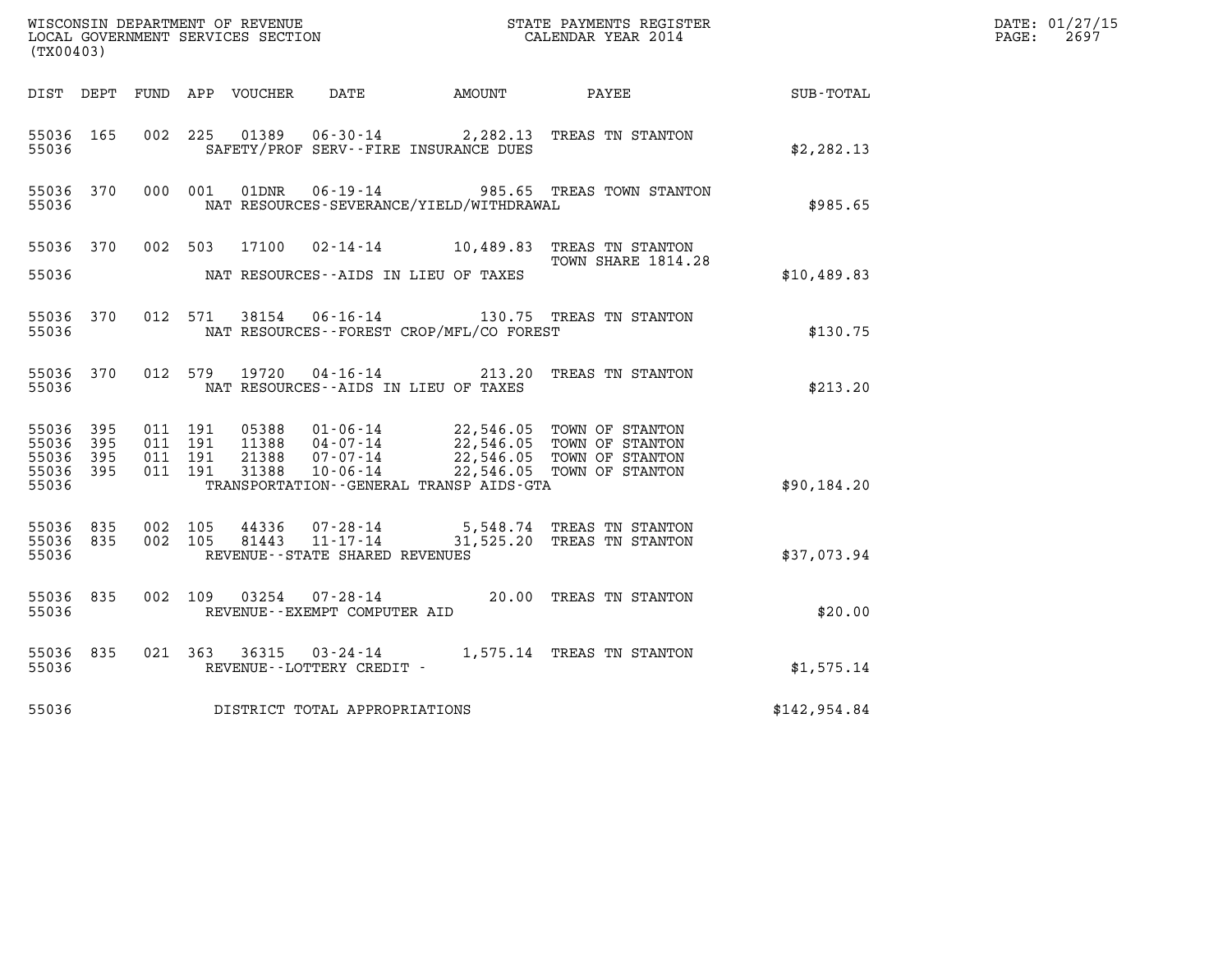| (TX00403)                                                          |                                                                                                                                                      |                                              |               | DATE: 01/27/15<br>$\mathtt{PAGE:}$<br>2698 |
|--------------------------------------------------------------------|------------------------------------------------------------------------------------------------------------------------------------------------------|----------------------------------------------|---------------|--------------------------------------------|
| DIST DEPT                                                          | FUND APP VOUCHER DATE                                                                                                                                | AMOUNT<br><b>PAYEE</b> FOUND THE PAYEE       | SUB-TOTAL     |                                            |
| 55038 165<br>55038                                                 | 002 225 01390 06-30-14 10,027.01 TREAS TN STAR PRAIRIE<br>SAFETY/PROF SERV--FIRE INSURANCE DUES                                                      |                                              | \$10,027.01   |                                            |
| 55038 370<br>55038                                                 | 012 571 38155 06-16-14 137.34 TREAS TN STAR PRAIRIE<br>NAT RESOURCES - - FOREST CROP/MFL/CO FOREST                                                   |                                              | \$137.34      |                                            |
| 55038<br>395<br>55038<br>395<br>55038<br>395<br>55038 395<br>55038 | 011 191<br>011 191<br>011 191<br>011 191<br>31389<br>TRANSPORTATION--GENERAL TRANSP AIDS-GTA                                                         | 10-06-14 32,564.76 TOWN OF STAR PRAIRIE      | \$130, 259.01 |                                            |
| 55038 395<br>55038                                                 | 011  278  28086  10-16-14  18,860.51  TREAS TN STAR PRAIRIE<br>TRANSPORTATION--LRIP/TRIP/MSIP GRANTS                                                 |                                              | \$18,860.51   |                                            |
| 55038 835<br>55038 835<br>55038                                    | 002 105 44337 07-28-14 5,177.56 TREAS TN STAR PRAIRIE<br>002 105 81444 11-17-14 29,886.98 TREAS TN STAR PRAIRIE<br>REVENUE - - STATE SHARED REVENUES |                                              | \$35,064.54   |                                            |
| 55038 835<br>55038                                                 | 002 109<br>REVENUE--EXEMPT COMPUTER AID                                                                                                              | 03255  07-28-14  69.00 TREAS TN STAR PRAIRIE | \$69.00       |                                            |
| 55038 835<br>55038                                                 | 021 363 36316 03-24-14 10,522.46 TREAS TN STAR PRAIRIE<br>REVENUE--LOTTERY CREDIT -                                                                  |                                              | \$10,522.46   |                                            |
| 55038                                                              | DISTRICT TOTAL APPROPRIATIONS                                                                                                                        |                                              | \$204, 939.87 |                                            |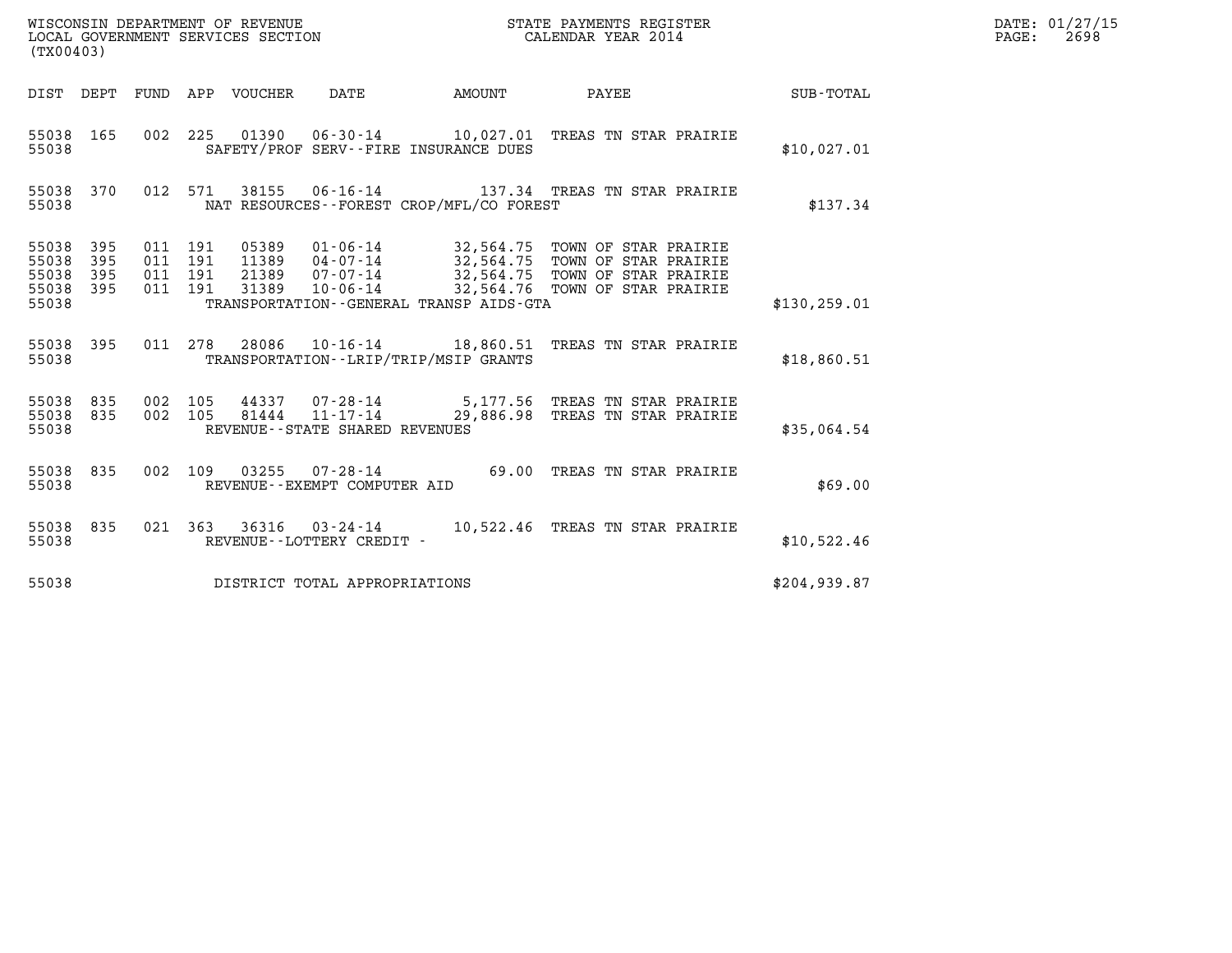| (TX00403)                                 |                          |                                          |         |                                  | WISCONSIN DEPARTMENT OF REVENUE<br>LOCAL GOVERNMENT SERVICES SECTION |                                                                                                                                             | STATE PAYMENTS REGISTER<br>CALENDAR YEAR 2014 |               | DATE: 01/27/15<br>$\mathtt{PAGE:}$<br>2699 |
|-------------------------------------------|--------------------------|------------------------------------------|---------|----------------------------------|----------------------------------------------------------------------|---------------------------------------------------------------------------------------------------------------------------------------------|-----------------------------------------------|---------------|--------------------------------------------|
|                                           |                          |                                          |         | DIST DEPT FUND APP VOUCHER DATE  |                                                                      |                                                                                                                                             | AMOUNT PAYEE                                  | SUB-TOTAL     |                                            |
| 55040 165<br>55040                        |                          |                                          |         |                                  |                                                                      | 002 225 01391 06-30-14 22,030.68 TREAS TN TROY<br>SAFETY/PROF SERV--FIRE INSURANCE DUES                                                     |                                               | \$22,030.68   |                                            |
| 55040 370<br>55040                        |                          |                                          | 012 571 |                                  |                                                                      | 38156  06-16-14    164.13    TREAS TN TROY<br>NAT RESOURCES - - FOREST CROP/MFL/CO FOREST                                                   |                                               | \$164.13      |                                            |
| 55040 370<br>55040<br>55040               | 370                      | 012 579<br>012 579                       |         | 19721<br>19721                   | 04-16-14<br>$04 - 16 - 14$                                           | .28<br>2.80<br>NAT RESOURCES--AIDS IN LIEU OF TAXES                                                                                         | TREAS TN TROY<br>TREAS TN TROY                | \$3.08        |                                            |
| 55040<br>55040<br>55040<br>55040<br>55040 | 395<br>395<br>395<br>395 | 011 191<br>011 191<br>011 191<br>011 191 |         | 05390<br>11390<br>21390<br>31390 | $10 - 06 - 14$                                                       | 01-06-14 47,309.65 TOWN OF TROY<br>04-07-14 47,309.65 TOWN OF TROY<br>$07 - 07 - 14$ $47,309.65$<br>TRANSPORTATION--GENERAL TRANSP AIDS-GTA | TOWN OF TROY<br>47,309.68 TOWN OF TROY        | \$189, 238.63 |                                            |
| 55040<br>55040<br>55040                   | 835<br>835               | 002 105<br>002 105                       |         | 44338<br>81445                   | 11-17-14<br>REVENUE - - STATE SHARED REVENUES                        | 07-28-14 6,530.63 TREAS TN TROY                                                                                                             | 37,101.39 TREAS TN TROY                       | \$43,632.02   |                                            |
| 55040 835<br>55040                        |                          |                                          | 002 109 | 03256                            | REVENUE--EXEMPT COMPUTER AID                                         | 07-28-14 67.00 TREAS TN TROY                                                                                                                |                                               | \$67.00       |                                            |
| 55040 835<br>55040                        |                          |                                          |         |                                  | REVENUE--LOTTERY CREDIT -                                            | 021 363 36317 03-24-14 4,992.11 TREAS TN TROY                                                                                               |                                               | \$4,992.11    |                                            |
| 55040                                     |                          |                                          |         |                                  | DISTRICT TOTAL APPROPRIATIONS                                        |                                                                                                                                             |                                               | \$260, 127.65 |                                            |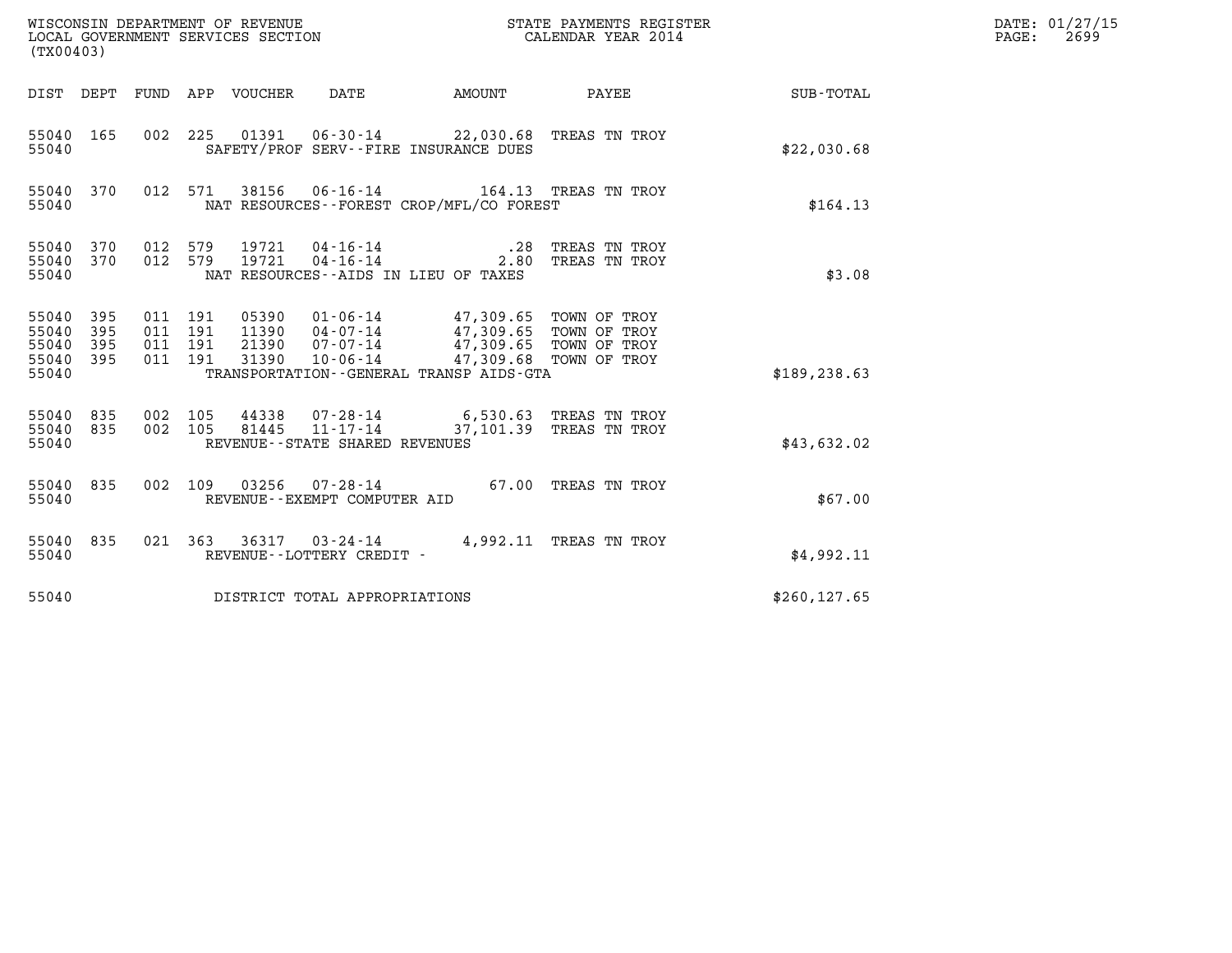| DATE: | 01/27/15 |
|-------|----------|
| PAGE: | 2700     |

| (TX00403)                                         |            |  |                                          |                         |                                   | WISCONSIN DEPARTMENT OF REVENUE<br>LOCAL GOVERNMENT SERVICES SECTION<br>CALENDAR YEAR 2014                                                                                                                          |                                                                                                        |                                                              | DATE: 01/27/15<br>$\mathtt{PAGE:}$<br>2700 |
|---------------------------------------------------|------------|--|------------------------------------------|-------------------------|-----------------------------------|---------------------------------------------------------------------------------------------------------------------------------------------------------------------------------------------------------------------|--------------------------------------------------------------------------------------------------------|--------------------------------------------------------------|--------------------------------------------|
|                                                   |            |  |                                          |                         |                                   |                                                                                                                                                                                                                     |                                                                                                        | DIST DEPT FUND APP VOUCHER DATE AMOUNT PAYEE PAYER SUB-TOTAL |                                            |
| 55042 165<br>55042                                |            |  |                                          |                         |                                   | SAFETY/PROF SERV--FIRE INSURANCE DUES                                                                                                                                                                               | 002 225 01392 06-30-14 5,157.26 TREAS TN WARREN                                                        | \$5,157.26                                                   |                                            |
| 55042 370<br>55042 370                            |            |  | 002 503<br>002 503                       | 16657<br>16657          |                                   |                                                                                                                                                                                                                     | 01-30-14 16,834.70 TREAS TN WARREN<br>01-30-14 56,151.72 TREAS TN WARREN<br><b>TOWN SHARE 11725.79</b> |                                                              |                                            |
| 55042                                             |            |  |                                          |                         |                                   | NAT RESOURCES--AIDS IN LIEU OF TAXES                                                                                                                                                                                |                                                                                                        | \$72,986.42                                                  |                                            |
| 55042 370<br>55042                                |            |  | 012 571                                  |                         |                                   | NAT RESOURCES - - FOREST CROP/MFL/CO FOREST                                                                                                                                                                         | 38157 06-16-14 47.30 TREAS TN WARREN                                                                   | \$47.30                                                      |                                            |
| 55042 370<br>55042 370<br>55042 370<br>55042      |            |  | 012 579<br>012 579<br>012 579            | 19722<br>19722<br>19722 |                                   | NAT RESOURCES--AIDS IN LIEU OF TAXES                                                                                                                                                                                | 04-16-14 3.18 TREAS TN WARREN<br>04-16-14 233.45 TREAS TN WARREN<br>04-16-14 21.26 TREAS TN WARREN     | \$257.89                                                     |                                            |
| 55042 370<br>55042                                |            |  | 074 670                                  |                         | NAT RESOURCES--RU RECYCLING GRANT |                                                                                                                                                                                                                     | 41982  05-23-14  6,225.16  TREAS TN WARREN                                                             | \$6,225.16                                                   |                                            |
| 55042<br>55042<br>55042 395<br>55042 395<br>55042 | 395<br>395 |  | 011 191<br>011 191<br>011 191<br>011 191 |                         |                                   | 05391 01-06-14 25,769.18 TOWN OF WARREN<br>11391 04-07-14 25,769.18 TOWN OF WARREN<br>21391 07-07-14 25,769.18 TOWN OF WARREN<br>31391 10-06-14 25,769.19 TOWN OF WARREN<br>TRANSPORTATION--GENERAL TRANSP AIDS-GTA |                                                                                                        | \$103,076.73                                                 |                                            |
| 55042 465<br>55042                                |            |  |                                          |                         |                                   | MILITARY AFFAIRS - - EMERGENCY MANAGEMENT                                                                                                                                                                           | 072 365 00005 09-26-14 13,069.34 TREAS TN WARREN                                                       | \$13,069.34                                                  |                                            |
| 55042 835<br>55042 835<br>55042                   |            |  | 002 105<br>002 105                       |                         | REVENUE - - STATE SHARED REVENUES |                                                                                                                                                                                                                     | $44339$ $07 - 28 - 14$ 2, 215.49 TREAS TN WARREN<br>81446 11-17-14 12, 579.31 TREAS TN WARREN          | \$14,794.80                                                  |                                            |
| 55042<br>55042                                    | 835        |  |                                          |                         | REVENUE--EXEMPT COMPUTER AID      |                                                                                                                                                                                                                     | 002 109 03257 07-28-14 1.00 TREAS TN WARREN                                                            | \$1.00                                                       |                                            |
| 55042                                             |            |  |                                          |                         | DISTRICT TOTAL APPROPRIATIONS     |                                                                                                                                                                                                                     |                                                                                                        | \$215,615.90                                                 |                                            |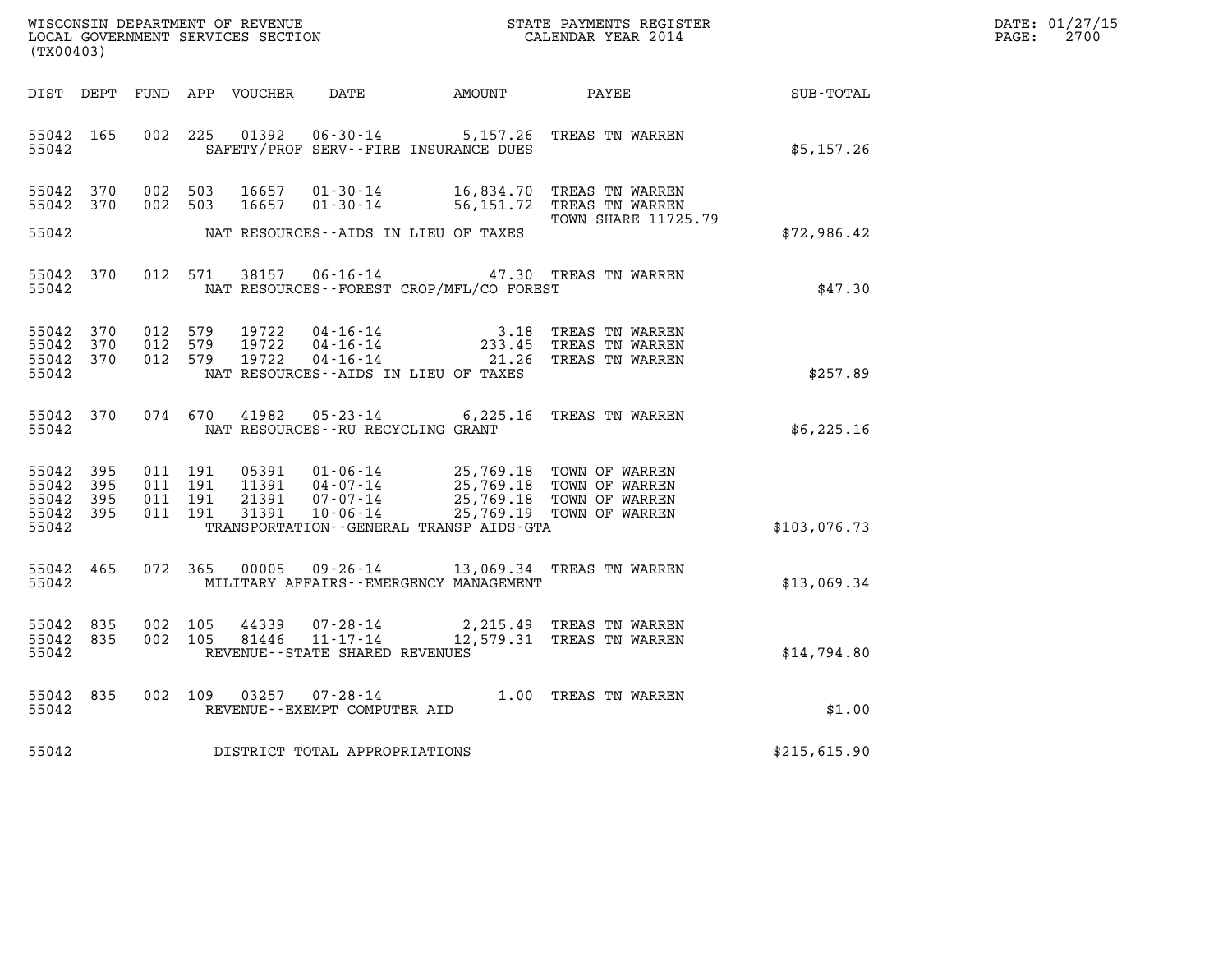| (TX00403)                                             |           |                    |                    |                            |                                                            |                                             |                                                                                                                                                                  |              | DATE: 01/27/15<br>2701<br>$\mathtt{PAGE:}$ |
|-------------------------------------------------------|-----------|--------------------|--------------------|----------------------------|------------------------------------------------------------|---------------------------------------------|------------------------------------------------------------------------------------------------------------------------------------------------------------------|--------------|--------------------------------------------|
|                                                       |           |                    |                    | DIST DEPT FUND APP VOUCHER | DATE                                                       | AMOUNT                                      | PAYEE                                                                                                                                                            | SUB-TOTAL    |                                            |
| 55106                                                 | 55106 165 |                    |                    |                            |                                                            | SAFETY/PROF SERV--FIRE INSURANCE DUES       | 002 225 01393 06-30-14 9,559.81 TREAS VIL BALDWIN                                                                                                                | \$9,559.81   |                                            |
| 55106                                                 | 55106 370 |                    |                    |                            |                                                            | NAT RESOURCES -- AIDS IN LIEU OF TAXES      | 012 579 19723 04-16-14 13.20 TREAS VIL BALDWIN                                                                                                                   | \$13.20      |                                            |
| 55106                                                 | 55106 395 |                    |                    |                            |                                                            | TRANSPORTATION - - HIGHWAY SAFETY - FEDERAL | 011 185 15954 06-25-14 4,000.00 TREAS VIL BALDWIN                                                                                                                | \$4,000.00   |                                            |
| 55106 395<br>55106<br>55106 395<br>55106 395<br>55106 | 395       | 011 191<br>011 191 | 011 191<br>011 191 | 31392                      | 21392 07-07-14<br>10-06-14                                 | TRANSPORTATION - - GENERAL TRANSP AIDS-GTA  | 05392  01-06-14  52,956.62  VILLAGE OF BALDWIN<br>11392  04-07-14  52,956.62  VILLAGE OF BALDWIN<br>52,956.62 VILLAGE OF BALDWIN<br>52,956.62 VILLAGE OF BALDWIN | \$211,826.48 |                                            |
| 55106 395<br>55106                                    |           |                    |                    |                            |                                                            | TRANSPORTATION--LRIP/TRIP/MSIP GRANTS       | 011 278 30272 11-05-14 16,105.82 TREAS VIL BALDWIN                                                                                                               | \$16, 105.82 |                                            |
| 55106 435<br>55106                                    |           |                    | 005 162            | 01HSD                      |                                                            | HS--AMBULANCE FUNDING ASSISTANCE GRANTS     | 09-08-14 5,797.51 TREAS VILL BALDWIN                                                                                                                             | \$5,797.51   |                                            |
| 55106 455<br>55106                                    |           |                    |                    | 002 231 01092              | JUSTICE - - LAW ENFORCEMENT TRAINING                       |                                             | 02-11-14 1,280.00 TREAS VIL BALDWIN                                                                                                                              | \$1,280.00   |                                            |
| 55106 505<br>55106                                    |           |                    | 002 743            | 06639                      | $05 - 05 - 14$<br>DOA--HOUSING ASSISTANCE GRANTS           |                                             | 140,850.85 TREAS VIL BALDWIN                                                                                                                                     | \$140,850.85 |                                            |
| 55106 835<br>55106 835<br>55106                       |           | 002 105<br>002 105 |                    | 44340<br>81447             | $11 - 17 - 14$<br>REVENUE--STATE SHARED REVENUES           |                                             | 07-28-14 116,660.97 TREAS VIL BALDWIN<br>190,191.79 TREAS VIL BALDWIN                                                                                            | \$306,852.76 |                                            |
| 55106 835<br>55106<br>55106                           | 835       | 002 109<br>002 109 |                    | 03258<br>05289             | 07-28-14<br>$07 - 28 - 14$<br>REVENUE--EXEMPT COMPUTER AID |                                             | 6,603.00 TREAS VIL BALDWIN<br>3,437.00 TREAS VIL BALDWIN                                                                                                         | \$10,040.00  |                                            |
| 55106 835<br>55106                                    |           |                    | 021 363            | 36318                      | $03 - 24 - 14$<br>REVENUE--LOTTERY CREDIT -                |                                             | 5,633.67 TREAS VIL BALDWIN                                                                                                                                       | \$5,633.67   |                                            |
| 55106                                                 |           |                    |                    |                            | DISTRICT TOTAL APPROPRIATIONS                              |                                             |                                                                                                                                                                  | \$711,960.10 |                                            |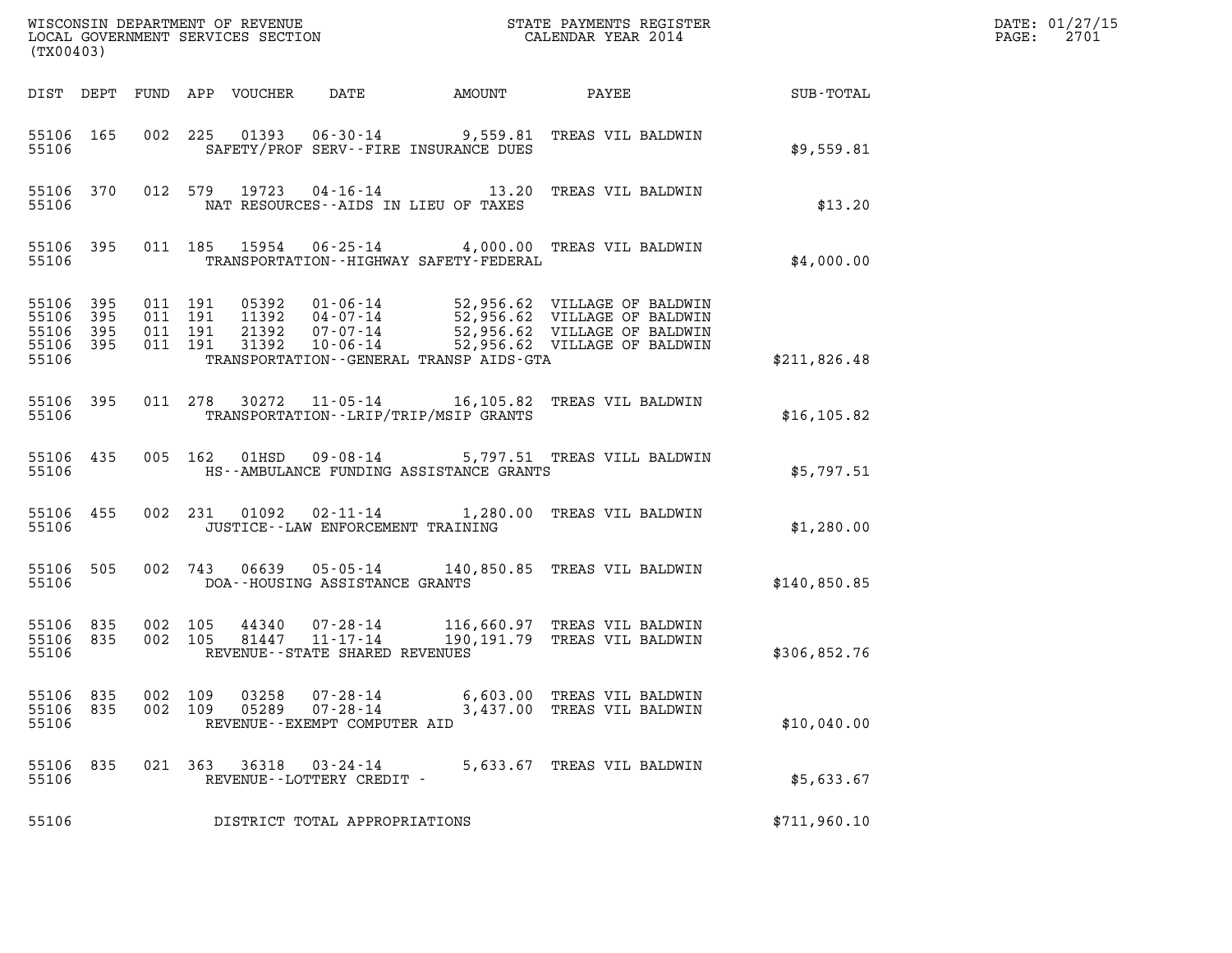| DATE:             | 01/27/15 |
|-------------------|----------|
| $\mathtt{PAGE}$ : | 2702     |

| WISCONSIN DEPARTMENT OF REVENUE<br>LOCAL GOVERNMENT SERVICES SECTION<br>(TX00403) |                          |                          |                          |                                  |                                               | STATE PAYMENTS REGISTER<br>CALENDAR YEAR 2014                      |                                                                                                                                                    |             | DATE: 01/27/15<br>2702<br>$\mathtt{PAGE:}$ |
|-----------------------------------------------------------------------------------|--------------------------|--------------------------|--------------------------|----------------------------------|-----------------------------------------------|--------------------------------------------------------------------|----------------------------------------------------------------------------------------------------------------------------------------------------|-------------|--------------------------------------------|
| DIST                                                                              | DEPT                     |                          |                          | FUND APP VOUCHER                 | DATE                                          | AMOUNT                                                             | PAYEE                                                                                                                                              | SUB-TOTAL   |                                            |
| 55116 165<br>55116                                                                |                          | 002                      |                          |                                  |                                               | 225 01394 06-30-14 521.12<br>SAFETY/PROF SERV--FIRE INSURANCE DUES | TREAS VIL DEER PARK                                                                                                                                | \$521.12    |                                            |
| 55116<br>55116<br>55116<br>55116<br>55116                                         | 395<br>395<br>395<br>395 | 011<br>011<br>011<br>011 | 191<br>191<br>191<br>191 | 05393<br>11393<br>21393<br>31393 | 07-07-14<br>$10 - 06 - 14$                    | TRANSPORTATION - - GENERAL TRANSP AIDS - GTA                       | 01-06-14 1,494.93 VILLAGE OF DEER PARK<br>04-07-14 1,494.93 VILLAGE OF DEER PARK<br>1,494.93 VILLAGE OF DEER PARK<br>1,494.96 VILLAGE OF DEER PARK | \$5,979.75  |                                            |
| 55116<br>55116<br>55116                                                           | 835<br>835               | 002<br>002               | 105                      | 81448                            | 11-17-14<br>REVENUE - - STATE SHARED REVENUES | 37,263.78                                                          | 105  44341  07-28-14  6,575.96  TREAS VIL DEER PARK<br>TREAS VIL DEER PARK                                                                         | \$43,839.74 |                                            |
| 55116<br>55116                                                                    | 835                      |                          | 002 109                  | 03259                            | 07-28-14<br>REVENUE - - EXEMPT COMPUTER AID   |                                                                    | 8.00 TREAS VIL DEER PARK                                                                                                                           | \$8.00      |                                            |
| 55116                                                                             |                          |                          |                          |                                  | DISTRICT TOTAL APPROPRIATIONS                 |                                                                    |                                                                                                                                                    | \$50,348.61 |                                            |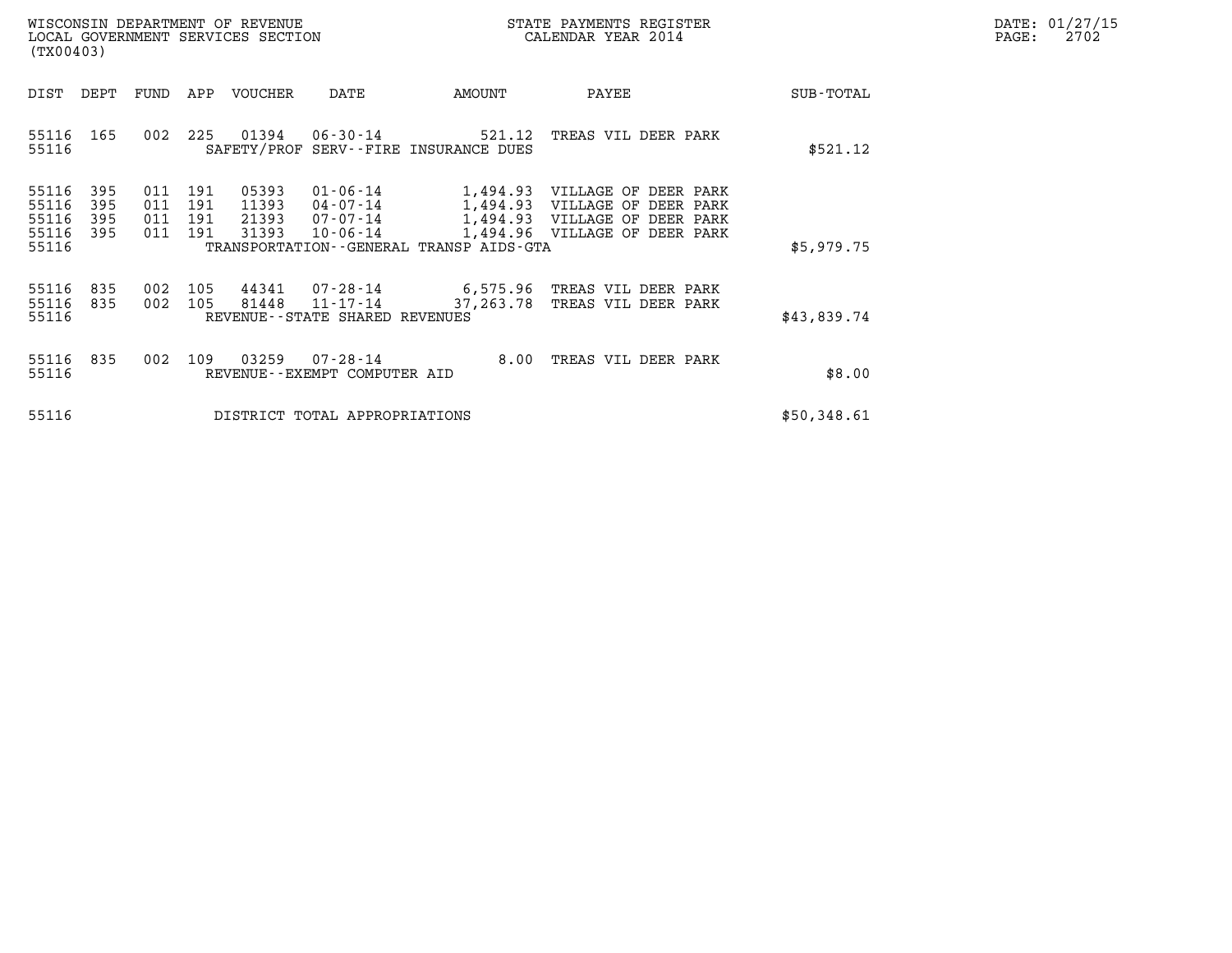| WISCONSIN DEPARTMENT OF REVENUE   | STATE PAYMENTS REGISTER | DATE: 01/27/15 |
|-----------------------------------|-------------------------|----------------|
| LOCAL GOVERNMENT SERVICES SECTION | CALENDAR YEAR 2014      | 2703<br>PAGE:  |

| (TX00403)                                                                                         |                                                                                                                                                                          |                                                                                                                              |                  |
|---------------------------------------------------------------------------------------------------|--------------------------------------------------------------------------------------------------------------------------------------------------------------------------|------------------------------------------------------------------------------------------------------------------------------|------------------|
| DIST<br>DEPT<br>FUND                                                                              | APP<br><b>VOUCHER</b><br><b>DATE</b><br><b>AMOUNT</b>                                                                                                                    | PAYEE                                                                                                                        | <b>SUB-TOTAL</b> |
| 002<br>165<br>55136<br>55136                                                                      | 225<br>01395<br>$06 - 30 - 14$<br>4,995.54<br>SAFETY/PROF SERV--FIRE INSURANCE DUES                                                                                      | TREAS VIL HAMMOND                                                                                                            | \$4,995.54       |
| 55136<br>395<br>011<br>395<br>55136<br>011<br>395<br>55136<br>011<br>011<br>55136<br>395<br>55136 | $01 - 06 - 14$<br>191<br>05394<br>191<br>11394<br>04-07-14<br>191<br>21394<br>07-07-14<br>31394<br>191<br>$10 - 06 - 14$<br>TRANSPORTATION - - GENERAL TRANSP AIDS - GTA | 27,320.44 VILLAGE OF HAMMOND<br>27,320.44 VILLAGE OF HAMMOND<br>27,320.44 VILLAGE OF HAMMOND<br>27,320.46 VILLAGE OF HAMMOND | \$109,281.78     |
| 455<br>002<br>55136<br>002<br>55136<br>455<br>55136                                               | 231<br>01433<br>02-19-14<br>231<br>02208<br>$11 - 03 - 14$<br>JUSTICE - - LAW ENFORCEMENT TRAINING                                                                       | 480.00<br>TREAS VIL HAMMOND<br>160.00<br>TREAS VIL HAMMOND                                                                   | \$640.00         |
| 835<br>002<br>55136<br>002<br>835<br>55136<br>55136                                               | 105<br>44342<br>$07 - 28 - 14$<br>105<br>81449<br>$11 - 17 - 14$<br>REVENUE - - STATE SHARED REVENUES                                                                    | 34,966.43<br>TREAS VIL HAMMOND<br>198,109.81<br>TREAS VIL HAMMOND                                                            | \$233,076.24     |
| 55136<br>835<br>002<br>835<br>002<br>55136<br>55136                                               | 109<br>03260<br>$07 - 28 - 14$<br>109<br>05290<br>$07 - 28 - 14$<br>REVENUE--EXEMPT COMPUTER AID                                                                         | 939.00<br>TREAS VIL HAMMOND<br>107.00<br>TREAS VIL HAMMOND                                                                   | \$1,046.00       |
| 835<br>021<br>55136<br>55136                                                                      | 363<br>36319<br>$03 - 24 - 14$<br>REVENUE - - LOTTERY CREDIT -                                                                                                           | 2,354.28<br>TREAS VIL HAMMOND                                                                                                | \$2,354.28       |
| 55136                                                                                             | DISTRICT TOTAL APPROPRIATIONS                                                                                                                                            |                                                                                                                              | \$351,393.84     |

(TX00403)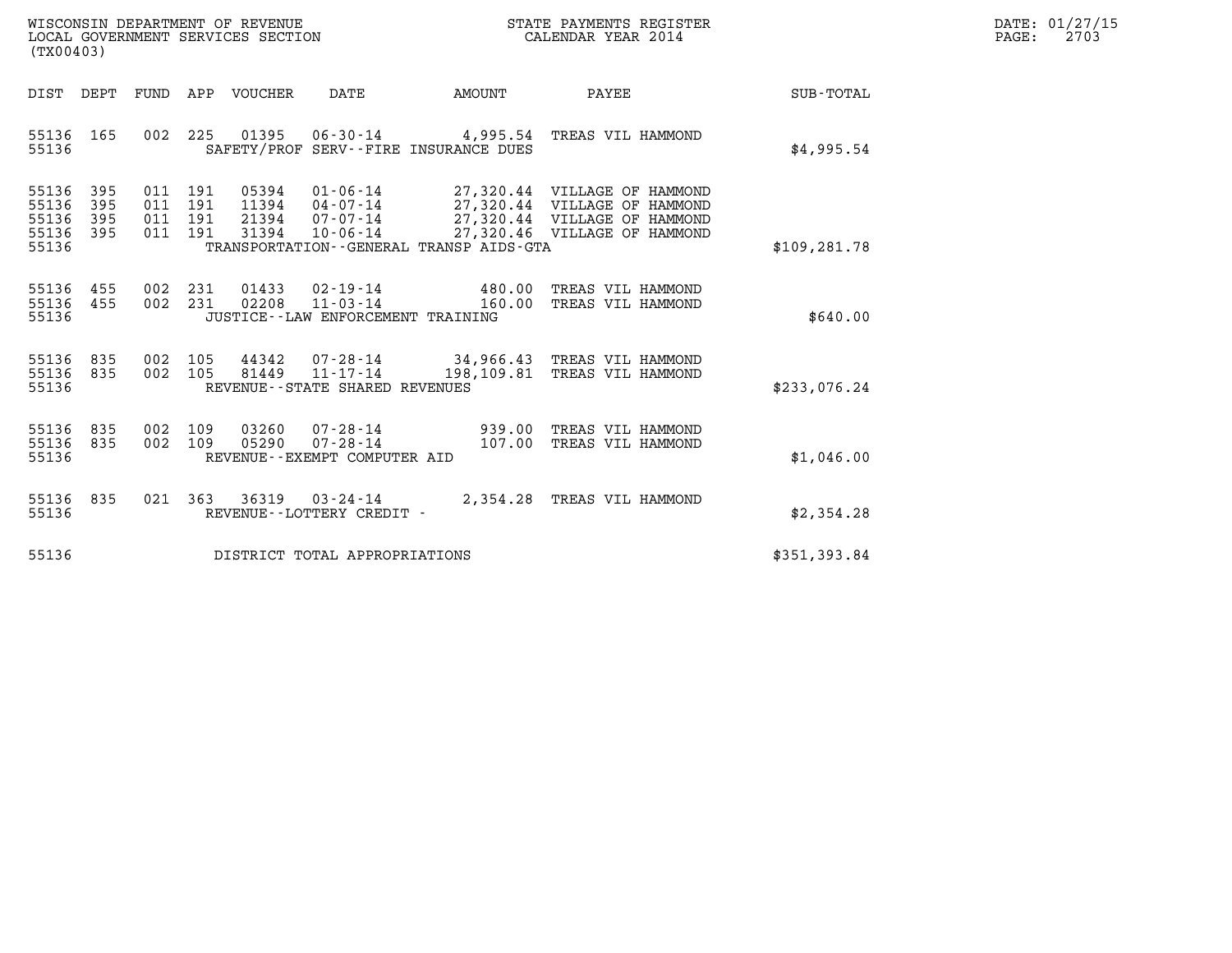| (TX00403)                                                                                             |                                                                                                                                                                                                                                                                     | STATE PAYMENTS REGISTER |               | DATE: 01/27/15<br>$\mathtt{PAGE:}$<br>2704 |
|-------------------------------------------------------------------------------------------------------|---------------------------------------------------------------------------------------------------------------------------------------------------------------------------------------------------------------------------------------------------------------------|-------------------------|---------------|--------------------------------------------|
| DIST DEPT FUND APP VOUCHER DATE                                                                       | AMOUNT                                                                                                                                                                                                                                                              | PAYEE                   | SUB-TOTAL     |                                            |
| 55161 165<br>55161                                                                                    | 002 225 01396 06-30-14 13,387.32 TREAS VIL NORTH HUDSON<br>SAFETY/PROF SERV--FIRE INSURANCE DUES                                                                                                                                                                    |                         | \$13,387.32   |                                            |
| 55161 395<br>55161                                                                                    | 011 185 08061 03-31-14 4,000.00 TREAS VIL NORTH HUDSON<br>TRANSPORTATION - - HIGHWAY SAFETY - FEDERAL                                                                                                                                                               |                         | \$4,000.00    |                                            |
| 011 191<br>55161 395<br>55161 395<br>011 191<br>55161 395<br>011 191<br>011 191<br>55161 395<br>55161 | 05395  01-06-14  25,377.14  VILLAGE OF NORTH HUDSON<br>11395  04-07-14  25,377.14  VILLAGE OF NORTH HUDSON<br>21395  07-07-14  25,377.14  VILLAGE OF NORTH HUDSON<br>31395  10-06-14  25,377.15  VILLAGE OF NORTH HUDSON<br>TRANSPORTATION--GENERAL TRANSP AIDS-GTA |                         | \$101,508.57  |                                            |
| 55161 455<br>55161                                                                                    | 002 231 01618 02-24-14 640.00 TREAS VIL NORTH HUDSON<br>JUSTICE - - LAW ENFORCEMENT TRAINING                                                                                                                                                                        |                         | \$640.00      |                                            |
| 55161 835 002 105<br>55161 835<br>55161                                                               | 002 105 44343 07-28-14 11,412.75 TREAS VIL NORTH HUDSON 002 105 81450 11-17-14 64,641.93 TREAS VIL NORTH HUDSON<br>REVENUE - - STATE SHARED REVENUES                                                                                                                |                         | \$76,054.68   |                                            |
| 55161 835<br>002 109<br>55161                                                                         | 03261  07-28-14  321.00 TREAS VIL NORTH HUDSON<br>REVENUE--EXEMPT COMPUTER AID                                                                                                                                                                                      |                         | \$321.00      |                                            |
| 55161 835<br>55161                                                                                    | 021 363 36320 03-24-14 202.08 TREAS VIL NORTH HUDSON<br>REVENUE--LOTTERY CREDIT -                                                                                                                                                                                   |                         | \$202.08      |                                            |
| 55161                                                                                                 | DISTRICT TOTAL APPROPRIATIONS                                                                                                                                                                                                                                       |                         | \$196, 113.65 |                                            |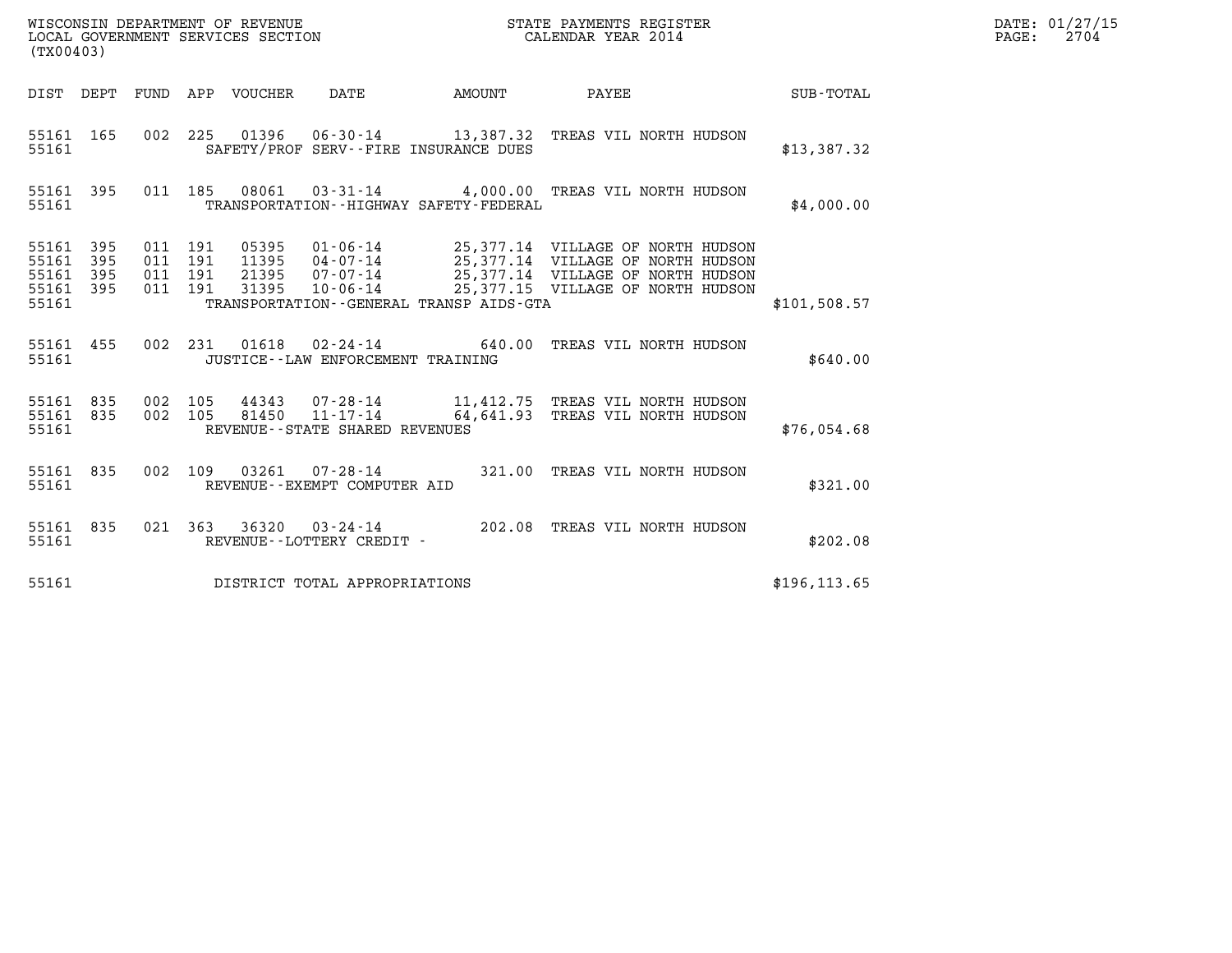| (TX00403)                                     |                   |         |                               |                                 | WISCONSIN DEPARTMENT OF REVENUE<br>LOCAL GOVERNMENT SERVICES SECTION  |                                         | STATE PAYMENTS REGISTER<br>CALENDAR YEAR 2014                                                                                                                                      |              | DATE: 01/27/15<br>$\mathtt{PAGE:}$<br>2705 |
|-----------------------------------------------|-------------------|---------|-------------------------------|---------------------------------|-----------------------------------------------------------------------|-----------------------------------------|------------------------------------------------------------------------------------------------------------------------------------------------------------------------------------|--------------|--------------------------------------------|
|                                               |                   |         |                               | DIST DEPT FUND APP VOUCHER DATE |                                                                       | AMOUNT                                  | <b>PAYEE</b> PAYEE                                                                                                                                                                 | SUB-TOTAL    |                                            |
| 55176 165<br>55176                            |                   |         |                               |                                 | SAFETY/PROF SERV--FIRE INSURANCE DUES                                 |                                         | 002 225 01397 06-30-14 4,150.97 TREAS VIL ROBERTS                                                                                                                                  | \$4,150.97   |                                            |
| 55176 370<br>55176                            |                   |         | 074 670                       |                                 | NAT RESOURCES - - RU RECYCLING GRANT                                  |                                         | 41983  05-23-14  5,671.22  TREAS VIL ROBERTS                                                                                                                                       | \$5,671.22   |                                            |
| 55176 395<br>55176<br>55176<br>55176<br>55176 | 395<br>395<br>395 | 011 191 | 011 191<br>011 191<br>011 191 | 05396<br>11396                  |                                                                       | TRANSPORTATION--GENERAL TRANSP AIDS-GTA | 01-06-14 23,567.50 VILLAGE OF ROBERTS<br>04-07-14 23,567.50 VILLAGE OF ROBERTS<br>21396  07-07-14  23,567.50  VILLAGE OF ROBERTS<br>31396  10-06-14  23,567.52  VILLAGE OF ROBERTS | \$94, 270.02 |                                            |
| 55176 455<br>55176                            |                   |         |                               |                                 | JUSTICE - - LAW ENFORCEMENT TRAINING                                  |                                         | 002  231  01706  02-24-14  800.00  TREAS VIL ROBERTS                                                                                                                               | \$800.00     |                                            |
| 55176 835<br>55176<br>55176                   | 835               |         | 002 105<br>002 105            | 81451                           | 44344 07-28-14<br>$11 - 17 - 14$<br>REVENUE - - STATE SHARED REVENUES |                                         | 43,576.92 TREAS VIL ROBERTS<br>247,232.06 TREAS VIL ROBERTS                                                                                                                        | \$290,808.98 |                                            |
| 55176 835<br>55176 835<br>55176               |                   | 002 109 | 002 109                       | 03262<br>05291                  | REVENUE--EXEMPT COMPUTER AID                                          |                                         | 07-28-14 1,768.00 TREAS VIL ROBERTS<br>07-28-14 0854.00 TREAS VIL ROBERTS                                                                                                          | \$2,622.00   |                                            |
| 55176 835<br>55176                            |                   |         |                               |                                 | REVENUE--LOTTERY CREDIT -                                             |                                         | 021  363  36321  03-24-14  4,712.64  TREAS VIL ROBERTS                                                                                                                             | \$4,712.64   |                                            |
| 55176                                         |                   |         |                               |                                 | DISTRICT TOTAL APPROPRIATIONS                                         |                                         |                                                                                                                                                                                    | \$403,035.83 |                                            |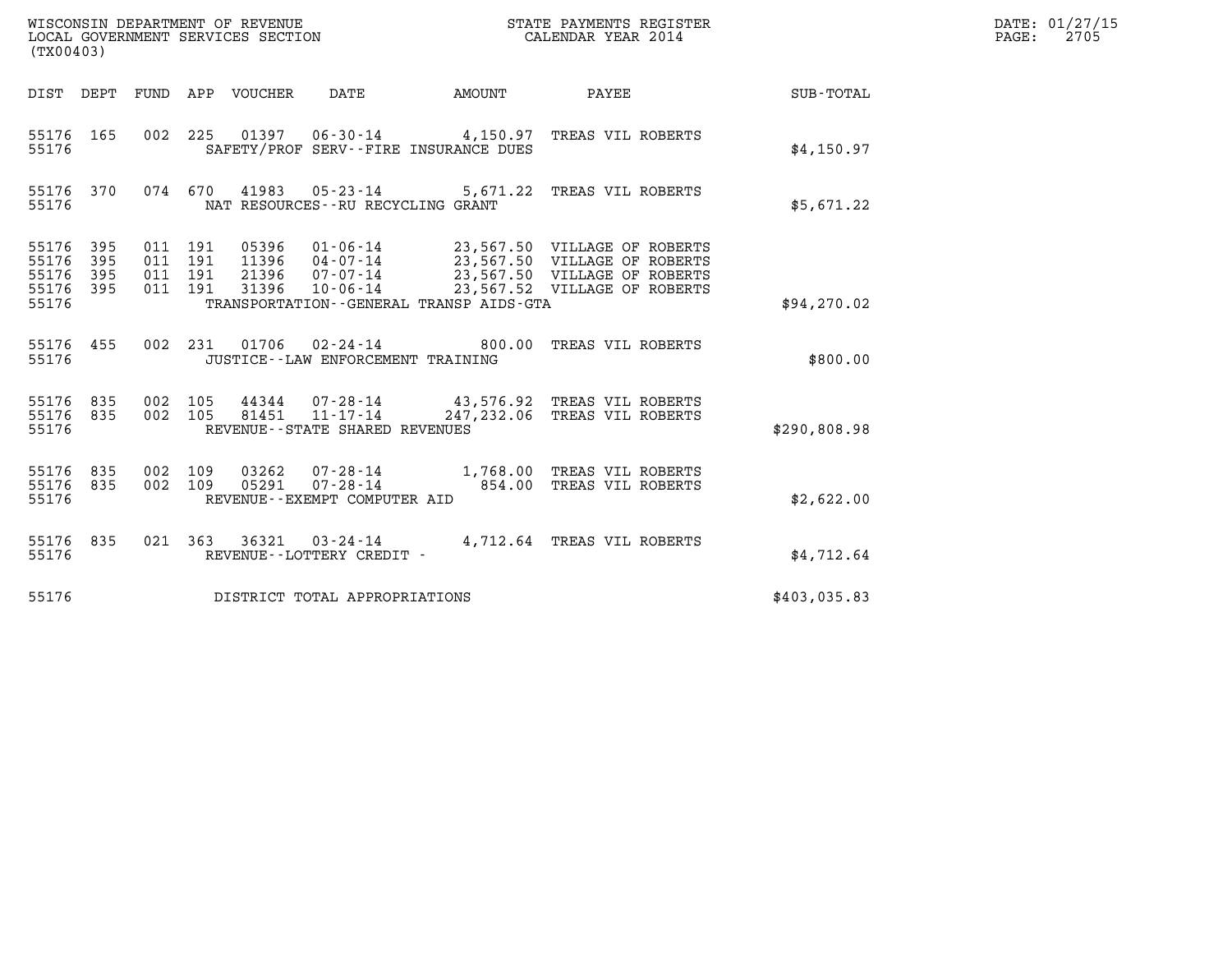| WISCONSIN DEPARTMENT OF REVENUE<br>LOCAL GOVERNMENT SERVICES SECTION<br>CALENDAR YEAR 2014<br>(TX00403) |                        |                               |         |  |                                       |                                          |                                                                                                                                                                                                          |               | DATE: 01/27/15<br>$\mathtt{PAGE:}$<br>2706 |
|---------------------------------------------------------------------------------------------------------|------------------------|-------------------------------|---------|--|---------------------------------------|------------------------------------------|----------------------------------------------------------------------------------------------------------------------------------------------------------------------------------------------------------|---------------|--------------------------------------------|
|                                                                                                         |                        |                               |         |  |                                       |                                          | DIST DEPT FUND APP VOUCHER DATE AMOUNT PAYEE SUB-TOTAL                                                                                                                                                   |               |                                            |
| 55181                                                                                                   | 55181 165              |                               |         |  | SAFETY/PROF SERV--FIRE INSURANCE DUES |                                          | 002 225 01398 06-30-14 7,385.49 TREAS VIL SOMERSET                                                                                                                                                       | \$7,385.49    |                                            |
| 55181                                                                                                   |                        |                               |         |  |                                       | NAT RESOURCES--FOREST CROP/MFL/CO FOREST | 55181 370 012 571 38158 06-16-14 4.40 TREAS VIL SOMERSET                                                                                                                                                 | \$4.40        |                                            |
| 55181 395<br>55181<br>55181 395<br>55181 395<br>55181                                                   | 395                    | 011 191<br>011 191<br>011 191 | 011 191 |  |                                       | TRANSPORTATION--GENERAL TRANSP AIDS-GTA  | 05397  01-06-14  42,555.44  VILLAGE OF SOMERSET<br>11397  04-07-14  42,555.44  VILLAGE OF SOMERSET<br>21397  07-07-14  42,555.44  VILLAGE OF SOMERSET<br>31397  10-06-14  42,555.46  VILLAGE OF SOMERSET | \$170, 221.78 |                                            |
| 55181                                                                                                   |                        |                               |         |  | TRANSPORTATION--LRIP/TRIP/MSIP GRANTS |                                          | 55181 395 011 278 01945 01-23-14 17,272.36 TREAS VIL SOMERSET                                                                                                                                            | \$17, 272.36  |                                            |
| 55181                                                                                                   | 55181 455              |                               |         |  | JUSTICE - - LAW ENFORCEMENT TRAINING  |                                          | 002 231 01746 02-26-14 1,600.00 TREAS VIL SOMERSET                                                                                                                                                       | \$1,600.00    |                                            |
| 55181                                                                                                   |                        |                               |         |  | REVENUE--STATE SHARED REVENUES        |                                          | 55181 835 002 105 44345 07-28-14 76,048.21 TREAS VIL SOMERSET 55181 835 002 105 81452 11-17-14 173,577.11 TREAS VIL SOMERSET                                                                             | \$249,625.32  |                                            |
| 55181                                                                                                   | 55181 835<br>55181 835 |                               |         |  | REVENUE--EXEMPT COMPUTER AID          |                                          | 002 109 03263 07-28-14 2,986.00 TREAS VIL SOMERSET<br>002 109 05292 07-28-14 2,297.00 TREAS VIL SOMERSET                                                                                                 | \$5,283.00    |                                            |
| 55181                                                                                                   |                        |                               |         |  | DISTRICT TOTAL APPROPRIATIONS         |                                          |                                                                                                                                                                                                          | \$451,392.35  |                                            |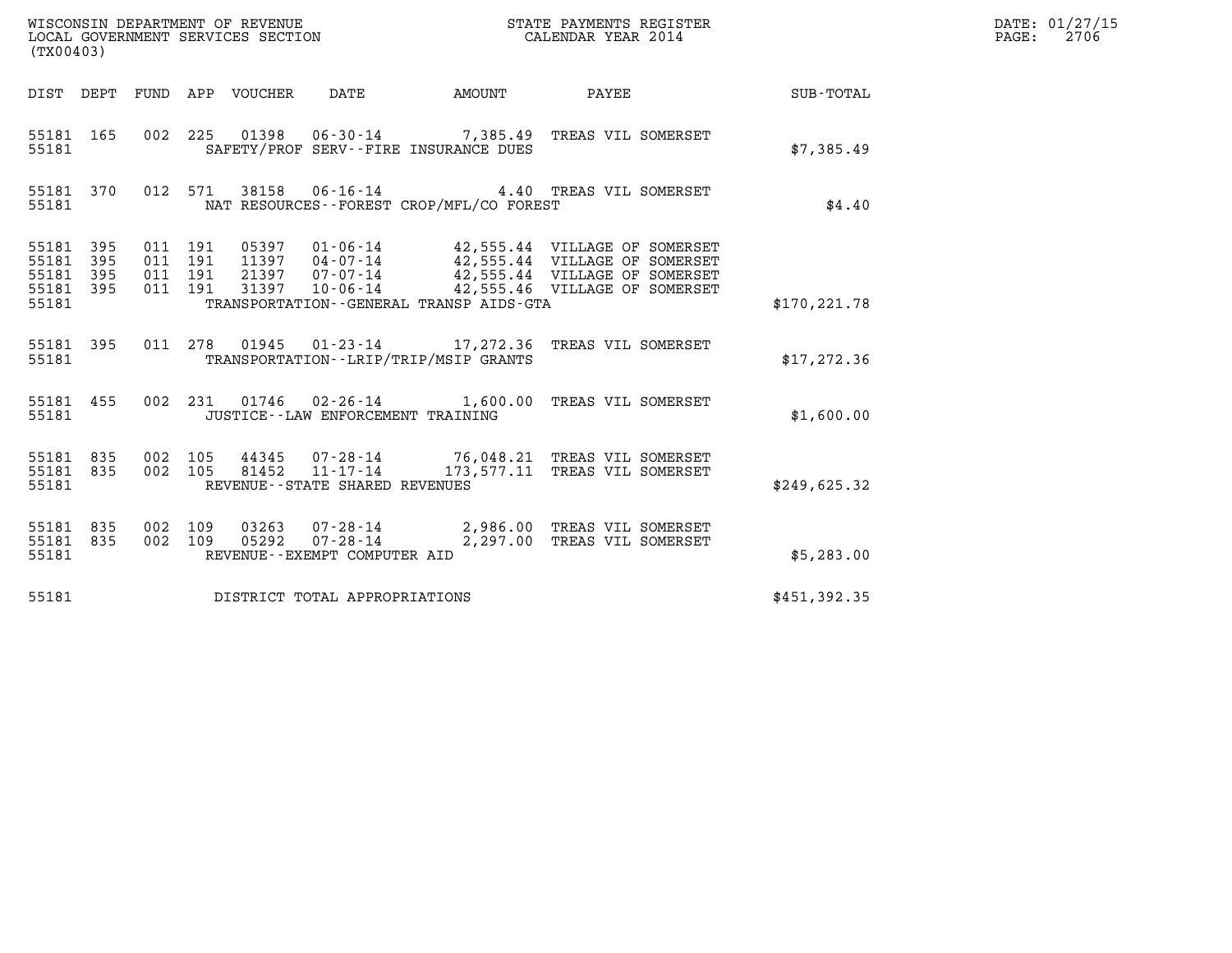| (TX00403)                                                    |         |                                          |                                                | WISCONSIN DEPARTMENT OF REVENUE<br>LOCAL GOVERNMENT SERVICES SECTION<br>LOCAL GOVERNMENT SERVICES SECTION<br>CALENDAR YEAR 2014                                                                                                                                      |             | DATE: 01/27/15<br>$\mathtt{PAGE:}$<br>2707 |
|--------------------------------------------------------------|---------|------------------------------------------|------------------------------------------------|----------------------------------------------------------------------------------------------------------------------------------------------------------------------------------------------------------------------------------------------------------------------|-------------|--------------------------------------------|
|                                                              |         |                                          |                                                | DIST DEPT FUND APP VOUCHER DATE AMOUNT PAYEE SUB-TOTAL                                                                                                                                                                                                               |             |                                            |
| 55182                                                        |         |                                          | SAFETY/PROF SERV--FIRE INSURANCE DUES          | 55182 165 002 225 01399 06-30-14 1,329.75 TREAS VIL STAR PRAIRIE                                                                                                                                                                                                     | \$1,329.75  |                                            |
| 55182                                                        |         |                                          | NAT RESOURCES-SEVERANCE/YIELD/WITHDRAWAL       | 55182 370 000 001 01DNR 06-19-14 625.38 TREAS TOWN STAR PRAIRIE                                                                                                                                                                                                      | \$625.38    |                                            |
|                                                              |         |                                          | 55182 NAT RESOURCES--FOREST CROP/MFL/CO FOREST | 55182 370 012 571 38159 06-16-14 14.58 TREAS VIL STAR PRAIRIE                                                                                                                                                                                                        | \$14.58     |                                            |
| 55182 395<br>55182 395<br>55182<br>395<br>55182 395<br>55182 |         | 011 191<br>011 191<br>011 191<br>011 191 |                                                | 05398  01-06-14  4,725.77  VILLAGE OF STAR PRAIRIE<br>11398  04-07-14  4,725.77  VILLAGE OF STAR PRAIRIE<br>21398  07-07-14  4,725.77  VILLAGE OF STAR PRAIRIE<br>31398  10-06-14  4,725.77  VILLAGE OF STAR PRAIRIE<br>TRANSPORTATION - - GENERAL TRANSP AIDS - GTA | \$18,903.08 |                                            |
| 55182                                                        |         |                                          | JUSTICE - - LAW ENFORCEMENT TRAINING           | 55182 455 002 231 01758 02-26-14 160.00 TREAS VIL STAR PRAIRIE                                                                                                                                                                                                       | \$160.00    |                                            |
| 55182 835<br>55182 835<br>55182                              | 002 105 | 002 105                                  | REVENUE--STATE SHARED REVENUES                 |                                                                                                                                                                                                                                                                      | \$60,599.86 |                                            |
| 55182                                                        |         |                                          | REVENUE--EXEMPT COMPUTER AID                   | 55182 835 002 109 03264 07-28-14 210.00 TREAS VIL STAR PRAIRIE                                                                                                                                                                                                       | \$210.00    |                                            |
| 55182                                                        |         |                                          | DISTRICT TOTAL APPROPRIATIONS                  |                                                                                                                                                                                                                                                                      | \$81,842.65 |                                            |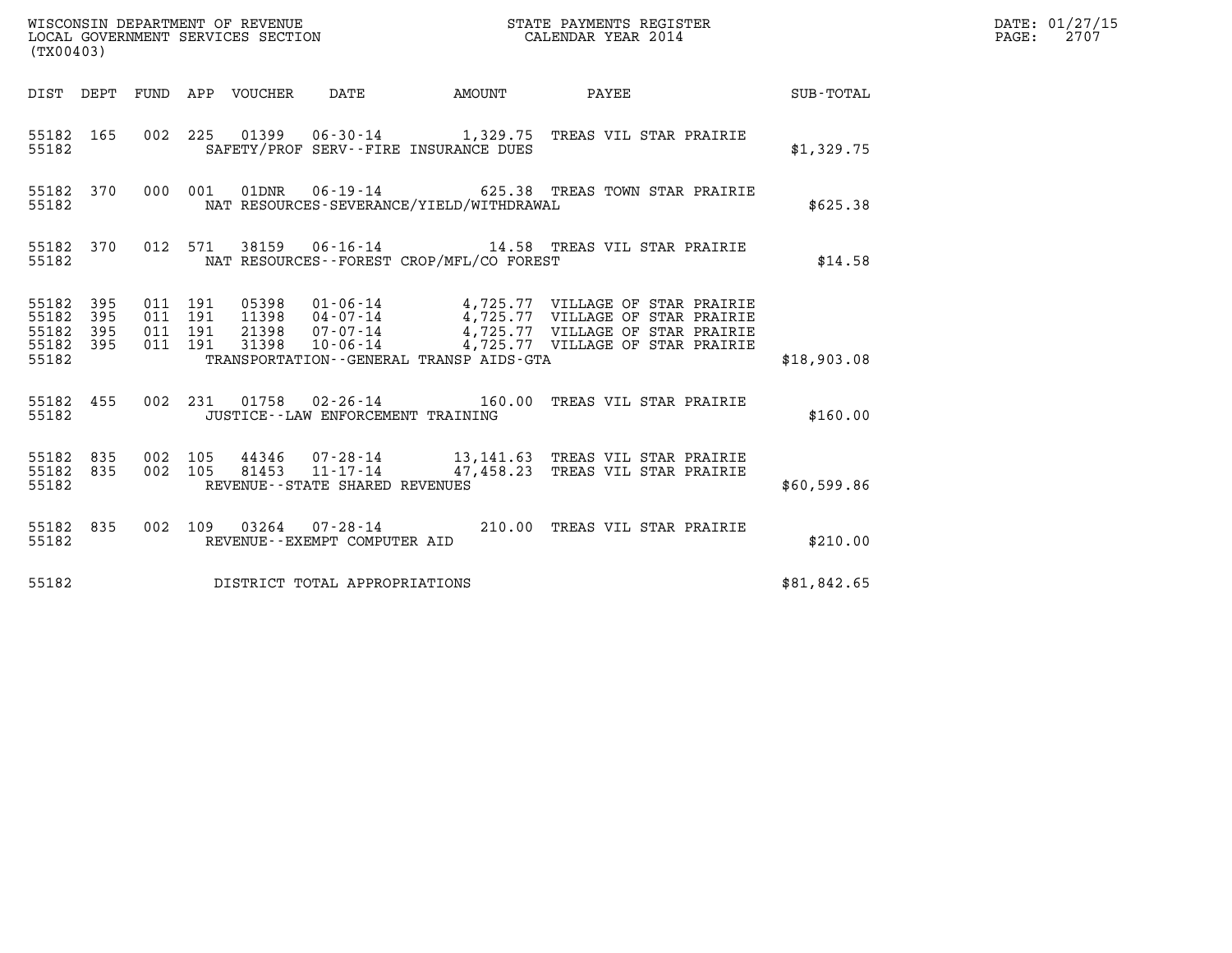| WISCONSIN DEPARTMENT OF REVENUE<br>WISCONSIN DEPARTMENT OF REVENUE<br>LOCAL GOVERNMENT SERVICES SECTION<br>(TX00403) |           |                                          |         |                                 |                                                      |                                          | STATE PAYMENTS REGISTER<br>CALENDAR YEAR 2014                                                                                                                              |                 | DATE: 01/27/15<br>$\mathtt{PAGE:}$<br>2708 |
|----------------------------------------------------------------------------------------------------------------------|-----------|------------------------------------------|---------|---------------------------------|------------------------------------------------------|------------------------------------------|----------------------------------------------------------------------------------------------------------------------------------------------------------------------------|-----------------|--------------------------------------------|
|                                                                                                                      |           |                                          |         | DIST DEPT FUND APP VOUCHER DATE |                                                      | AMOUNT                                   |                                                                                                                                                                            | PAYEE SUB-TOTAL |                                            |
| 55191                                                                                                                | 55191 165 |                                          |         |                                 |                                                      | SAFETY/PROF SERV--FIRE INSURANCE DUES    | 002 225 01400 06-30-14 413.30 TREAS VIL WILSON                                                                                                                             | \$413.30        |                                            |
| 55191                                                                                                                | 55191 370 |                                          | 012 571 |                                 |                                                      | NAT RESOURCES--FOREST CROP/MFL/CO FOREST | 38160  06-16-14  5.40 TREAS VIL WILSON                                                                                                                                     | \$5.40          |                                            |
| 55191                                                                                                                | 55191 370 |                                          |         |                                 | NAT RESOURCES - - RU RECYCLING GRANT                 |                                          | 074 670 41984 05-23-14 972.98 TREAS VIL WILSON                                                                                                                             | \$972.98        |                                            |
| 55191 395<br>55191<br>55191 395<br>55191 395<br>55191                                                                | 395       | 011 191<br>011 191<br>011 191<br>011 191 |         |                                 | 31399 10-06-14                                       | TRANSPORTATION--GENERAL TRANSP AIDS-GTA  | 05399  01-06-14  2,095.83  VILLAGE OF WILSON<br>11399  04-07-14  2,095.83  VILLAGE OF WILSON<br>21399  07-07-14  2,095.83  VILLAGE OF WILSON<br>2,095.83 VILLAGE OF WILSON | \$8,383.32      |                                            |
| 55191 835<br>55191                                                                                                   | 55191 835 | 002 105<br>002 105                       |         |                                 | $81454$ $11-17-14$<br>REVENUE--STATE SHARED REVENUES |                                          | 44347 07-28-14 8,552.99 TREAS VIL WILSON<br>55,340.59 TREAS VIL WILSON                                                                                                     | \$63,893.58     |                                            |
| 55191                                                                                                                | 55191 835 |                                          |         |                                 | REVENUE--EXEMPT COMPUTER AID                         |                                          | 002 109 03265 07-28-14 2.00 TREAS VIL WILSON                                                                                                                               | \$2.00          |                                            |
| 55191                                                                                                                |           |                                          |         |                                 | DISTRICT TOTAL APPROPRIATIONS                        |                                          |                                                                                                                                                                            | \$73,670.58     |                                            |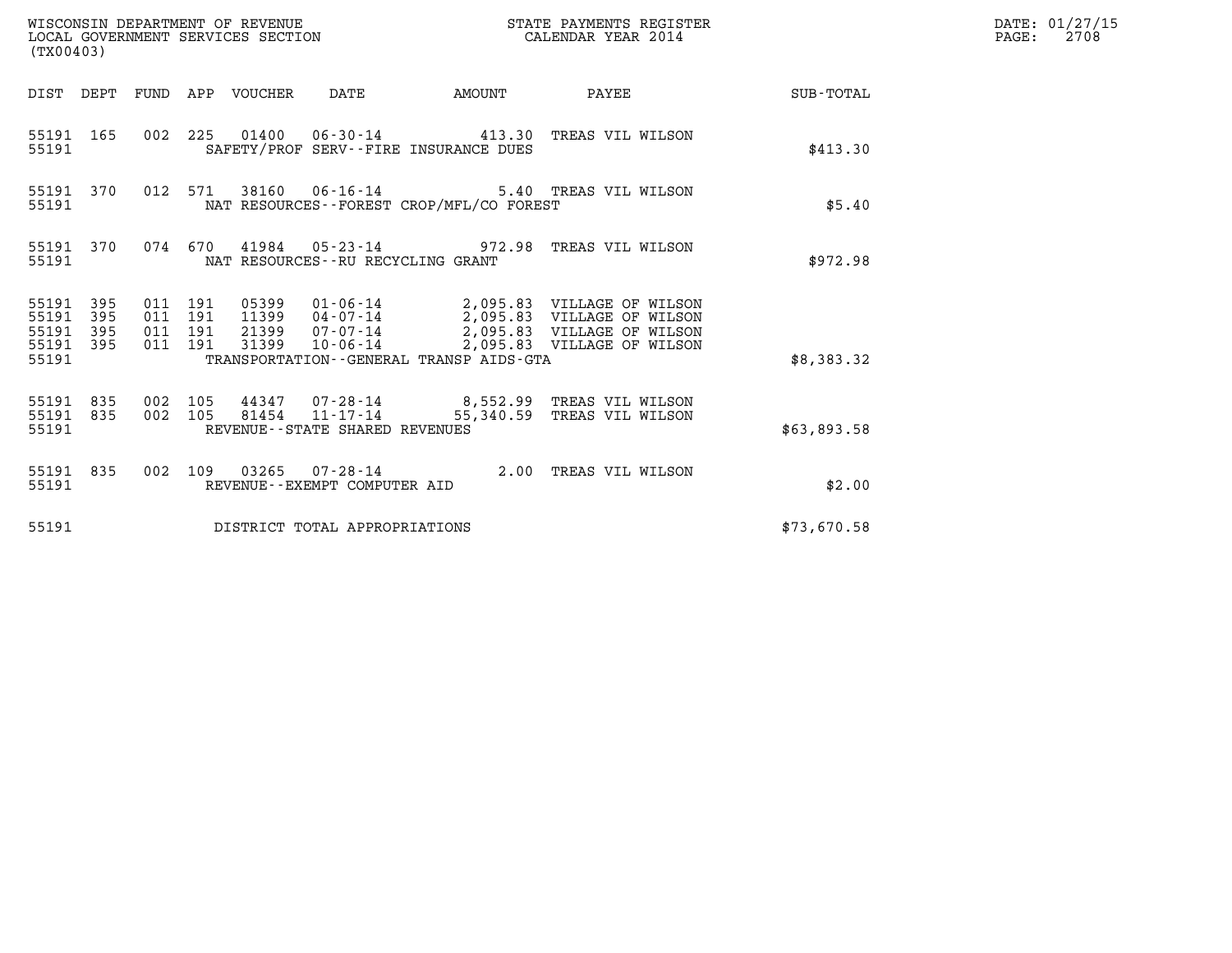| WISCONSIN DEPARTMENT OF REVENUE   | STATE PAYMENTS REGISTER | DATE: 01/27/15 |
|-----------------------------------|-------------------------|----------------|
| LOCAL GOVERNMENT SERVICES SECTION | CALENDAR YEAR 2014      | 2709<br>PAGE:  |

| WISCONSIN DEPARTMENT OF REVENUE<br>LOCAL GOVERNMENT SERVICES SECTION<br>(TX00403) |                   |  |         |                       |                                                |                                         | STATE PAYMENTS REGISTER<br>CALENDAR YEAR 2014                                                         |              | DATE: 01/27/15<br>PAGE:<br>2709 |
|-----------------------------------------------------------------------------------|-------------------|--|---------|-----------------------|------------------------------------------------|-----------------------------------------|-------------------------------------------------------------------------------------------------------|--------------|---------------------------------|
| DIST DEPT                                                                         |                   |  |         | FUND APP VOUCHER DATE |                                                | <b>EXAMPLE THE PROPERTY OF AMOUNT</b>   | PAYEE                                                                                                 | SUB-TOTAL    |                                 |
| 55192 165<br>55192                                                                |                   |  |         |                       |                                                | SAFETY/PROF SERV--FIRE INSURANCE DUES   | 002 225 01401 06-30-14 3,054.83 TREAS VIL WOODVILLE                                                   | \$3,054.83   |                                 |
| 55192<br>55192<br>55192<br>55192 395<br>55192                                     | 395<br>395<br>395 |  |         |                       |                                                | TRANSPORTATION--GENERAL TRANSP AIDS-GTA |                                                                                                       | \$70,898.97  |                                 |
| 55192 455<br>55192                                                                |                   |  |         |                       | JUSTICE -- LAW ENFORCEMENT TRAINING            |                                         | 002 231 01852 02-26-14 480.00 TREAS VIL WOODVILLE                                                     | \$480.00     |                                 |
| 55192 835<br>55192 835<br>55192                                                   |                   |  | 002 105 |                       | REVENUE--STATE SHARED REVENUES                 |                                         | 002 105 44348 07-28-14 66,422.49 TREAS VIL WOODVILLE<br>81455 11-17-14 282,355.20 TREAS VIL WOODVILLE | \$348,777.69 |                                 |
| 55192 835<br>55192 835<br>55192                                                   |                   |  |         | 002 109 05293         | $07 - 28 - 14$<br>REVENUE--EXEMPT COMPUTER AID |                                         | 002 109 03266 07-28-14 2,510.00 TREAS VIL WOODVILLE<br>1,651.00 TREAS VIL WOODVILLE                   | \$4,161.00   |                                 |
| 55192 835<br>55192                                                                |                   |  |         |                       | REVENUE--LOTTERY CREDIT -                      |                                         | 021 363 36322 03-24-14 5,151.60 TREAS VIL WOODVILLE                                                   | \$5,151.60   |                                 |
| 55192                                                                             |                   |  |         |                       | DISTRICT TOTAL APPROPRIATIONS                  |                                         |                                                                                                       | \$432,524.09 |                                 |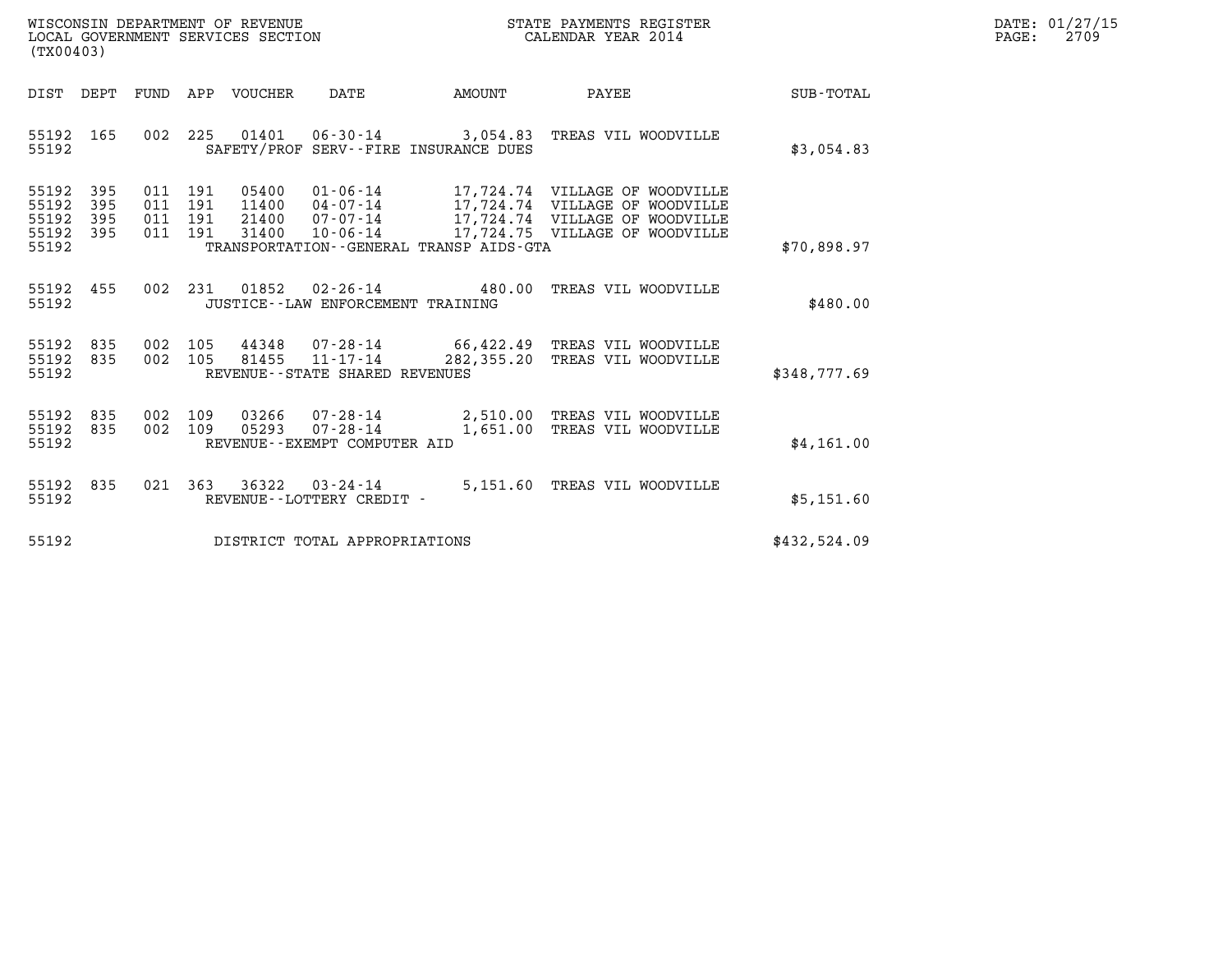| (TX00403)                       |           |                                                                        |  |       |                                             |                                                                                                                                                                                              |  |              | DATE: 01/27/15<br>$\mathtt{PAGE:}$<br>2710 |
|---------------------------------|-----------|------------------------------------------------------------------------|--|-------|---------------------------------------------|----------------------------------------------------------------------------------------------------------------------------------------------------------------------------------------------|--|--------------|--------------------------------------------|
|                                 |           |                                                                        |  |       |                                             |                                                                                                                                                                                              |  |              |                                            |
|                                 | 55231     |                                                                        |  |       |                                             | 55231 165 002 225 01402 06-30-14 2,659.49 TREAS CITY GLENWOOD CITY<br>SAFETY/PROF SERV--FIRE INSURANCE DUES                                                                                  |  | \$2,659.49   |                                            |
|                                 |           | 55231                                                                  |  |       | NAT RESOURCES--RU RECYCLING GRANT           | 55231 370 074 670 41985 05-23-14 9,534.46 TREAS CITY GLENWOOD CITY                                                                                                                           |  | \$9,534.46   |                                            |
|                                 |           | 55231                                                                  |  |       |                                             | 55231 395 011 185 09960 04-21-14 4,000.00 TREAS CITY GLENWOOD CITY<br>TRANSPORTATION--HIGHWAY SAFETY-FEDERAL                                                                                 |  | \$4,000.00   |                                            |
| 55231 395<br>55231              |           | 55231 395 011 191<br>011 191<br>55231 395 011 191<br>55231 395 011 191 |  |       |                                             | TRANSPORTATION - GENERAL TRANSP AIDS - GTA                                                                                                                                                   |  | \$45,184.06  |                                            |
|                                 |           |                                                                        |  |       |                                             | 55231 395 011 278 09387 04-10-14 14,288.72 TREAS CITY GLENWOOD CITY<br>55231 395 011 278 09387 04-10-14 17,272.00 TREAS CITY GLENWOOD CITY<br>55231 TRANSPORTATION - - LRIP/TRIP/MSIP GRANTS |  | \$31,560.72  |                                            |
|                                 |           |                                                                        |  |       |                                             | 55231 435 005 162 01HSD 09-08-14 4,124.65 GLENWOOD CITY AMBULANCE<br>55231 HS--AMBULANCE FUNDING ASSISTANCE GRANTS                                                                           |  | \$4,124.65   |                                            |
|                                 |           |                                                                        |  |       |                                             | 55231 435 005 163 01LGS 11-17-14 3,000.00 GLENWOOD CITY AMBULANCE SERV<br>55231 MS--PREPAID MEDICAL TRANSPORT REIMBURSE                                                                      |  | \$3,000.00   |                                            |
|                                 |           | 55231 and $\sim$                                                       |  |       | JUSTICE - - LAW ENFORCEMENT TRAINING        | 55231 455 002 231 01410 02-19-14 480.00 TREAS CITY GLENWOOD CITY                                                                                                                             |  | \$480.00     |                                            |
| 55231                           | 55231 835 | 55231 835 002 105                                                      |  |       |                                             | 002 105 44349 07-28-14 50,433.89 TREAS CITY GLENWOOD CITY<br>002 105 81456 11-17-14 216,066.60 TREAS CITY GLENWOOD CITY<br>REVENUE--STATE SHARED REVENUES                                    |  | \$266,500.49 |                                            |
| 55231 835<br>55231 835<br>55231 |           | 002 109<br>002 109                                                     |  | 05294 | 07-28-14<br>REVENUE - - EXEMPT COMPUTER AID | 03267  07-28-14  26.00 TREAS CITY GLENWOOD CITY<br>1,118.00 TREAS CITY GLENWOOD CITY                                                                                                         |  | \$1,144.00   |                                            |
| 55231 835<br>55231              |           |                                                                        |  |       | REVENUE--LOTTERY CREDIT -                   | 021  363  36323  03-24-14  3,673.56  TREAS CITY GLENWOOD CITY                                                                                                                                |  | \$3,673.56   |                                            |
| 55231                           |           |                                                                        |  |       | DISTRICT TOTAL APPROPRIATIONS               |                                                                                                                                                                                              |  | \$371,861.43 |                                            |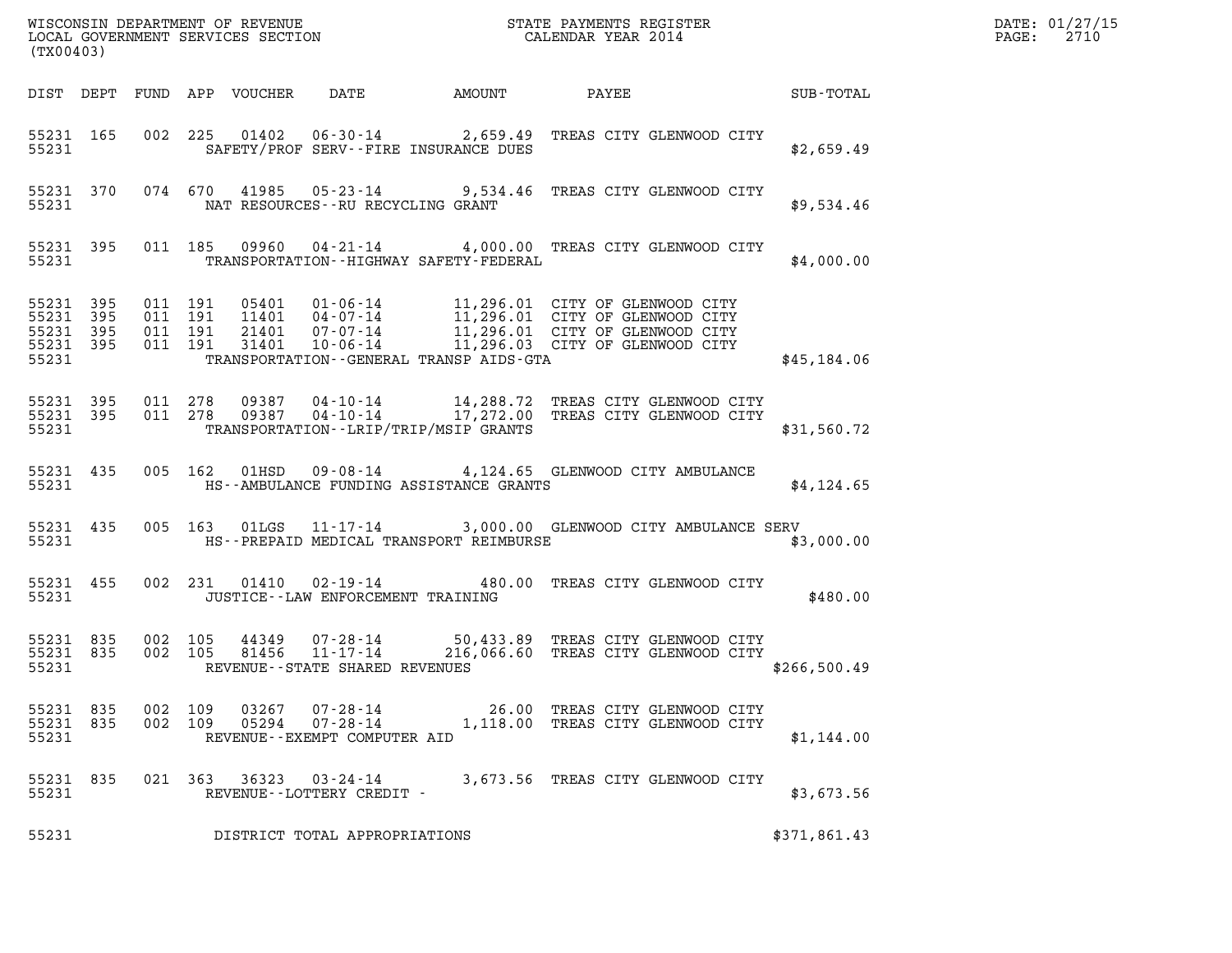|       | DATE: 01/27/15 |
|-------|----------------|
| PAGE: | 2711           |

| (TX00403)                                             |                          |                          |                                          |                                  |                                                                      |                                                                            |                                                                                                                                                                              |                 | DATE: 01/27/15<br>2711<br>$\mathtt{PAGE:}$ |
|-------------------------------------------------------|--------------------------|--------------------------|------------------------------------------|----------------------------------|----------------------------------------------------------------------|----------------------------------------------------------------------------|------------------------------------------------------------------------------------------------------------------------------------------------------------------------------|-----------------|--------------------------------------------|
|                                                       |                          |                          |                                          | DIST DEPT FUND APP VOUCHER       | DATE                                                                 | AMOUNT                                                                     |                                                                                                                                                                              | PAYEE SUB-TOTAL |                                            |
| 55236                                                 | 55236 165                |                          | 002 225                                  |                                  |                                                                      | SAFETY/PROF SERV--FIRE INSURANCE DUES                                      | 01403  06-30-14  56,622.09  TREAS CITY HUDSON                                                                                                                                | \$56,622.09     |                                            |
| 55236 395<br>55236<br>55236 395<br>55236 395<br>55236 | 395                      |                          | 011 162<br>011 162<br>011 162<br>011 162 |                                  |                                                                      | TRANSPORTATION--CONNECTING HIGHWAY AIDS                                    | 06092  01-06-14  4,445.87  CITY OF HUDSON<br>12092 04-07-14 4,445.87 CITY OF HUDSON<br>22092 07-07-14 4,445.87 CITY OF HUDSON<br>32092 10-06-14 4,445.90 CITY OF HUDSON      | \$17,783.51     |                                            |
| 55236 395                                             |                          |                          |                                          | 011 185 12508                    |                                                                      |                                                                            | 05-19-14 4,000.00 TREAS CITY HUDSON                                                                                                                                          |                 |                                            |
| 55236                                                 |                          |                          |                                          |                                  |                                                                      | TRANSPORTATION - - HIGHWAY SAFETY - FEDERAL                                |                                                                                                                                                                              | \$4,000.00      |                                            |
| 55236<br>55236 395<br>55236 395<br>55236 395<br>55236 | 395                      |                          | 011 191<br>011 191<br>011 191<br>011 191 |                                  |                                                                      | TRANSPORTATION--GENERAL TRANSP AIDS-GTA                                    | 05402 01-06-14 134,716.13 CITY OF HUDSON<br>11402 04-07-14 134,716.13 CITY OF HUDSON<br>21402 07-07-14 134,716.13 CITY OF HUDSON<br>31402 10-06-14 134,716.13 CITY OF HUDSON | \$538,864.52    |                                            |
|                                                       |                          |                          |                                          |                                  |                                                                      |                                                                            |                                                                                                                                                                              |                 |                                            |
| 55236                                                 | 55236 395                |                          |                                          |                                  |                                                                      | TRANSPORTATION - - LRIP/TRIP/MSIP GRANTS                                   | 011 278 33362 12-08-14 32, 211.63 TREAS CITY HUDSON                                                                                                                          | \$32,211.63     |                                            |
| 55236                                                 | 55236 435                |                          | 005 162                                  |                                  |                                                                      | HS--AMBULANCE FUNDING ASSISTANCE GRANTS                                    | 01HSD  09-08-14  7,140.97 TREAS CITY HUDSON                                                                                                                                  | \$7,140.97      |                                            |
| 55236 435<br>55236                                    |                          |                          | 005 163                                  |                                  |                                                                      | HS--PREPAID MEDICAL TRANSPORT REIMBURSE                                    | 01LGS  11-17-14  23,800.00  CITY OF HUDSON ST CROIX EMS                                                                                                                      | \$23,800.00     |                                            |
| 55236 455<br>55236 455<br>55236                       |                          |                          | 002 231<br>002 231                       | 00969<br>01447                   | 09 - 04 - 14<br>02 - 19 - 14<br>JUSTICE - - LAW ENFORCEMENT TRAINING |                                                                            | 320.00 TREAS CITY HUDSON<br>4,000.00 TREAS CITY HUDSON                                                                                                                       | \$4,320.00      |                                            |
| 55236<br>55236<br>55236<br>55236<br>55236             | 465<br>465<br>465<br>465 | 002<br>002<br>002<br>002 | 305<br>305<br>305<br>305                 | 00027<br>00149<br>00914<br>01182 | $10 - 07 - 14$<br>$12 - 02 - 14$<br>$01 - 07 - 14$<br>$02 - 26 - 14$ | 9,402.26<br>1,706.26<br>125.00<br>MILITARY AFFAIRS-EMER MGMT-DISASTER RECO | TREAS CITY HUDSON<br>TREAS CITY HUDSON<br>TREAS CITY HUDSON<br>10,433.42 TREAS CITY HUDSON                                                                                   | \$21,666.94     |                                            |
| 55236<br>55236<br>55236<br>55236<br>55236             | 465<br>465<br>465<br>465 | 002<br>002<br>002<br>002 | 342<br>342<br>342<br>- 342               | 00027<br>00149<br>00914<br>01182 | $10 - 07 - 14$<br>$12 - 02 - 14$<br>$01 - 07 - 14$<br>$02 - 26 - 14$ | 10,237.58<br>MILITARY AFFAIRS-EMERGENCY MGMT-FED FUND                      | 104,195.45 TREAS CITY HUDSON<br>TREAS CITY HUDSON<br>750.00 TREAS CITY HUDSON<br>62,600.54 TREAS CITY HUDSON                                                                 | \$177,783.57    |                                            |
| 55236 835                                             |                          | 002 105                  |                                          | 44350                            | 07-28-14                                                             |                                                                            | 25,191.31 TREAS CITY HUDSON                                                                                                                                                  |                 |                                            |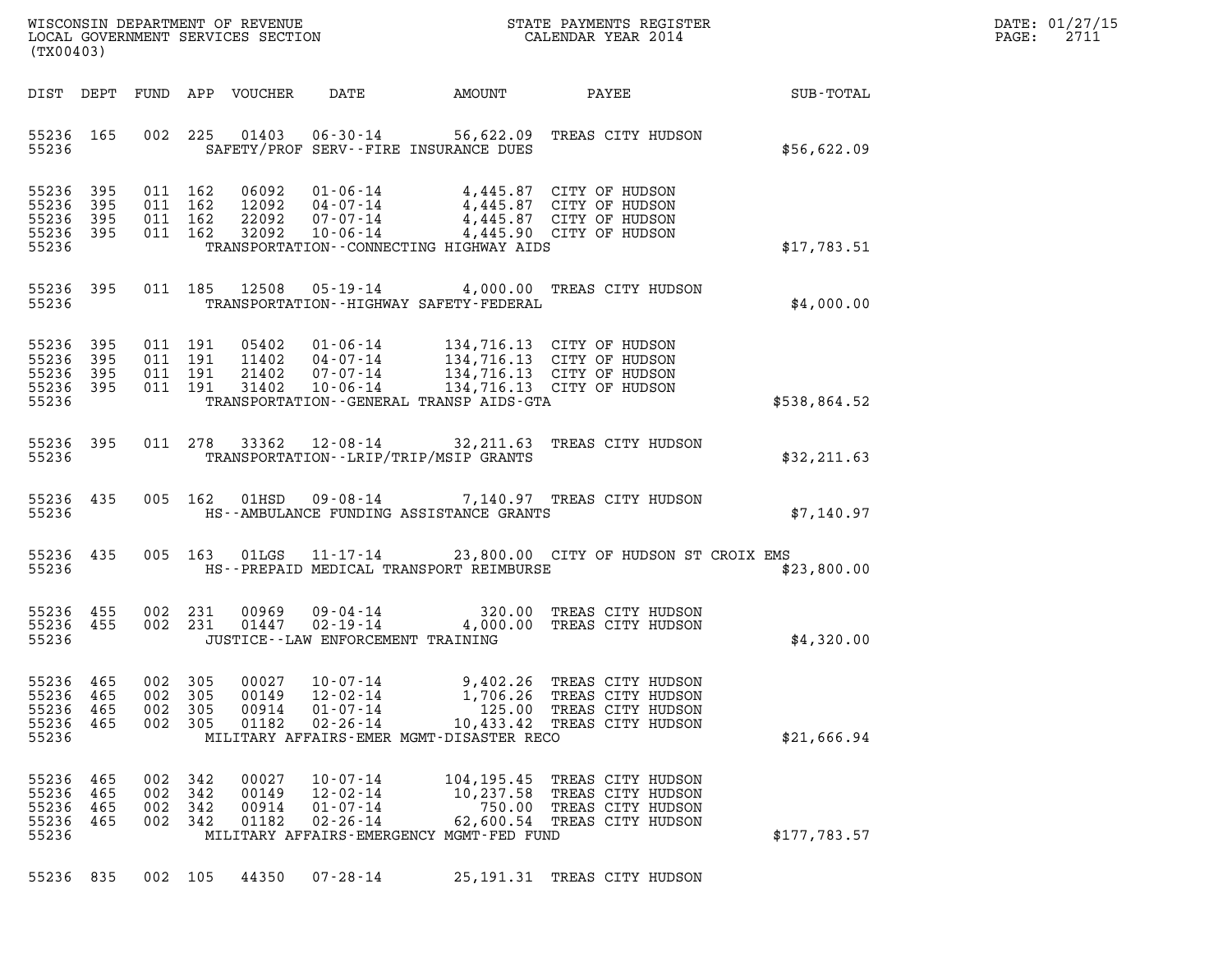| (TX00403)                    | WISCONSIN DEPARTMENT OF REVENUE<br>LOCAL GOVERNMENT SERVICES SECTION |                                                                    | STATE PAYMENTS REGISTER<br>CALENDAR YEAR 2014 |                | DATE: 01/27/15<br>2712<br>$\mathtt{PAGE:}$ |
|------------------------------|----------------------------------------------------------------------|--------------------------------------------------------------------|-----------------------------------------------|----------------|--------------------------------------------|
| FUND<br>DEPT<br>DIST         | APP<br>VOUCHER                                                       | AMOUNT<br>DATE                                                     | PAYEE                                         | SUB-TOTAL      |                                            |
| 55236<br>835<br>002<br>55236 | 81457<br>105<br>$11 - 17 - 14$<br>REVENUE--STATE SHARED REVENUES     | 119,141.32                                                         | TREAS CITY HUDSON                             | \$144,332.63   |                                            |
| 55236<br>835<br>002<br>55236 | 03268<br>109<br>07-28-14<br>REVENUE--EXEMPT COMPUTER AID             | 30,192.00                                                          | TREAS CITY HUDSON                             | \$30,192.00    |                                            |
| 002<br>55236 835<br>55236    | 00003<br>501                                                         | $02 - 03 - 14$<br>554.72<br>DOA-PAYMENT FOR MUNICIPAL SERVICES AID | TREAS CITY HUDSON                             | \$554.72       |                                            |
| 55236                        | DISTRICT TOTAL APPROPRIATIONS                                        |                                                                    |                                               | \$1,059,272.58 |                                            |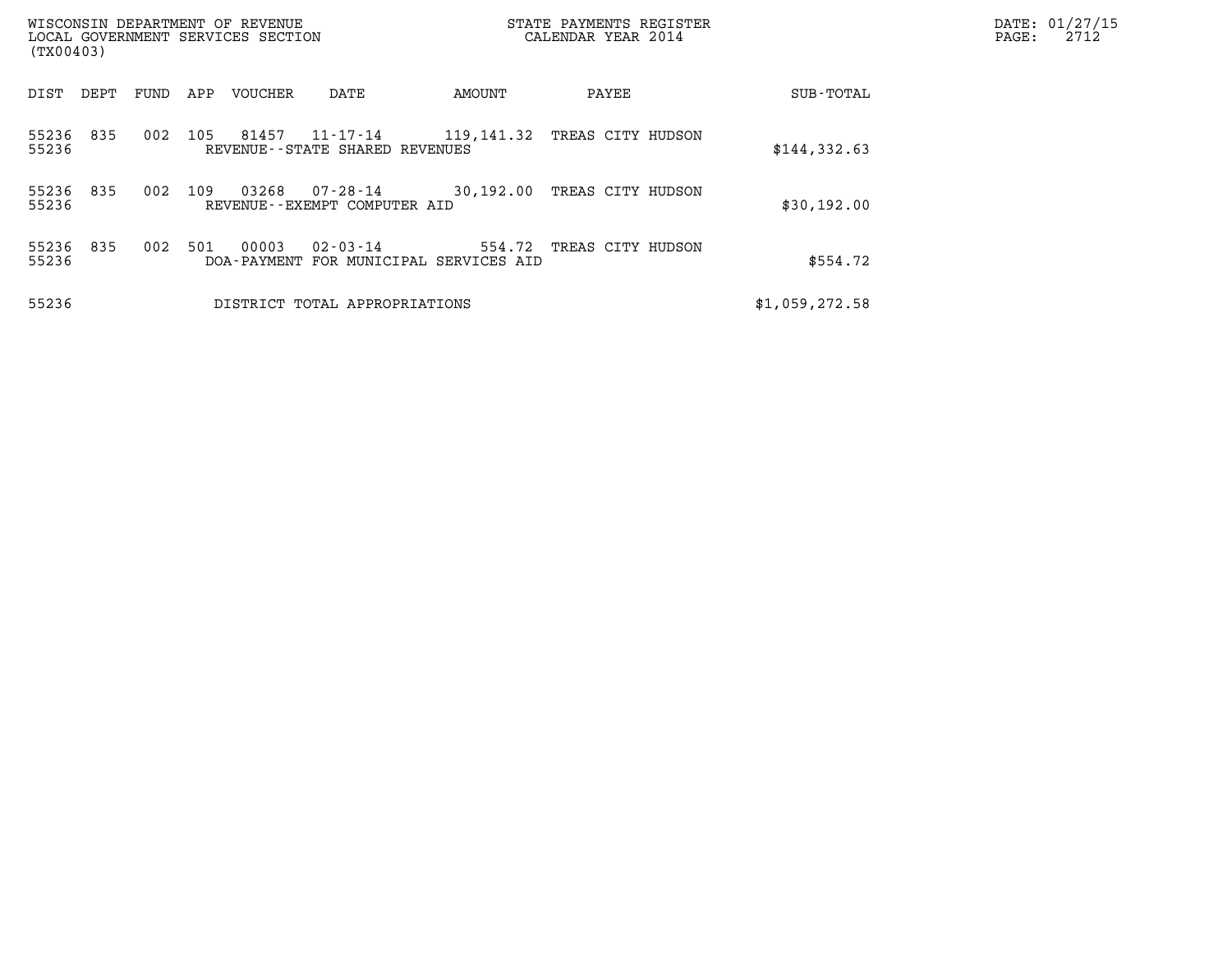| WISCONSIN DEPARTMENT OF REVENUE                               STATE PAYMENTS REGISTER LOCAL GOVERNMENT SERVICES SECTION                             CALENDAR YEAR 2014<br>(TX00403) |            |                                          |         |                                  |                                                                                                           |        |                                                                                                                                                           |              | DATE: 01/27/15<br>$\mathtt{PAGE}$ :<br>2713 |
|-------------------------------------------------------------------------------------------------------------------------------------------------------------------------------------|------------|------------------------------------------|---------|----------------------------------|-----------------------------------------------------------------------------------------------------------|--------|-----------------------------------------------------------------------------------------------------------------------------------------------------------|--------------|---------------------------------------------|
| DIST DEPT                                                                                                                                                                           |            |                                          |         | FUND APP VOUCHER                 | DATE                                                                                                      | AMOUNT | PAYEE                                                                                                                                                     | SUB-TOTAL    |                                             |
| 55261 165<br>55261                                                                                                                                                                  |            | 002                                      | 225     |                                  | $01404$ $06-30-14$<br>SAFETY/PROF SERV--FIRE INSURANCE DUES                                               |        | 22,857.28 TREAS CITY NEW RICHMOND                                                                                                                         | \$22,857.28  |                                             |
| 55261 395<br>55261<br>55261<br>55261 395<br>55261                                                                                                                                   | 395<br>395 | 011 162<br>011 162<br>011 162<br>011 162 |         | 06093<br>12093<br>22093<br>32093 | $01 - 06 - 14$<br>07-07-14<br>10-06-14<br>TRANSPORTATION - - CONNECTING HIGHWAY AIDS                      |        | 12,243.34 CITY OF NEW RICHMOND<br>04-07-14 12,243.34 CITY OF NEW RICHMOND<br>12,243.34 CITY OF NEW RICHMOND<br>12,243.35 CITY OF NEW RICHMOND             | \$48,973.37  |                                             |
| 55261 395<br>55261 395<br>55261<br>55261 395<br>55261                                                                                                                               | 395        | 011 177<br>011 177<br>011 177<br>011 177 |         | 16053<br>24053<br>26053<br>42053 | $07 - 07 - 14$<br>09-30-14<br>12-30-14<br>TRANSPORTATION - - TRANSIT AID                                  |        | 06-04-14 9,253.00 CITY OF NEW RICHMOND<br>9,252.00 CITY OF NEW RICHMOND<br>9,252.00 CITY OF NEW RICHMOND<br>5,551.00 CITY OF NEW RICHMOND                 | \$33,308.00  |                                             |
| 55261 395<br>55261<br>55261 395<br>55261 395<br>55261                                                                                                                               | 395        | 011 182<br>011 182<br>011 182<br>011 182 |         | 02688<br>26814<br>26815<br>31127 | 02-04-14<br>10-09-14<br>10-09-14<br>TRANSPORTATION - - TRANSIT AIDS - FEDERAL                             |        | 19,264.00 TREAS CITY NEW RICHMOND<br>12,191.00 TREAS CITY NEW RICHMOND<br>11,947.00 TREAS CITY NEW RICHMOND<br>11-17-14 11,712.00 TREAS CITY NEW RICHMOND | \$55,114.00  |                                             |
| 55261<br>55261 395<br>55261<br>55261 395<br>55261                                                                                                                                   | 395<br>395 | 011 191<br>011 191<br>011 191<br>011 191 |         | 05403<br>11403<br>21403<br>31403 | 01 - 06 - 14<br>04 - 07 - 14<br>07 - 07 - 14<br>$10 - 06 - 14$<br>TRANSPORTATION--GENERAL TRANSP AIDS-GTA |        | 118,971.73 CITY OF NEW RICHMOND<br>118,971.73 CITY OF NEW RICHMOND<br>118,971.73 CITY OF NEW RICHMOND<br>118,971.73 CITY OF NEW RICHMOND                  | \$475,886.92 |                                             |
| 55261 435<br>55261                                                                                                                                                                  |            |                                          | 005 162 | 01HSD                            | 09-08-14<br>HS--AMBULANCE FUNDING ASSISTANCE GRANTS                                                       |        | 4,267.47 TREAS CITY NEW RICHMOND                                                                                                                          | \$4,267.47   |                                             |
| 55261 435<br>55261                                                                                                                                                                  |            |                                          | 005 163 | 01LGS                            | 11-17-14<br>HS--PREPAID MEDICAL TRANSPORT REIMBURSE                                                       |        | 19,500.00 NEW RICHMOND AREA AMBULANCE                                                                                                                     | \$19,500.00  |                                             |
| 55261 455<br>55261                                                                                                                                                                  |            |                                          |         |                                  | JUSTICE - - LAW ENFORCEMENT TRAINING                                                                      |        | 002 231 01615 02-24-14 2,400.00 TREAS CITY NEW RICHMOND                                                                                                   | \$2,400.00   |                                             |
| 55261 835<br>55261 835<br>55261                                                                                                                                                     |            | 002 105<br>002 105                       |         | 44351<br>81458                   | 07-28-14<br>11-17-14<br>REVENUE--STATE SHARED REVENUES                                                    |        | 212,563.41 TREAS CITY NEW RICHMOND<br>376,915.01 TREAS CITY NEW RICHMOND                                                                                  | \$589,478.42 |                                             |
| 55261 835<br>55261 835<br>55261                                                                                                                                                     |            | 002 109<br>002 109                       |         | 03269<br>05295                   | 07-28-14<br>REVENUE - - EXEMPT COMPUTER AID                                                               |        | 7,986.00 TREAS CITY NEW RICHMOND                                                                                                                          | \$22,887.00  |                                             |

55261 835 002 501 00003 02-03-14 8,209.72 TREAS CITY NEW RICHMOND